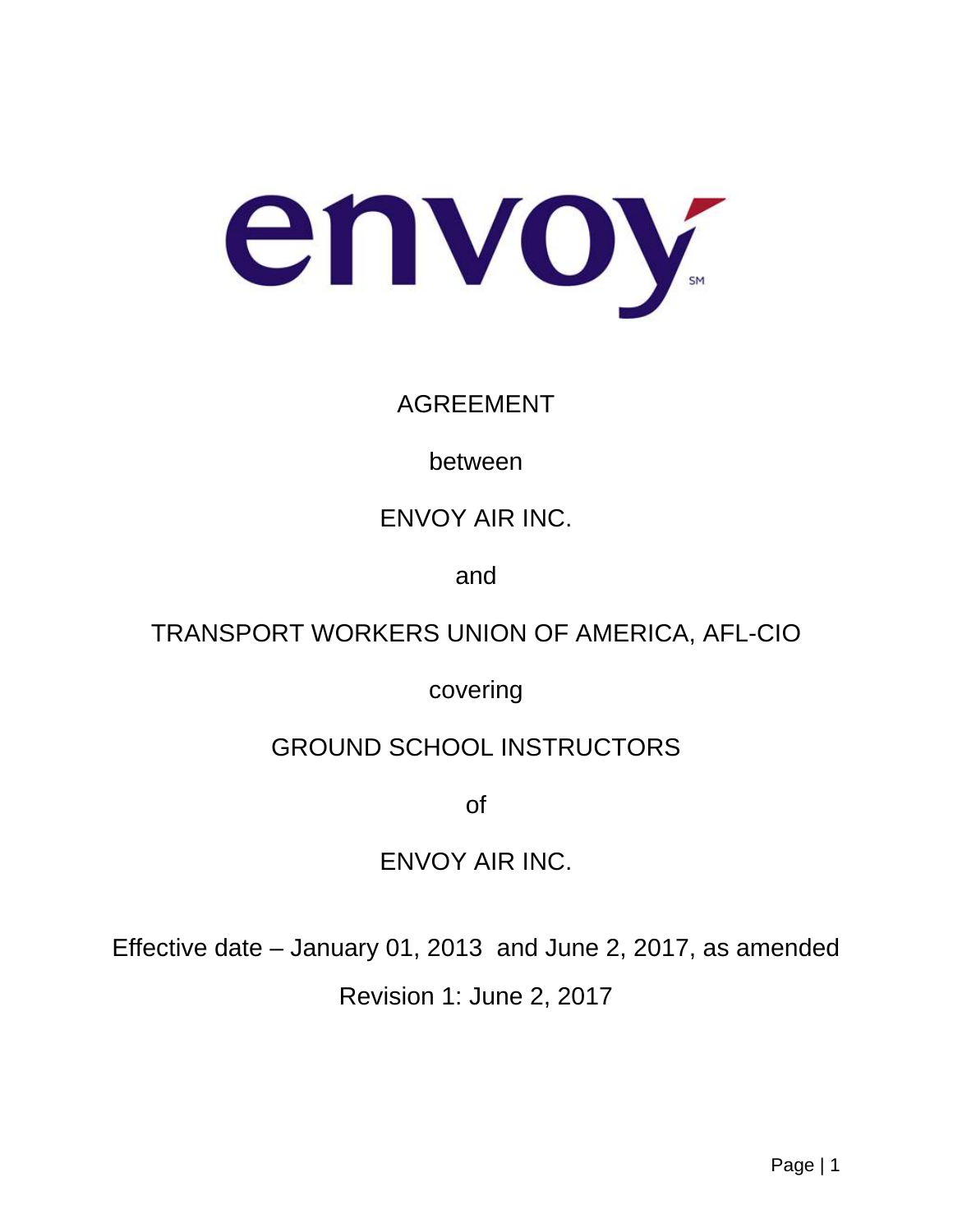Intentionally Left Blank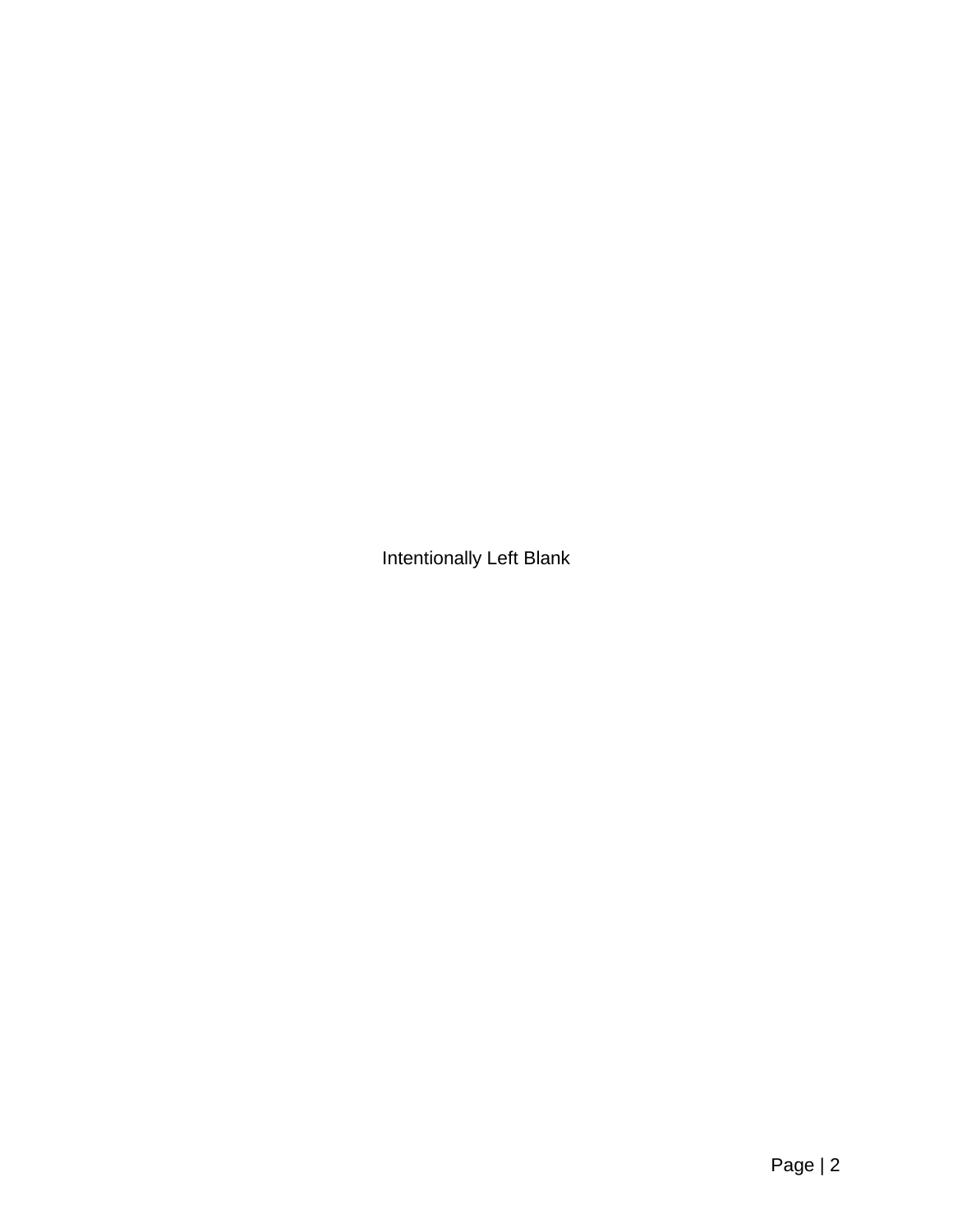# AGREEMENT

## between

# ENVOY AIR, INC.,

# And the

# TRANSPORT WORKERS UNION OF AMERICA, AFL-CIO

# Covering

# Ground School Instructors

# Effective – **January 1, 2013 and June 2, 2017, as amended**

This Agreement is made and entered in accordance with the provisions of the Railway Labor Act, as amended by and between ENVOY AIR INC. hereinafter collectively referred to as the "Company", and the TRANSPORT WORKERS UNION OF AMERICA, AFL-CIO, hereinafter known as the "Union".

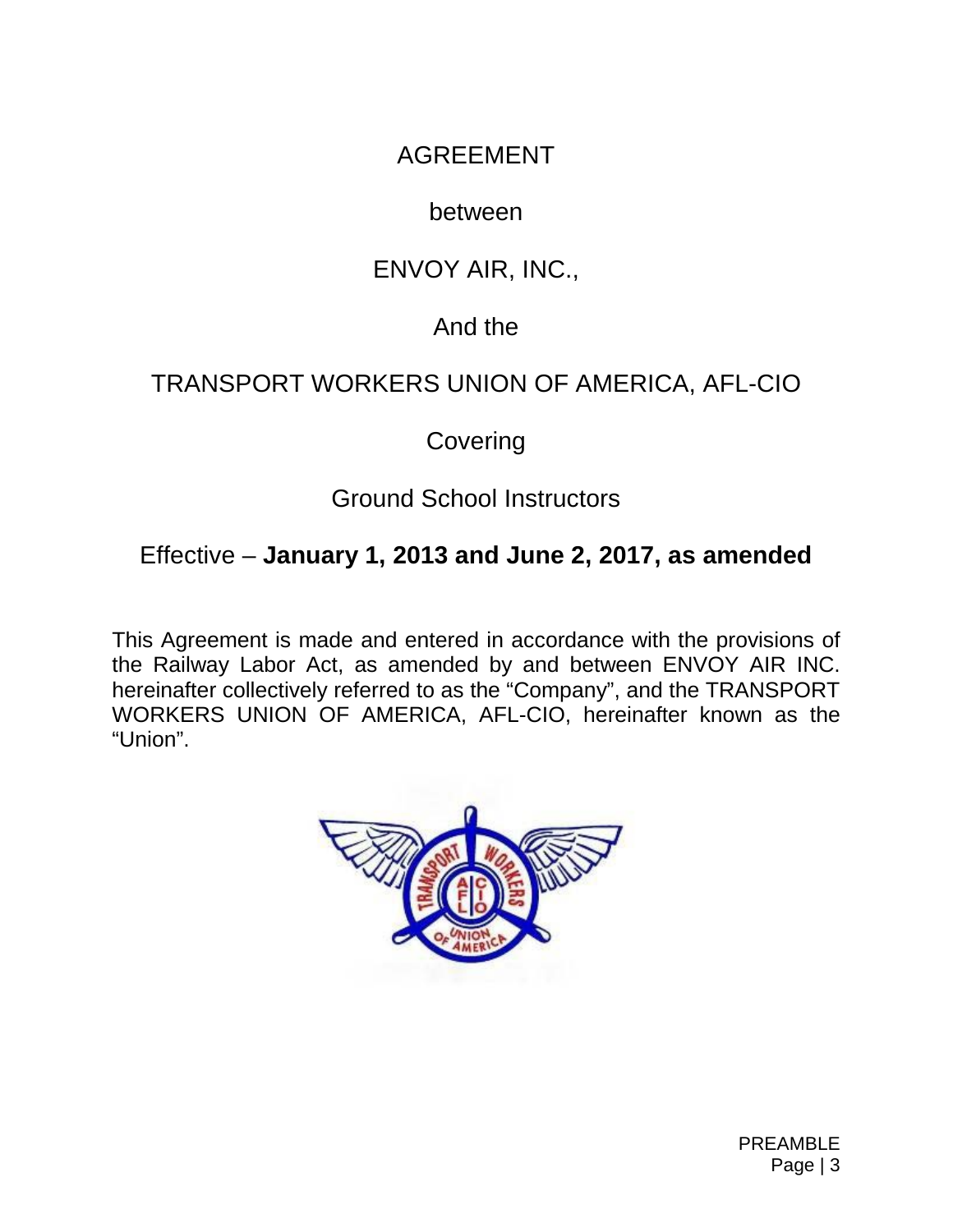## TABLE OF CONTENTS

<span id="page-3-0"></span>

| ARTICLE 3 - NON-DISCRIMINATION AND MANAGEMENT RIGHTS  10          |  |
|-------------------------------------------------------------------|--|
|                                                                   |  |
|                                                                   |  |
|                                                                   |  |
|                                                                   |  |
|                                                                   |  |
|                                                                   |  |
|                                                                   |  |
|                                                                   |  |
|                                                                   |  |
|                                                                   |  |
|                                                                   |  |
|                                                                   |  |
|                                                                   |  |
|                                                                   |  |
|                                                                   |  |
| ARTICLE 18 - ATTENDANCE AT HEARINGS INVESTIGATIONS OR TRAINING 38 |  |
|                                                                   |  |
|                                                                   |  |
|                                                                   |  |
|                                                                   |  |
|                                                                   |  |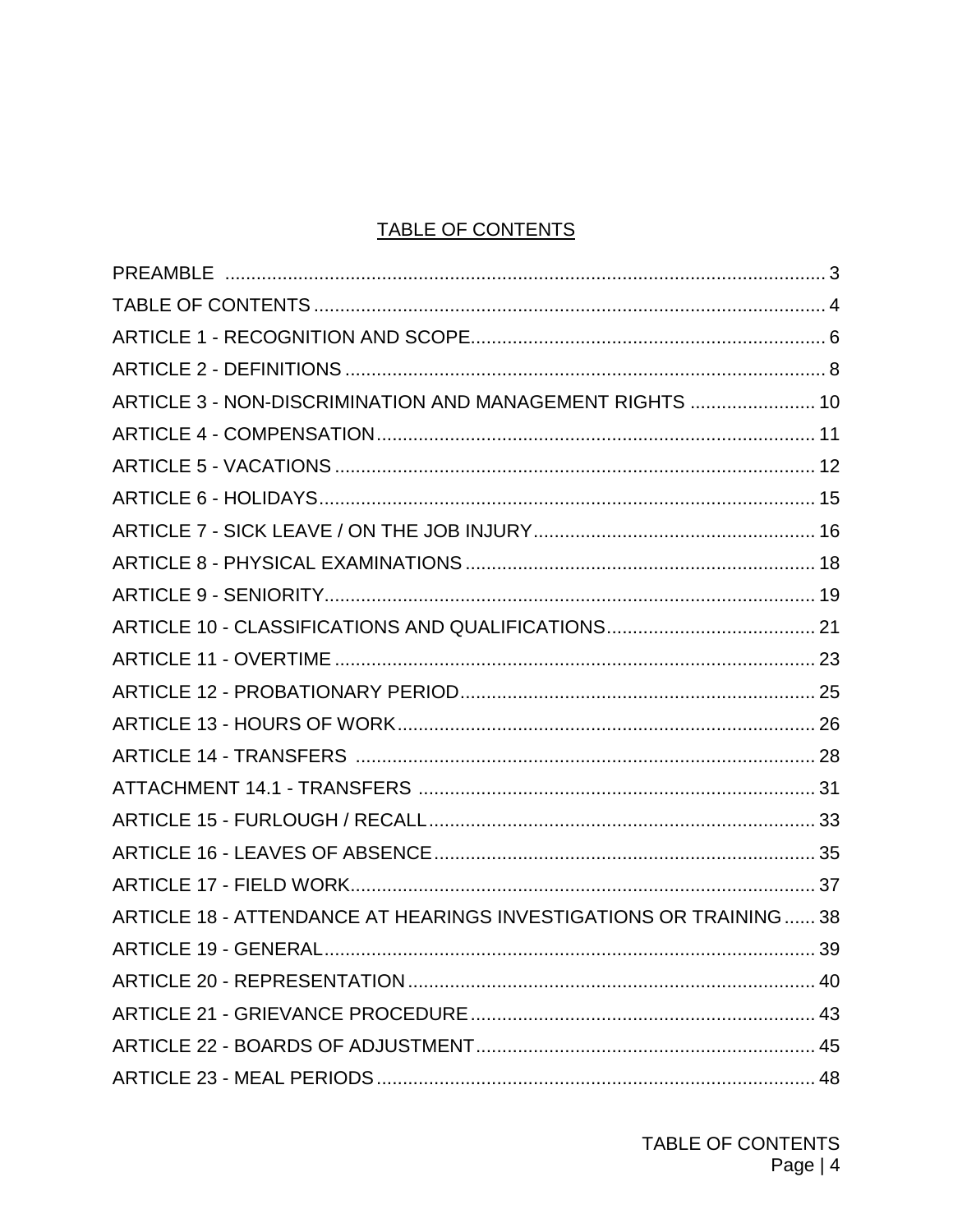| LETTER C - PAYROLL DEDUCTIONS FOR TWU LTD INSURANCE PLAN 62    |  |
|----------------------------------------------------------------|--|
|                                                                |  |
|                                                                |  |
| LETTER F-GRANDFATHERED INSTRUCTOR'S DOS INCREASE  65           |  |
| LETTER G - ARBITRATION - PROCEDURE FOR FINALIZING AWARDS  66   |  |
|                                                                |  |
|                                                                |  |
|                                                                |  |
|                                                                |  |
|                                                                |  |
|                                                                |  |
|                                                                |  |
| LETTER O - ADMINISTRATIVE CLAIM AND BANKRUPTCY PROTECTIONS  78 |  |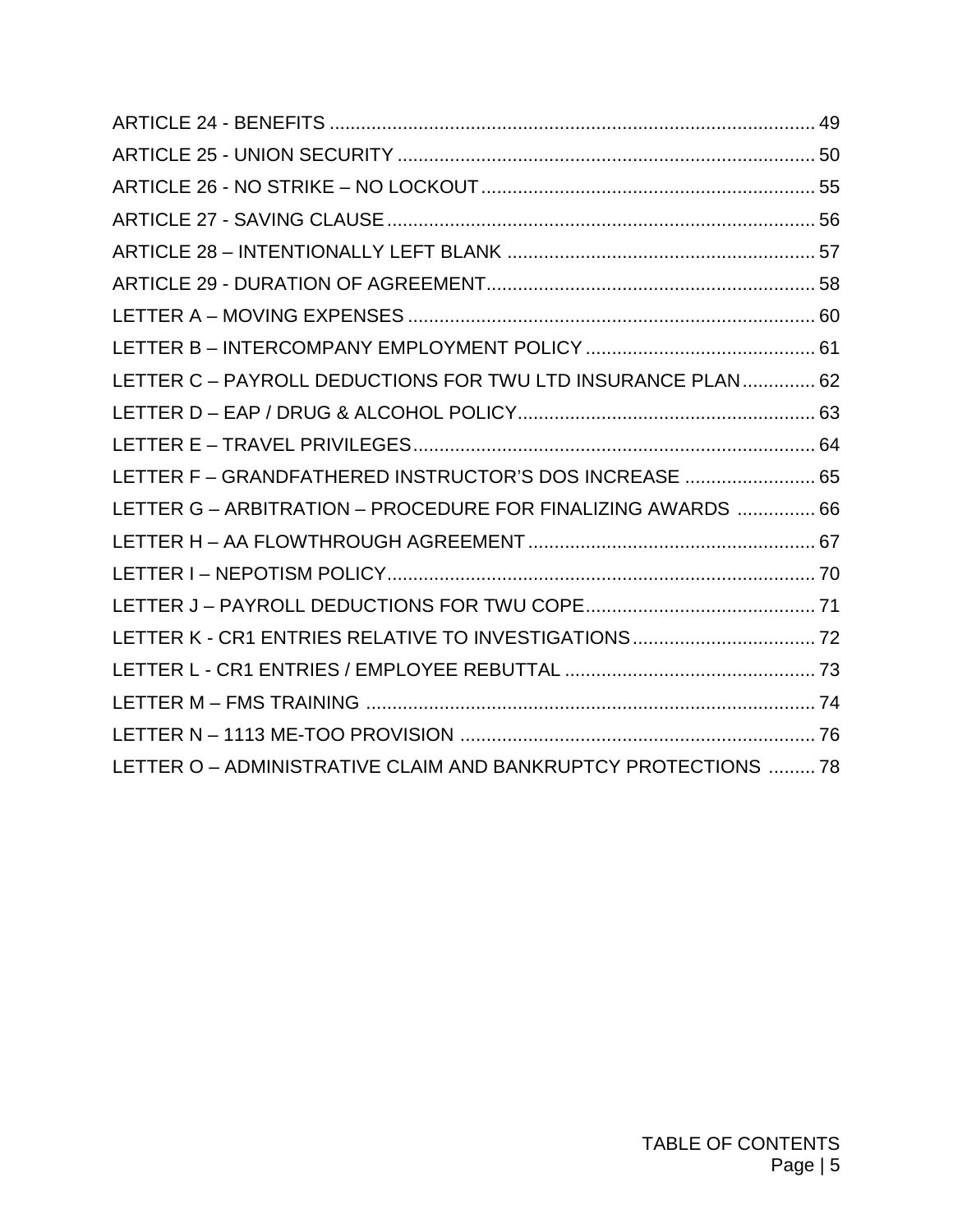#### **RECOGNITION AND SCOPE**

- A. In accordance with Certification, Case No. R-7096 by the National Mediation Board on August 4, 2006, AMERICAN EAGLE AIRLINES, INC. and EXECUTIVE AIRLINES, INC. ("Company") hereby recognizes the Transport Workers Union of America, AFL-CIO, ("Union") as the exclusive and sole bargaining agent for all Ground School Instructors employed by the Company, and in their behalf to negotiate and conclude an Agreement with the Company with respect to rates of pay, rules and working conditions for all employees covered under this agreement in the classification set forth in Article 10 (CLASSIFICATION and QUALIFICATIONS) for the purposes of the Railway Labor Act.
- B. Ground School

Instructors covered by this Agreement will be utilized for Ground School Training conducted at the Flight Academy, or at other locations as required by the Company as specified below:

- 1. In as much as it is extremely difficult to define certain work as totally inclusive of the Ground School Instructor work scope, the parties agree that, to the extent possible, the practice at the time of the signing of this Agreement will govern. To the extent that Check Airmen provided instruction under existing practices, that may continue.
	- a. However, if the Company determines that any components of the Ground School Instruction currently performed by Ground School Instructors should be taught by other individuals in the Company, then they agree to meet and confer with the union before making such changes provided however, that the Company will not lay off any employee covered by this Agreement solely by reason of the fact that the instruction currently performed by Ground School Instructors is reassigned to other individuals.
	- b. The Company may elect to reassign any of the ground school components currently taught by Check Airmen to Ground School Instructors. The Company agrees to meet and confer with the union prior to making such changes.
	- c. Qualified Flight Instructor/Check Airmen may be used to perform any or all Ground School Training when circumstances beyond the control of the company exist that require that substitution and overtime within the work unit is not readily available. These substitutions include but are not limited to, Ground School Instructor sickness, various LOAs, qualification of a new Ground School Instructor, and/or peak periods of training. In any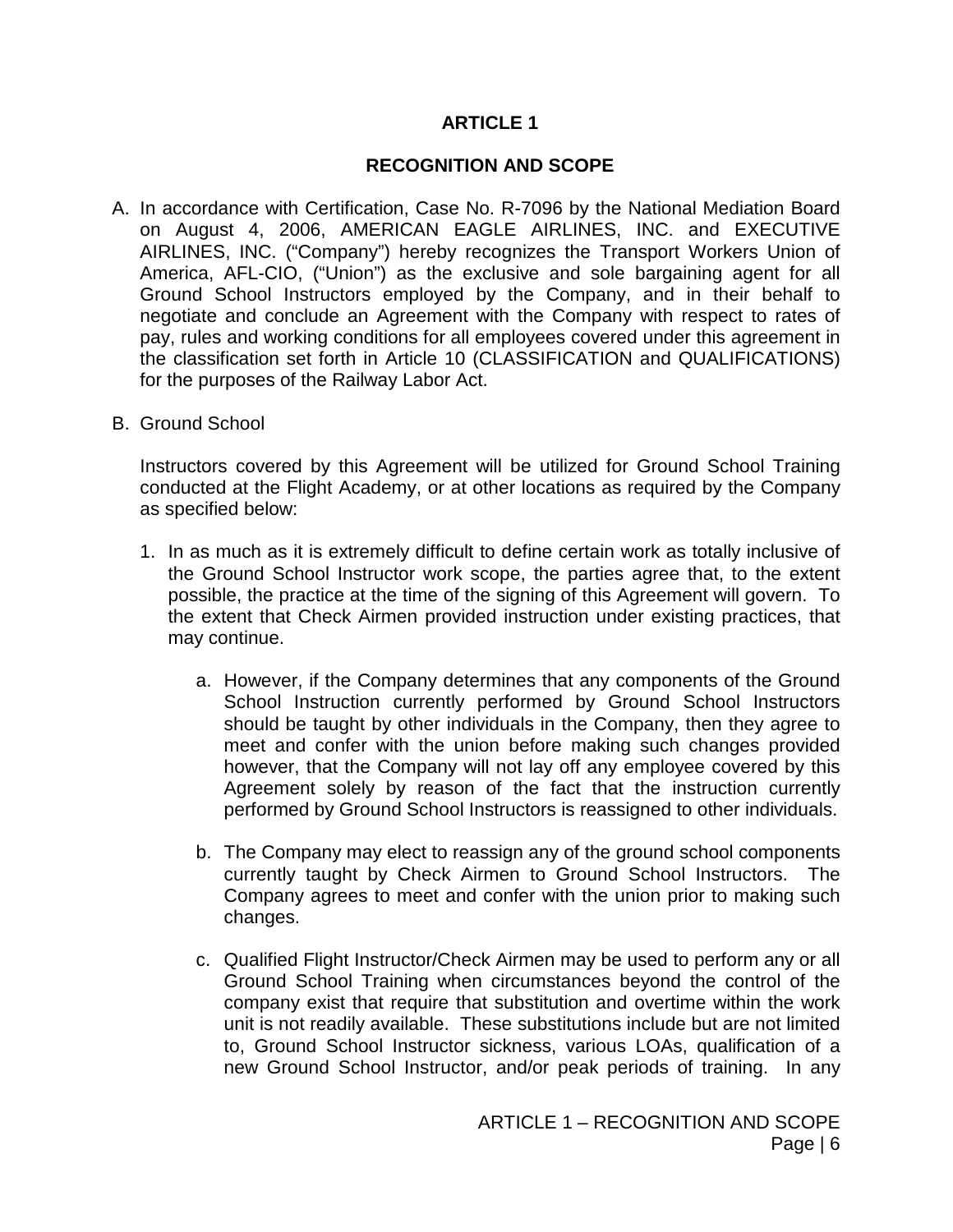case, the company will make its best effort to discontinue the substitution at its earliest opportunity.

- C. This Agreement is binding upon the parties hereto and their successors and assigns.
- D. In the event that the Company is a party to any merger, purchase, sale or acquisition, consolidation, reorganization or similar corporate transaction, the Company will meet with the TWU to discuss the merger, purchase, sale or acquisition, consolidation, reorganization or similar corporate transaction. The Company will provide the TWU with information concerning the proposed merger, purchase, sale or acquisition, consolidation, reorganization or similar corporate transaction at the earliest practical time to allow for the Union to prepare for those discussions. Those discussions will include the impact of the merger, purchase, sale or acquisition, consolidation, reorganization or similar corporate transaction upon TWU represented employees.
- E. In the event that the Company is a party to any merger, purchase, sale or acquisition, consolidation, reorganization or similar corporation transaction and a satisfactory agreement between the parties is not reached in regard to seniority integration, the Company will agree to utilize the procedure as set forth in paragraph G below.
- F. In the event that American Eagle is integrated with any AMR affiliate, the parties representing each bargaining unit will meet to determine seniority integration. If a satisfactory agreement between the parties is not reached in regard to seniority integration, the Company will agree to utilize the procedure set forth in paragraph G below.
- G. In the event of failure to reach a negotiated resolution, the seniority integration dispute will be resolved by a neutral arbitrator in accordance with Sections 3 and 13 of the Allegheny-Mohawk Labor Protective Provisions.
- H. Successorship In the event of a sale of the Company, the Company will agree to use its best efforts to ensure that the purchaser recognizes the TWU as the sole collective bargaining agent of the employees covered by this Agreement, accepts the terms of the collective bargaining agreement then in effect and accepts the TWU represented employees transferred with such transaction.
- I. If the Company determines that any additional components of the Ground School Instruction, beyond current practice, can be performed by utilizing home study, computer based training, or other types of distance learning then they agree to meet and confer with the union before making such changes.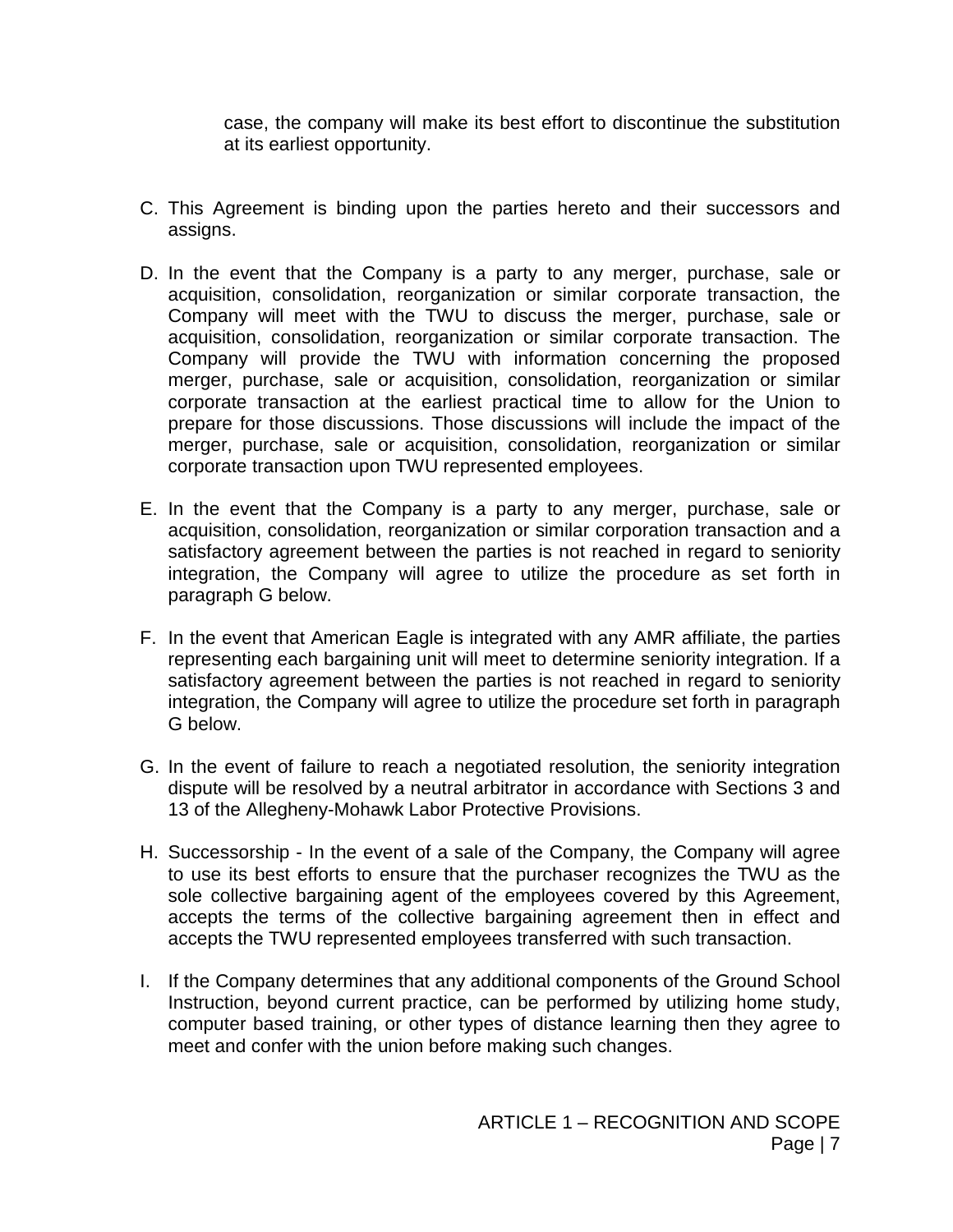#### **DEFINITIONS**

- A. The term "employee" as used herein shall mean an employee covered by this Agreement as defined in Article 10.
- B. The term "hereunder" as used in this Agreement will be construed to mean and read "under all applicable provisions of this Agreement".
- C. Any masculine pronoun used herein will be deemed and understood to designate any employee hereunder, whether male or female.
- D. "Base rate of pay", "base hourly rate", "regular hourly rate", regular pay" or "pay as if working" will be defined as an employee's annual salary as shown in Article 4 divided by 2210 hours worked per annum.
- E. "Company seniority date" will be defined as the employee's hire date with the Company.
- F. "Classification seniority date" will be defined as an administrative date which determines the placement of an employee on the applicable pay scale, should a structured pay scale be used in the future.
- G. "Occupational Seniority" will be defined as the employee's date of assignment in a title group and will accrue as outlined in the provisions of the labor agreement. Such occupational seniority will govern shift preference. (Including any paid training).
- H. The term "Emergency" will herein mean a sudden, generally unexpected occurrence or set of circumstances demanding immediate action.
- I. "Will" has the same meaning as "shall".
- J. **"AMR EAGLE CARRIER", "COMPANY" OR "COMPANIES" means AMR Eagle Holding Corporation and a carrier(s) owned by AMR Eagle Holding Corporation, including, but not limited to, American Eagle Airlines, Inc. or Executive Airlines, Inc. provided that in the event of a divestiture of any form from AMR Corporation, "AMR Eagle Carrier", "Company", or "Companies" shall mean the successor entity resulting from such a divestiture, in which case all references to "AMR Eagle Carrier", "American Eagle Airlines", "Executive Airlines", "Company", and/or "Companies shall be replaced with the name of the successor entity.**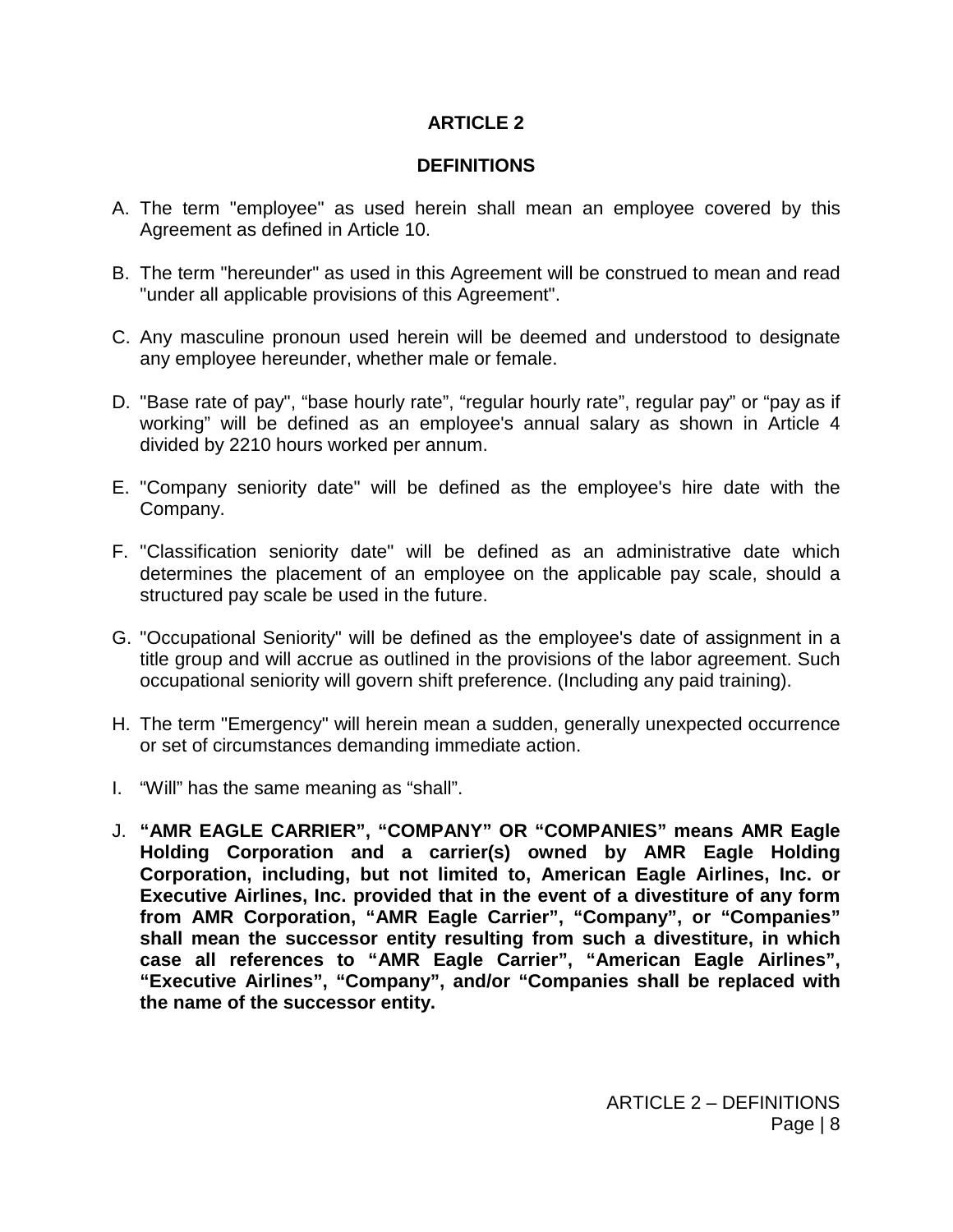- K. "Successor" will include, without limitation, any assignee, purchaser, transferee, administrator, receiver, executor, and/or trustee of the Company or of all or substantially all of the equity securities and/or assets of the Company.
- L. "Successorship Transaction" means any transaction, whether single-step or multistep that provides for, results in, or creates a successor.
- M. "Affiliate", as used in this agreement means:
	- 1. Any entity that controls the Company or any entity that the Company controls, and/or
	- 2. Any other corporate subsidiary, parent, or entity controlled by or that controls any entity referred to in M 1 above.
- N. "Administrative duty" will mean a scheduled workday with no specific assignment or the work has been cancelled.
- O. "Meet and Confer" will mean an obligation to meet and provide information relating to a specific issue with the intent of resolving such issue.
- P. The term "TNG" (instructor training) is used to identify a day on the monthly work schedule designated for annual recurrent training for instructors. This term may also be used for initial training.
- Q. The term "PD" (program development) when listed on the monthly work schedule, will mean a day designated for program development/review.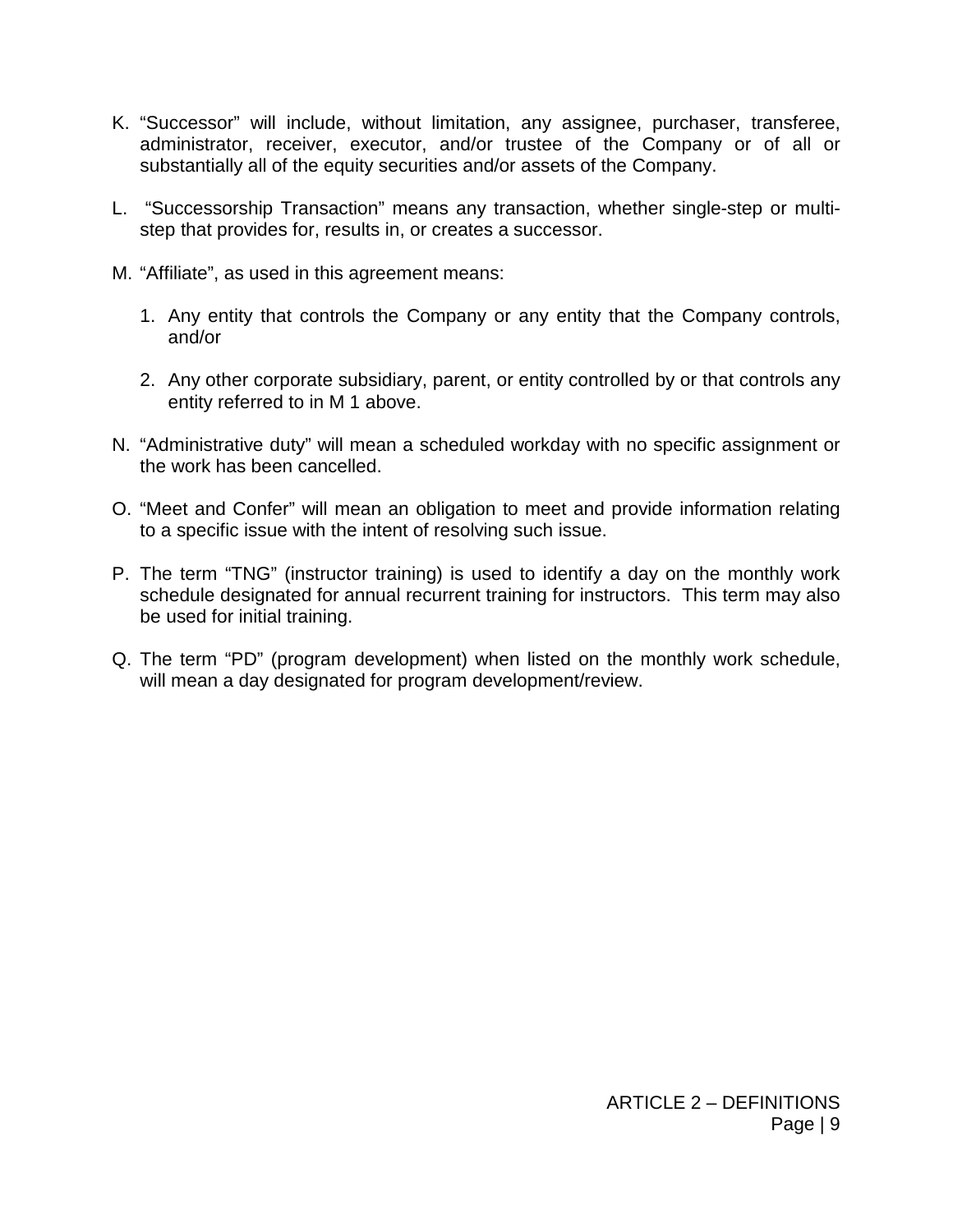#### **NON-DISCRIMINATION AND MANAGEMENT RIGHTS**

- A. The Company and the Union agree to make it a matter of record in this Agreement that in accordance with the established policy of the Company and the Union, the provisions of this Agreement will apply equally to all employees hereunder regardless of sex, age, color, race, religion, sexual orientation, disability, veteran status or national origin.
- B. No employee covered by this Agreement will be interfered with, restrained, coerced, or discriminated against by the Company, its officers or agents, because of membership in the Union.
- C. The rights of ownership, the management of the Company and the direction of the working forces, including the right to hire, discipline and discharge employees for just cause, promote, demote, transfer, layoff and recall, the right to direct, plan and control operations, and to establish and change work schedules, and the right to determine the type of work to be performed, and the right to introduce new and improved methods, equipment or facilities, and to change existing methods, equipment and facilities, and to determine the location of the Company's facilities, and the work to be done at each, and the number of employees, and the right to lease facilities or equipment, and the right to establish or change Company rules, and in general to maintain discipline and efficiency, are vested exclusively with the Company so long as the exercise of such rights will not be in conflict with the specific provisions of this Agreement.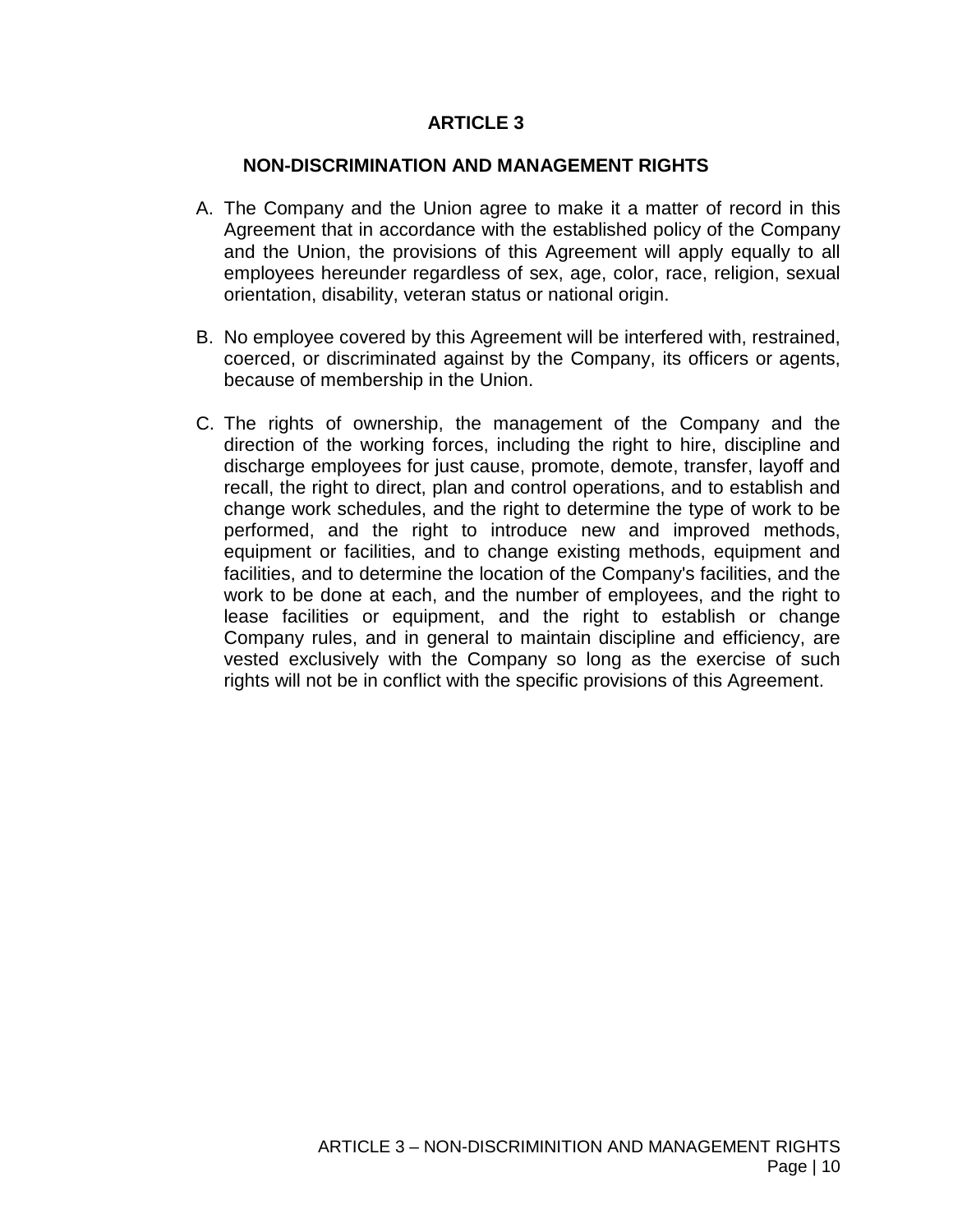## **COMPENSATION**

A. During the period of this Agreement, effective June 2, 2017, the rates of pay for the Ground School Instructors are specified below:

| STEP | <b>Rate of Pay</b> |  |  |  |
|------|--------------------|--|--|--|
| 1    | \$24.56            |  |  |  |
| 2    | \$24.94            |  |  |  |
| 3    | \$25.29            |  |  |  |
| 4    | \$27.30            |  |  |  |
| 5    | \$28.61            |  |  |  |
| 6    | \$29.98            |  |  |  |
| 7    | \$31.42            |  |  |  |
| 8    | \$32.93            |  |  |  |
| 9    | \$34.51            |  |  |  |
| 10   | \$36.17            |  |  |  |
| 11   | \$37.90            |  |  |  |
| 12   | \$39.72            |  |  |  |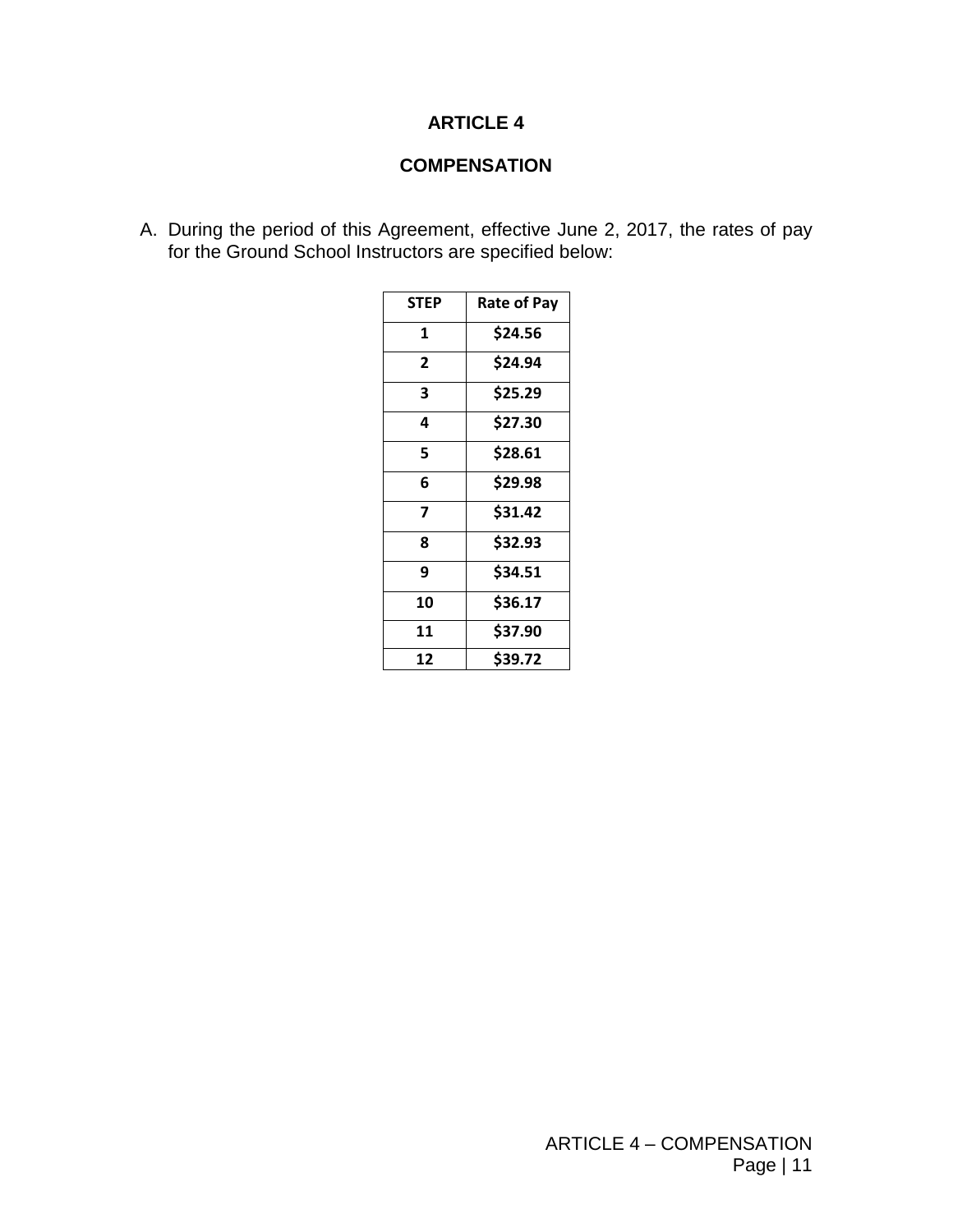## **VACATIONS**

- A. Employees hereunder will become entitled to and receive vacation allowances in accordance with the following:
	- 1. As used herein the term "year' is used to mean a calendar year.
	- 2. As of December 31 of each year, each employee hereunder who has had one (1) year or more of active service with the Company will be entitled to a vacation period of two (2) weeks to be taken in the following year.
	- 3. As of December 31 of each year, each employee hereunder who has had five (5) years or more of active service with the Company will be entitled to a vacation period of three (3) weeks to be taken the following year.
	- 4. As of December 31 of each year, each employee hereunder who has had fifteen (15) years or more of active service with the Company will be entitled to a vacation period of four (4) weeks to be taken the following year.
	- 5. As of December 31 of each year, each employee hereunder who has had twenty (20) years or more of active service with the Company will be entitled to a vacation period of five (5) weeks to be taken the following year.
	- 6. An employee who, as of December 31 of any year, has less than one (1) year of service with the Company will be entitled to a vacation with pay on the basis of seven (7) hours and five (5) minutes accrual for each month of active service with the Company for vacation to be taken in the following year.
- B. In any calendar month, fifteen (15) days or more of service with the Company will be considered a full month and less than fifteen (15) days will not be considered a full month. Fractions of one-half a day or more of earned vacation will be considered as entitling the employee to a full day's vacation and fraction of less than one-half a day will not be considered a full day.
- C. The pay for such vacation will be at the pay which the employee would normally have received at his base rate of pay.
- D. Preference in the period in which employees hereunder will be permitted to take their vacations will be granted at each city/station in order of Company seniority.
	- 1. An employee may slide his vacation (in either direction, within his scheduled vacation week) by the number of days necessary to ensure days off immediately preceding or following his vacation.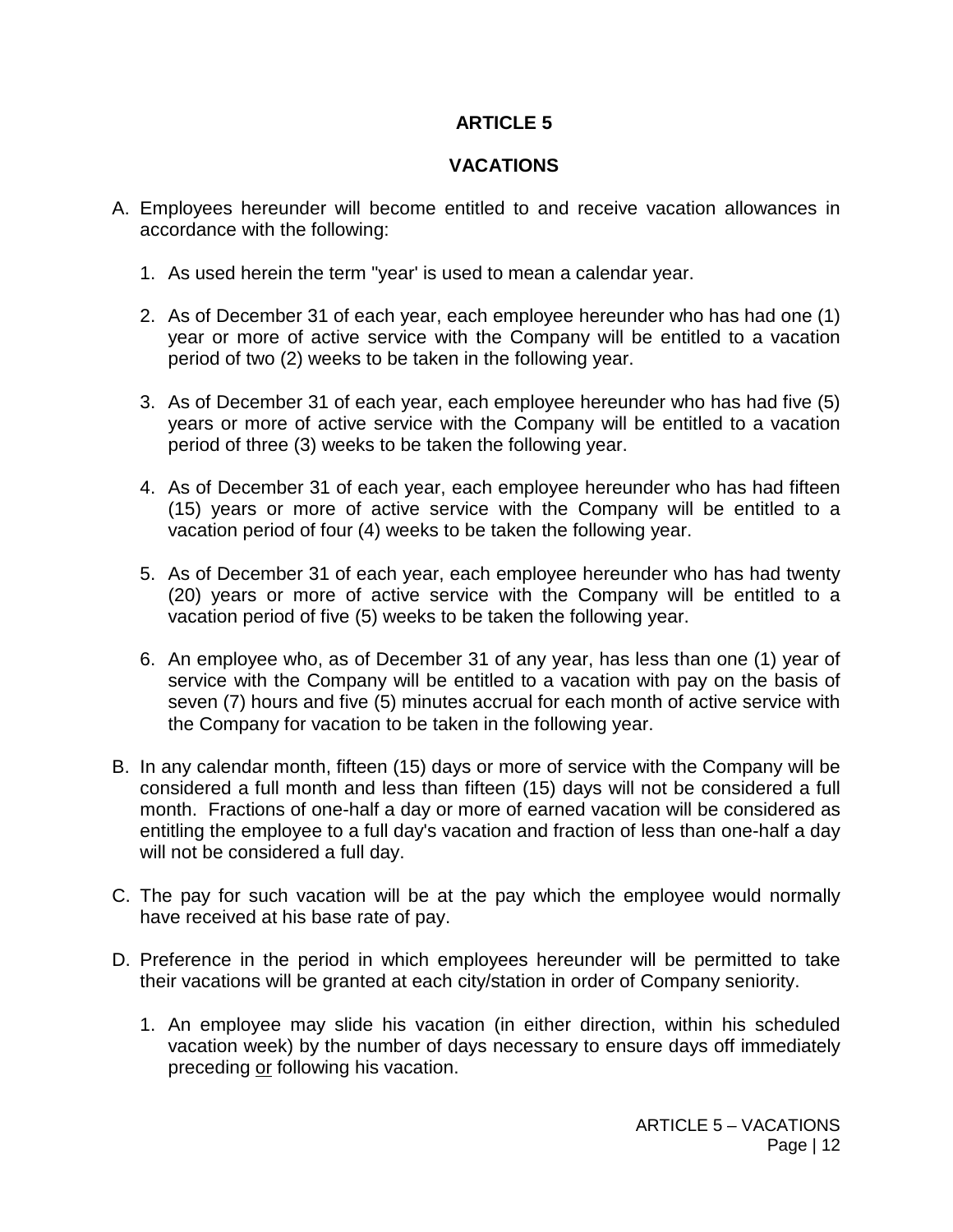- E. The Company will post requests for vacation preference for the following year on Company bulletin boards at each city/station no later than October 15th of each year and employees eligible will list their preference no later than November 15th. The posted vacation slots will include at least one (1) slot for each week of the year. The Company will round to the nearest whole number (up) to determine the number of weeks to be provided thereafter. The actual number of slots per week will be determined exclusively by the Company. The vacation periods shall be assigned and posted on Company bulletin boards no later than December 1st. Any employee not expressing a preference shall be assigned a vacation.
	- 1. Upon an employee's request, holidays recognized by this agreement which fall within a vacation period will not be considered as part of the vacation. Holidays falling within a vacation period may, at the employee's option be taken by extending the vacation period one (1) day for each holiday.
	- 2. Vacation schedules will be arranged by the Company to provide vacations at employee's convenience and preference as to date in order of company seniority, except the maximum number released at one time from a classification will be limited by the requirements necessary to maintain efficient operation.
- F. An employee covered by this agreement who resigns and has given the Company fourteen (14) days advance notice will be entitled to his earned vacation pay. This notice provision may be waived by the Company. Upon death, the estate of an employee covered by this agreement will be paid in a lump sum for all accrued and unused vacation.
- G. Upon retirement, an employee covered by this agreement who has accrued and unused vacation will receive a lump sum payment for his accrued vacation.
- H. The Company reserves the right to cancel and reschedule vacation if necessary to maintain service and will give as much advance written notice as possible to the employee, but at least two weeks. In the event that an employee's vacation has been cancelled by the Company, the employee will select, at his option to:
	- 1. Reschedule his unused vacation during the same calendar year, if a slot is available, or
	- 2. Be paid for his vacation period, or
	- 3. Carry his unused vacation over to the following year.
- I. Vacation allowance will not be cumulative and vacation time to which an employee becomes entitled on December 31 of any year will be forfeited unless taken during the following year, unless the employee is requested by the Company in writing to forego his vacation during the year in which it is to be taken.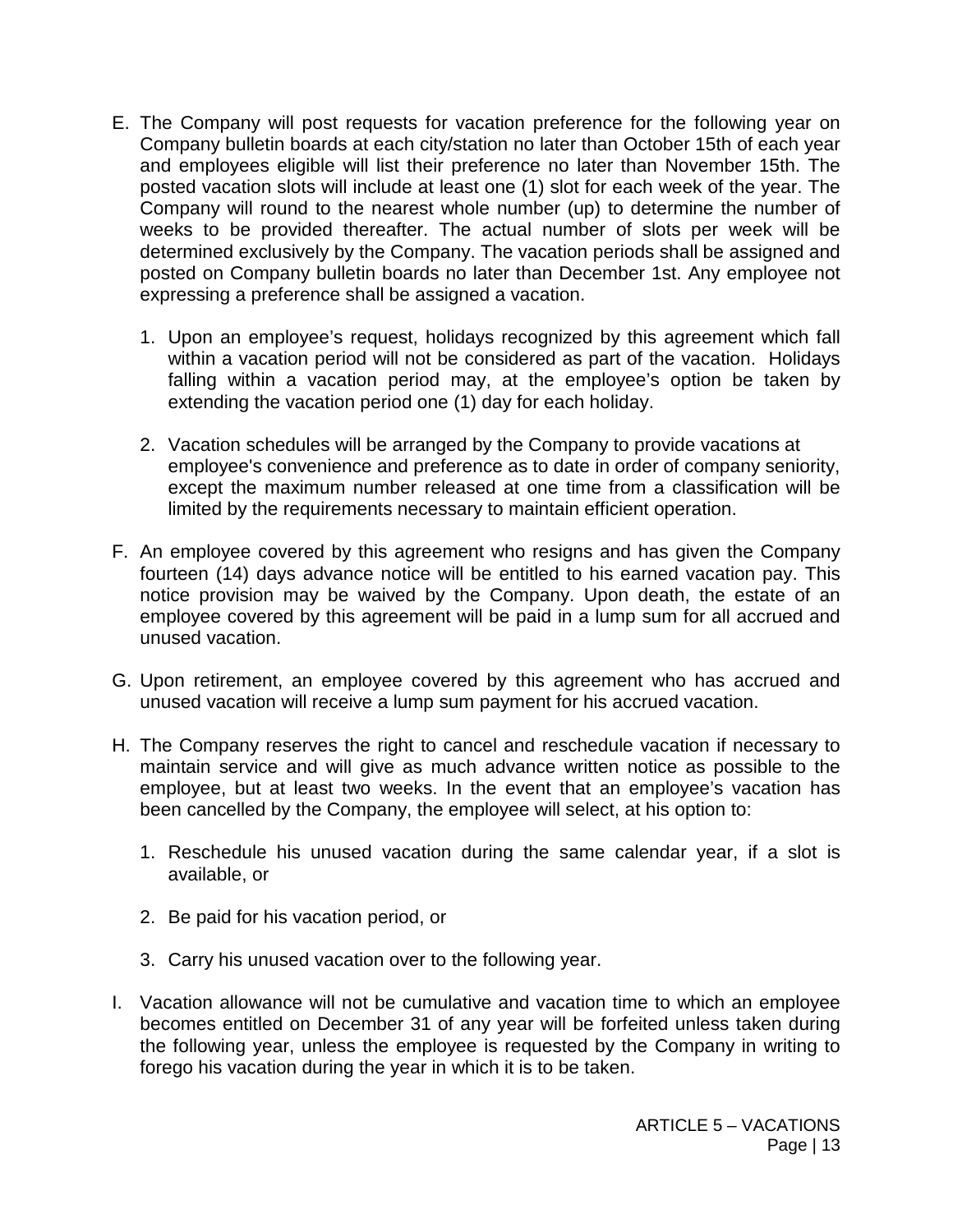- J. The Company will permit an employee to request up to one (1) week personal vacation days. Personal Vacation Days (PVD) are defined as vacation days accrued in the current year for use next year to be taken in advance for the current year. The days would then be deducted from the next year's allocations. The days will be granted if manning permits.
- K. Employees will not be junior assigned for overtime immediately before or after vacation.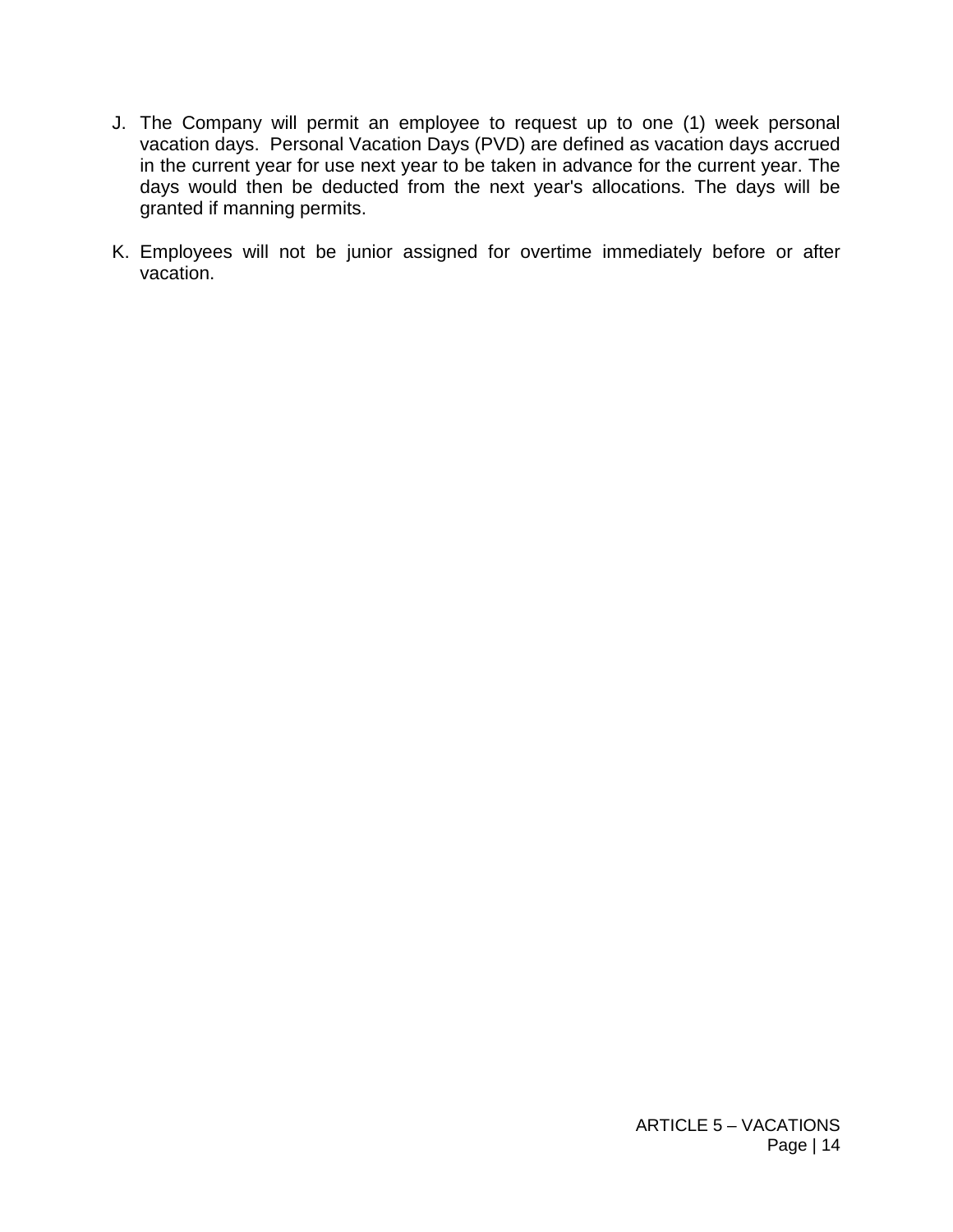#### **HOLIDAYS**

A. The following holidays will be observed and compensated for as such at the regular base rate of pay for a regular day worked as outlined in Article 13 of this agreement:

| New Year's Day      | Labor Day               |
|---------------------|-------------------------|
| <b>Memorial Day</b> | <b>Thanksgiving Day</b> |
| Independence Day    | Christmas Day           |

- B. The above holidays will be observed on State and National Observance designated days. In addition to the preceding holidays, each employee will be entitled to one personal holiday, to be designated at any time during the year by the employee with at least 14 days notice and will be granted in order of seniority at the fourteen (14) day cutoff based upon operational requirements.
- C. An employee who is required to work at his regular duties on any of the above holidays will receive double time (2) at his base rate of pay.
- D. Except as provided in Article 5—Vacations, if any of the above holidays falls on an employee's day off, his next workday will be observed as the holiday. No employee will be permitted to interrupt his vacation period to work on a holiday
- E. Payment for a holiday as such will not be made to an employee on a leave of absence or to an employee scheduled to work on such holiday who is not excused from work and who fails to report to work as scheduled.
- F. The Company will provide an option for the employee to request compensatory time off in lieu of holiday pay. The Company will agree to such request based on operational requirements. The employee must elect this option no later than the actual holiday, in writing. The compensatory day must be requested at least fourteen (14) days in advance and, if approved, those first four (4) holidays of the calendar year (New Years, Memorial, Independence, Labor Day) must be taken no later than November 15 of that year. Compensatory time requested for the Thanksgiving and Christmas holidays must be taken no later than March 31 of the subsequent year; however, the employee may request to be paid out for compensatory time associated with the Thanksgiving and Christmas holidays, prior to March 31. Pay for compensatory time will be at the employee's base rate of pay.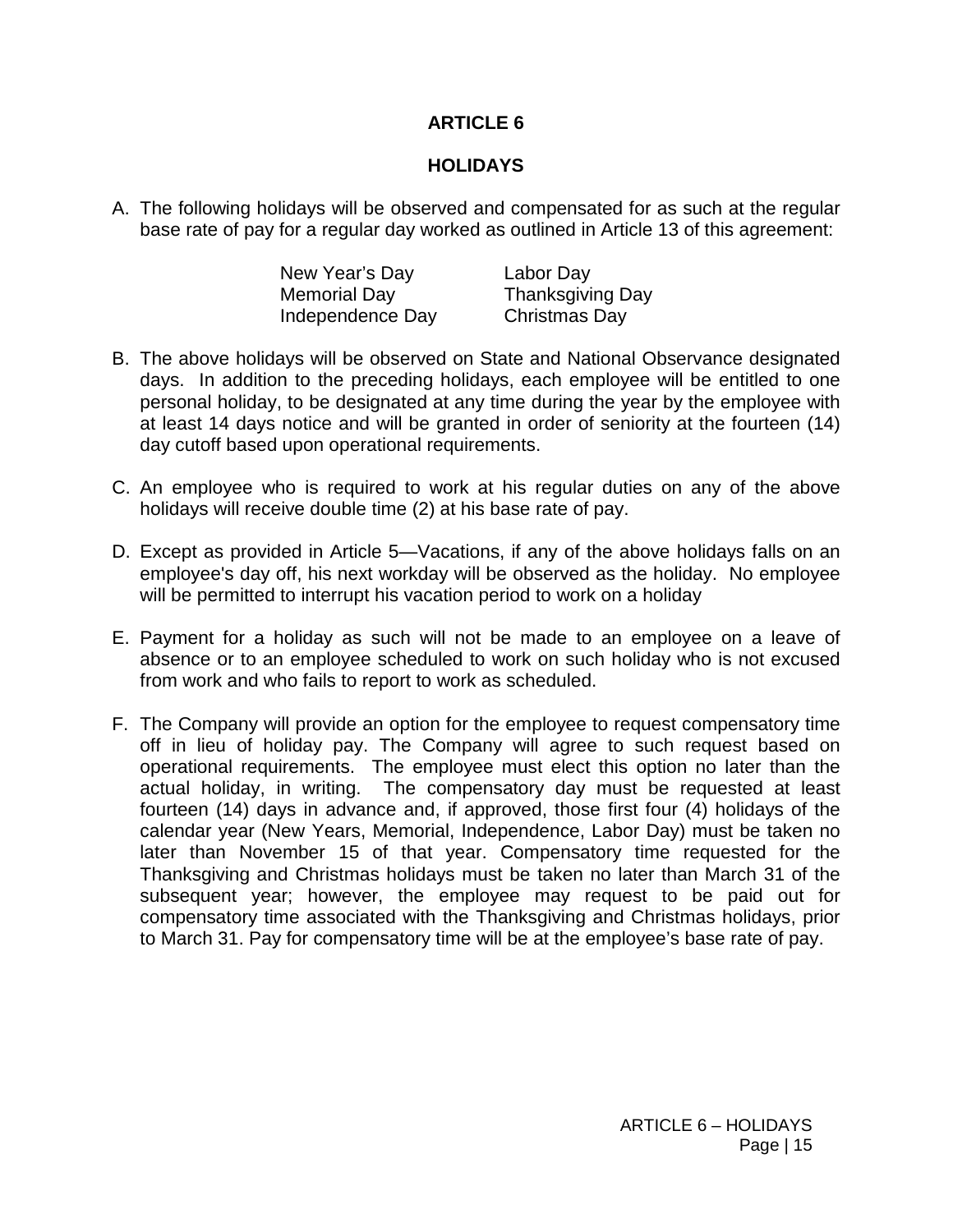### **SICK LEAVE/ON THE JOB INJURY**

- A. Sick leave is that time granted to an eligible employee who is incapacitated for the performance of his regular duties by sickness or injury arising from non-occupational causes.
- B. A full-time employee who completes six (6) months of active service with the Company will be credited with six (6) days sick leave for the calendar year in which the six (6) month period is completed.
- C. Upon being credited with the applicable six (6) days of sick leave, as mentioned in paragraph B above, an employee will thereafter accrue one-half of a regular day's work (see Article 13) of sick leave for each calendar month of active service with the Company up to a maximum of six (6) days in any calendar year. Such sick leave accrued during a calendar year will not be used prior to January 1 of the following year.
- D. Unused sick leave will be cumulative up to a maximum of ninety (90) days.
- E. The sick leave provided under this Article 7 will be payable only in cases of bona fide illness or injury from non-occupational causes which result in the employee's incapacitation for the performance of his regular duties and/or doctors' appointments for sickness. Such sick leave will be paid in the following manner:
	- 1. Payment of sick leave will be the pay for the regular daily schedule of working hours, for those days which the employee would have worked but for the disabling sickness or injury, calculated at the applicable base rate of pay. Such payment will commence from the first (1st) work day's absence and will continue until the employee's accrued sick leave is exhausted.
	- 2. Any full time employee who has reached sixty (60) days in his sick bank may convert one week of sick leave into one week of vacation time (to be taken in a one (1) week block only). Such vacations will be bid after all regular vacation bids (Article 5) have been awarded.
- F. The Company acknowledges an employee's right to use sick time for the intended purpose. In accordance with Company policy, the use of sick time will not be subject to disciplinary action unless there is evidence to substantiate abuse.
	- 1. It will be the responsibility of the employee who will be absent from work due to illness or injury to report the facts to his immediate supervisor at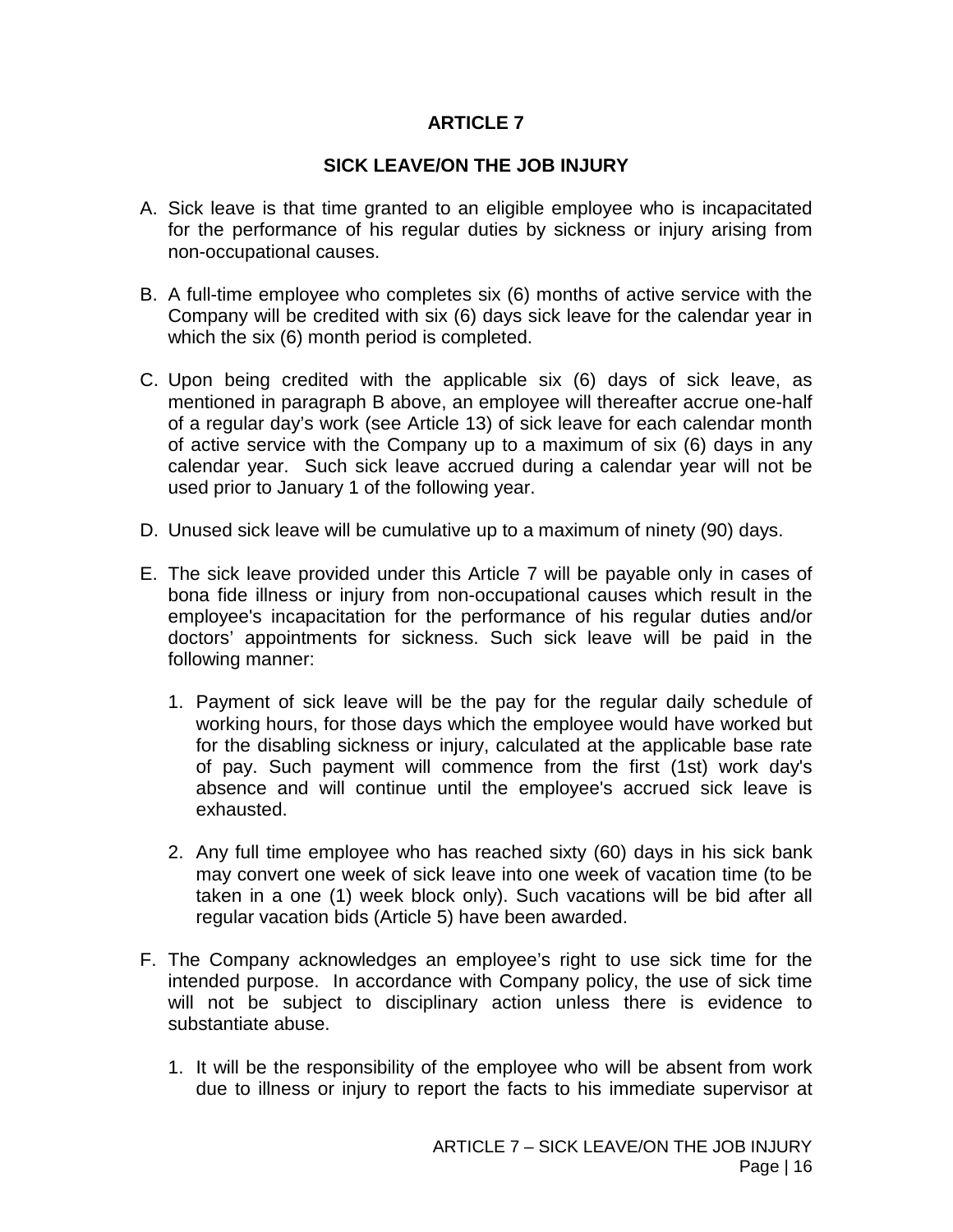least one (1) hour prior to normal shift starting time in accordance with local procedures.

- 2. While it is not the policy of the Company to require a medical confirmation of illness, the Company reserves the right to require such medical confirmation whenever circumstances indicate abuse of sick leave or excessive absenteeism.
- G. Injury on duty benefits will be in accordance with the applicable worker's compensation laws.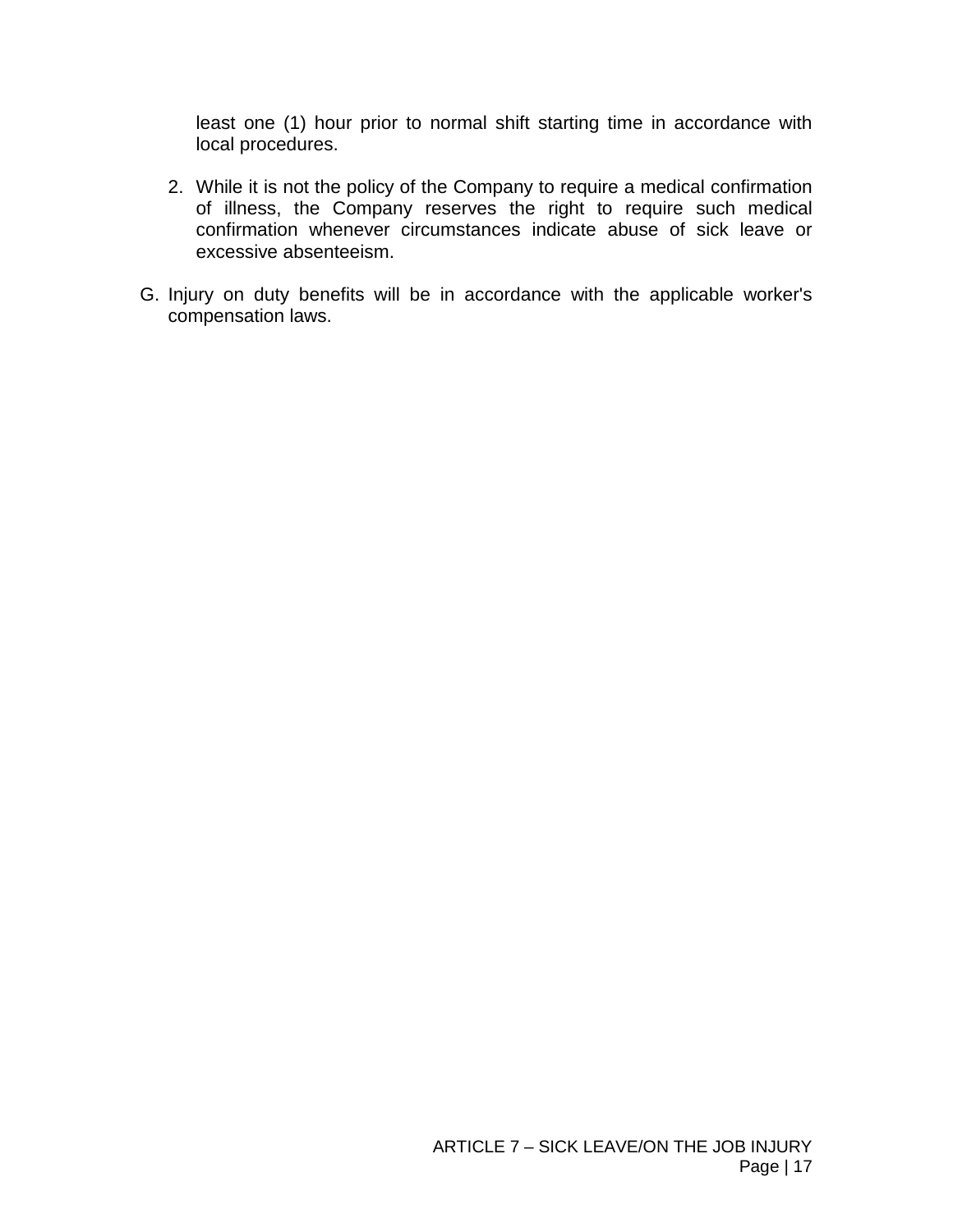#### **PHYSICAL EXAMINATIONS**

- A. Any employee hereunder who fails to pass a Company physical examination may, at his option, have a review of his case as outlined below.
	- 1. Within fifteen (15) days he may employ a qualified medical examiner of his own choosing and at his own expense for the purpose of conducting a physical examination for the same purpose as the physical examination was made by the medical examiner by the Company.
	- 2. A copy of the findings of the medical examiner chosen by the employee will be furnished to the Company within fifteen (15) days following the examination, and in the event that such findings verify the findings of the medical examiner employed by the Company, no further medical review of the case will be afforded.
	- 3. In the event that the findings of the medical examiner chosen by the employee disagree with the findings of the medical examiner employed by the Company, the Company will, at the written request of the employee, ask that the two (2) medical examiners agree upon and appoint a third, qualified and disinterested medical examiner, preferably a specialist for the purpose of making a further physical examination of the employee.
	- 4. Such three (3) doctors, one (1) representing the Company, one (1) representing the employee affected, one (1) disinterested doctor approved by the Company doctor and the employee's doctor will constitute a board of three (3), the majority vote of which will decide the case.
- B. If the majority opinion of the Board of three (3) medical examiners upholds the employee's case, he will be restored to his former job and be paid for time lost, at his base rate of pay, less any amount he may have received as compensation during the interim period.
- C. The expense of employing the disinterested medical examiner will be borne onehalf  $(\frac{1}{2})$  by the employee and one-half  $(\frac{1}{2})$  by the Company. Copies of such medical examiner's report will be furnished to the Company and to the employee.
- D. The above procedures do not apply in the case of time-sensitive examinations, such as random drug testing, when required by law or approved Company plan.
- E. In instances where the Company requires an examination by a specialist to make the initial determination as stated in paragraph A above, such costs will by borne by the Company.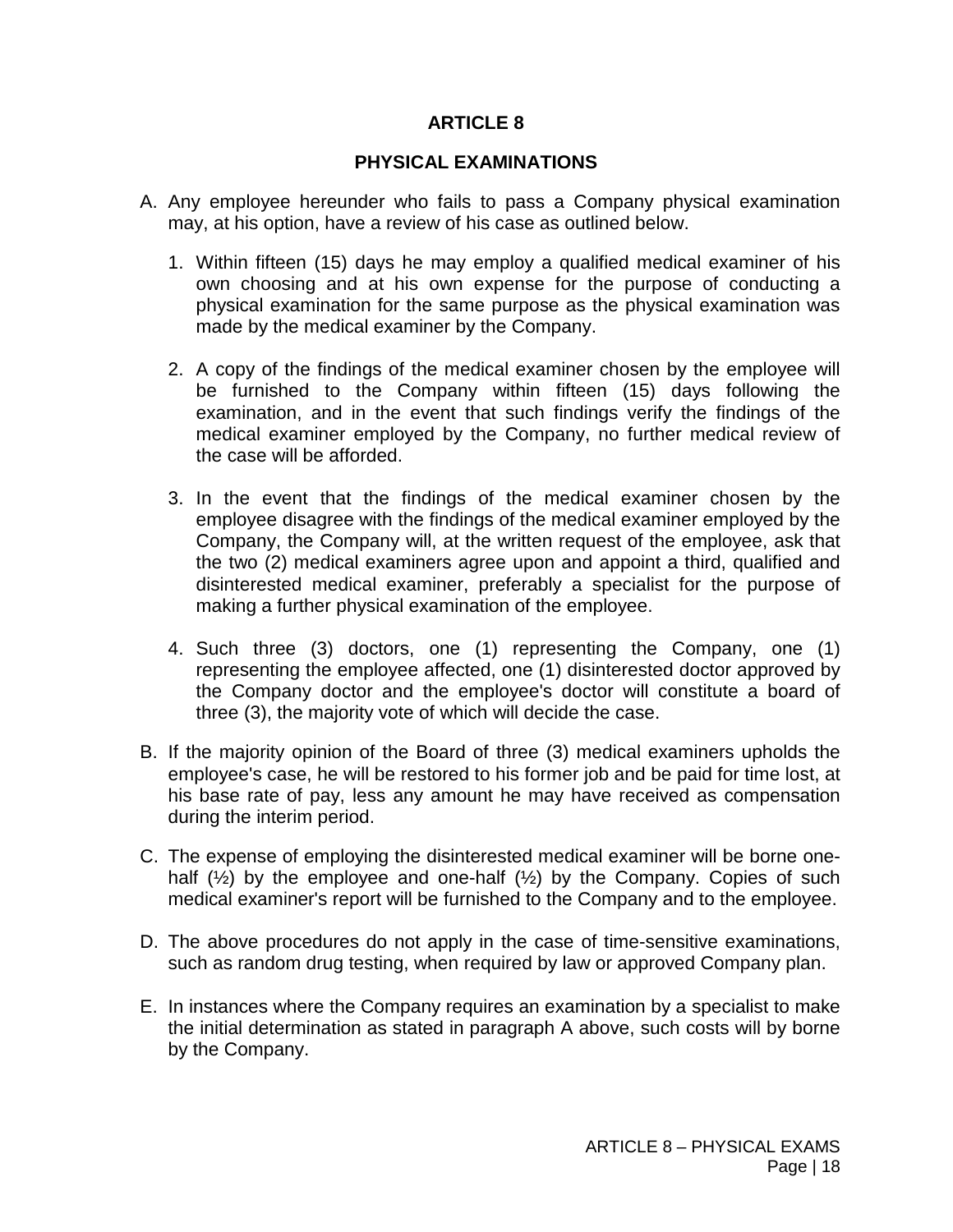#### **SENIORITY**

- A. Company seniority will commence with the effective day of placement on the payroll.
- B. All references in the agreement to seniority will mean Instructor Seniority, also referred to as Occupational seniority, except where specific reference is made to Company seniority or Classification seniority.
- C. Occupational seniority will begin to accrue from the date of first assignment to a Classification, including paid training, within the Classification as enumerated in Article 10 of this Agreement.
- D. Occupational seniority will govern all employees hereunder in the case of shift preference (hours/days off), transfer, retention in case of reduction in force, and re-employment after release due to reduction in force.
- E. Seniority shall not govern promotion or assignment from Ground School Instructors to Managerial positions or special duty assignments.
- F. The parties agree to the establishment of an accurate seniority list for the Classification covered by this agreement, including company, classification, and occupational seniority. Such list will be posted on Jetnet.
- G. Resignation, discharge for just cause, or failure to accept recall from layoff will result in forfeiture of seniority and all rights thereto.
- H. An employee or the Union may protest any omission or incorrect posting affecting any employee's seniority.
- I. An employee who accepts a position with the Company outside the bargaining unit will retain his seniority for a period of six (6) months. Such an employee may return to his former Classification, if a vacancy exists, within six (6) months of the day he left the bargaining unit.
- J. An employee who accepts a position with the Company outside the bargaining unit, and remains outside the bargaining unit for greater than six (6) months, will retain a portion of his seniority, which will diminish over time, directly related to the amount of time he is away from the bargaining unit. For each day such employee is outside of the bargaining unit, his occupational seniority will decrement by one day, starting with the date he left the bargaining unit. Such employee may return to his former Classification, if a vacancy exists and he is deemed the most qualified candidate, and upon being selected for the position, he may exercise the rights associated with his remaining occupational seniority,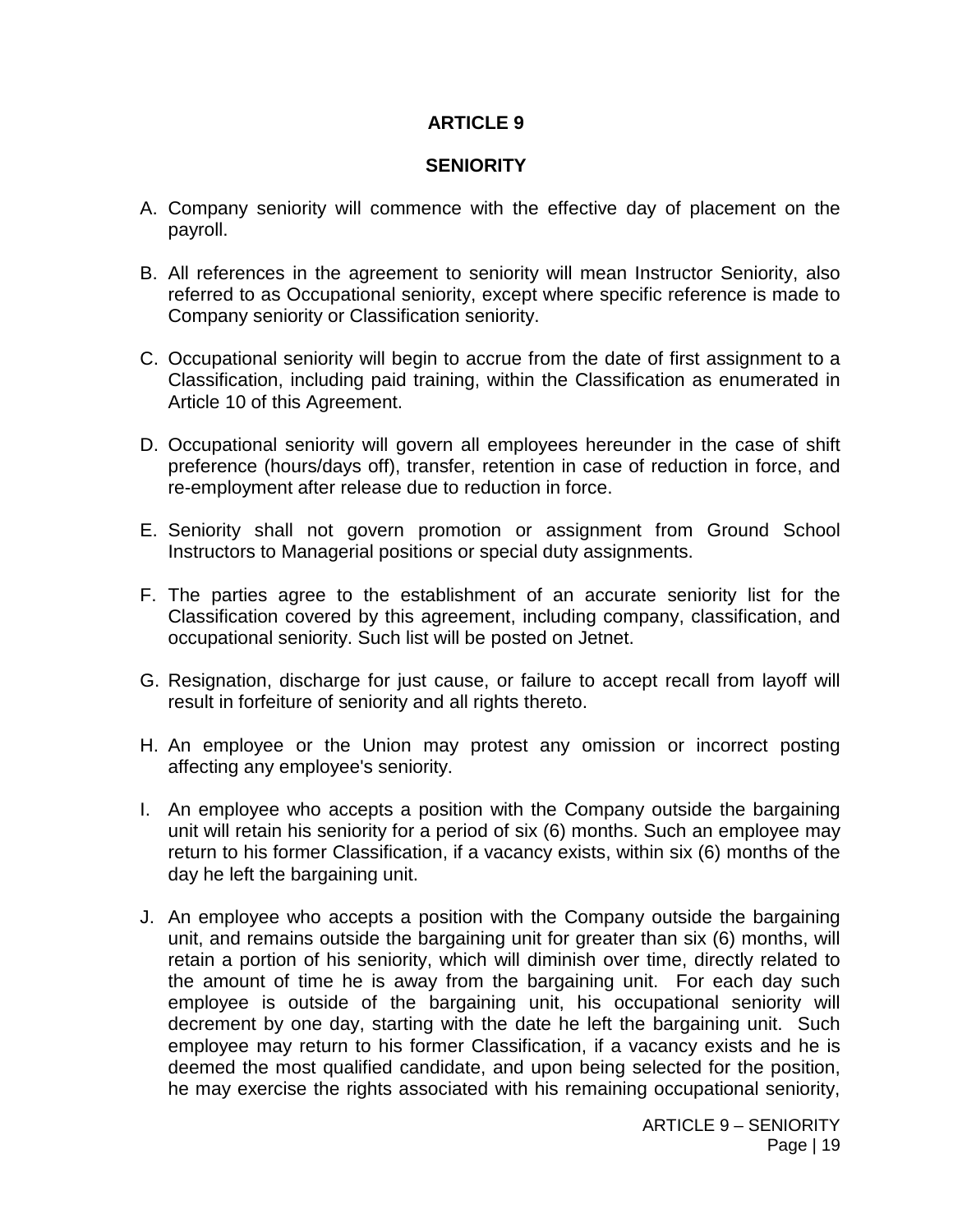which has been decremented by the number of days of his absence from the bargaining unit.

- K. An employee who accepts a temporary (acting) Company Assignment to work outside his Classification or to work outside the bargaining unit will retain and continue to accrue seniority in the Classification from which he is temporarily transferred. An employee who accepts such an assignment will not work in that capacity for more than one hundred twenty (120) days within a calendar year (January 1st-December 31st). Nothing in this paragraph prohibits the Company from assigning an employee to such work outside of the bargaining unit for periods of shorter duration than one hundred twenty (120) days, provided that such assignments or the total of such assignments do not exceed one hundred twenty days (120) days in a calendar year (January 1st-December 31st). If an employee in such capacity works over the prescribed time, he will forfeit all seniority. On a semi-annual basis the Company will furnish the Local President a report listing employees names, station, branch, hours worked and job function of employees within the Agreement working outside the bargaining unit, or as MPR. Any extensions will be made only by agreement between the Company and the Union.
- L. An employee covered by this agreement who permanently transfers at his own request to a Classification in another Title Group will retain seniority in the Classification and Title Group from which he transferred for a period of time not exceeding his service in the former Classification. Such retained seniority may be exercised only in the event of a reduction in force pursuant to the provisions of Article 15.
- M. In the event several employees are hired on the same date and have the same Occupational Seniority date, the following agreed upon procedure should be used to determine proper placement:
	- 1. Occupational Seniority
	- 2. Company Seniority
	- 3. Date of Birth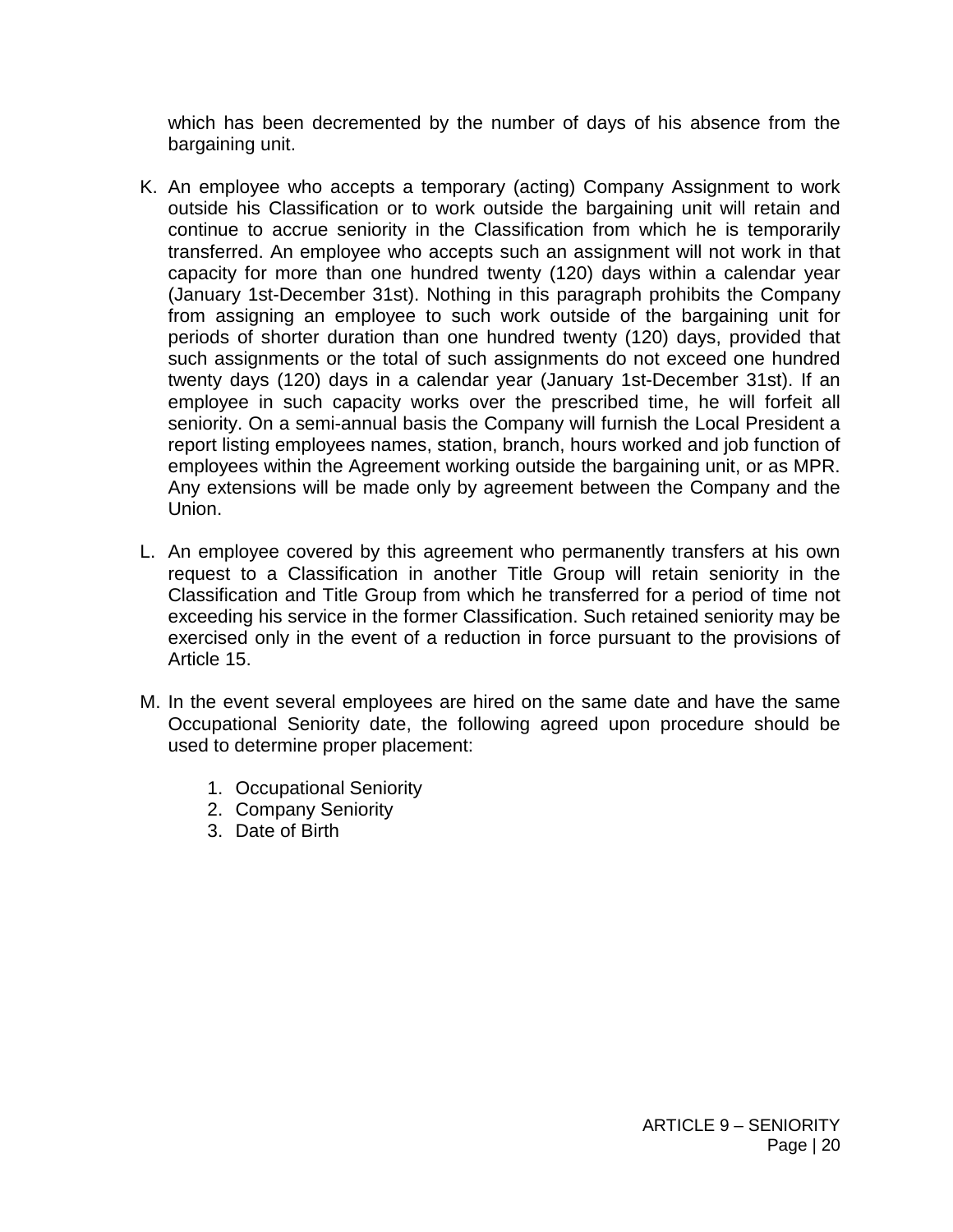#### **CLASSIFICATION AND QUALIFICATIONS**

- A. Employees covered by the Agreement will be assigned as Ground School Instructors.
- B. The Classification description set forth is incorporated herein and made part of this Agreement.
- C. Qualifications: The Company will establish qualifications for employees covered by this Agreement. Such qualifications, including prerequisite qualifications for the classification above, initial qualification/instruction for this classification, and recurrent qualification/instruction for this classification, will be determined and revised by the Company and applicable Federal Aviation Regulations, as necessary. These qualifications will be contained in the appropriate manuals, Flight Department Administrative Guide, Federal Aviation Regulations, or other controlling documents. Copies of the appropriate sections of these manuals, and other controlling documents, and any revisions will be mailed to the Director of Air Transport Division of the International Union. A copy will also be mailed to the President of Local 541.
- D. When the International Union has objection to any changes in any of the above qualifications, except changes as required by the Federal Aviation Regulations, the same may be discussed by the International Union with the Company (Director of Flight Training or his designee) upon written notice of the objection within thirty (30) days from the date the revisions were made available. If an agreement concerning the objections raised cannot be reached within a reasonable time, the revised qualifications may be placed in effect and the International Union may take up the disputed points as a grievance under Article 21 of this Agreement.
- E. Once qualified, Ground School Instructors will maintain familiarity with line operations by being scheduled for two (2) Line Observation Days (LOB), provided a Ground School Instructor Line Observation program exists in the Company's Approved FAR 121 and/or 142 Training Program or two (2) days observing simulator training, annually. Additionally, Ground School Instructors will be scheduled to observe three (3) days of Initial or Recurrent ground training and attend one (1) Instructor/Check Airman Meeting annually.
- F. In the event the Company prepares a qualifying test to determine the competency of an employee, these tests will be prepared by the Company. Written portions of qualifying tests will be multiple-choice type. Copies of qualifying tests will be available for Union review on Company premises prior to their use. When the Union has objections to any portions of any revisions or any new qualifying tests, the same will be discussed by the Union with the Company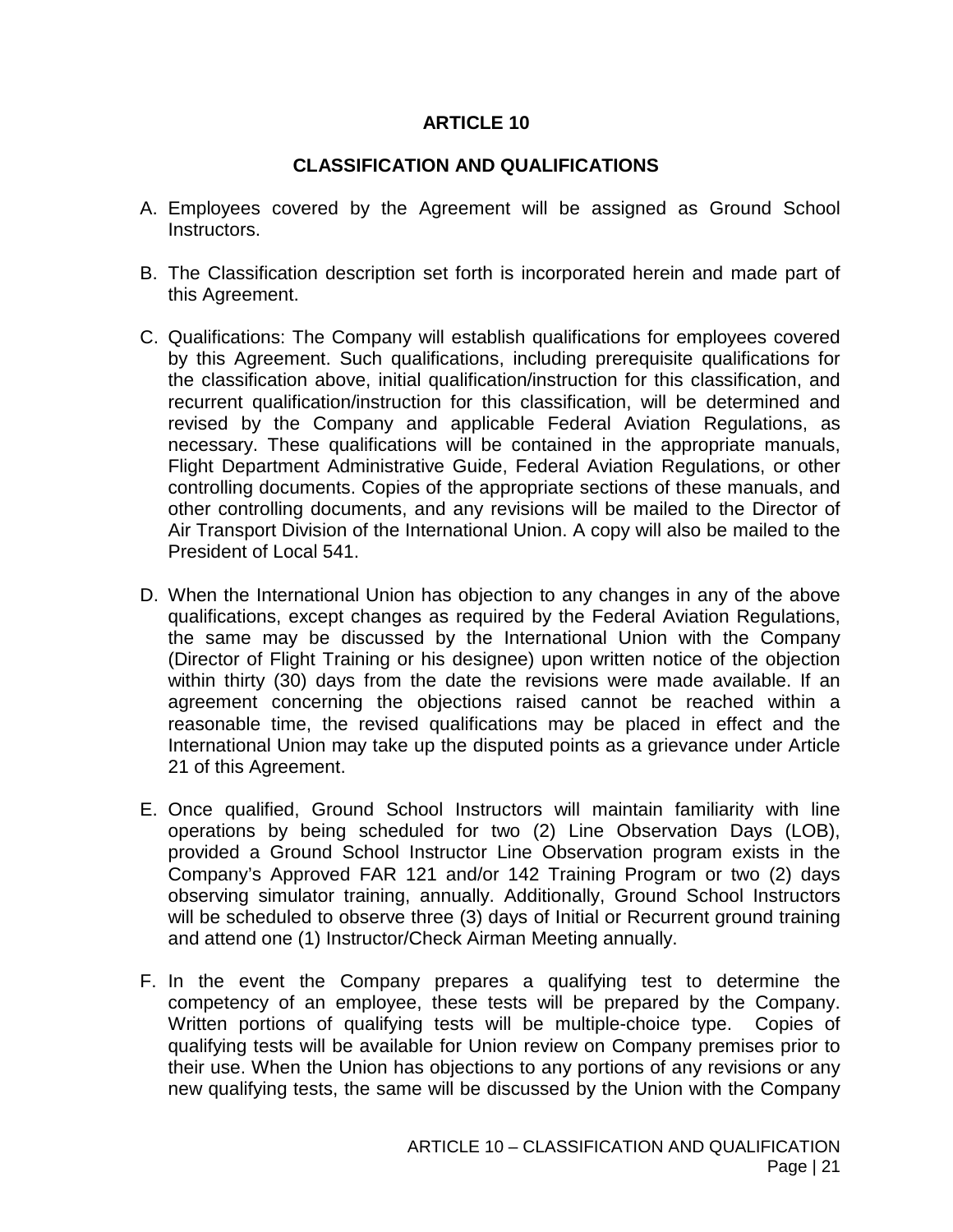upon thirty (30) days' notice from the date the tests are renewed. If agreement concerning the objections raised cannot be reached, the tests may be placed in effect and the Union may take up the disputed points as a grievance under Articles 21 and 22 of this Agreement.

- G. The job descriptions set forth are incorporated herein and made part of this Agreement. These job descriptions are not intended to be all-inclusive.
- H. Job Description

"Ground School Instructors" means an Instructor whose work, depending upon assignment, includes, but is not limited to, any or all of the following:

Provides formal and tutorial training for flight crewmembers, maintenance personnel, flight attendants, other company employees or non-company employees in Ground School on such subjects as aircraft systems, normal operating procedures, (CRM) Crew Resource Management, abnormal operating procedures, emergency procedures, survival techniques, capabilities, procedures and equipment, navigation, aerodynamics, FAA (CAA and JAA as required) Regulations, Company policies and procedures related to Domestic and International flying and other training as deemed necessary by the Company. Utilizes Cockpit Procedures Trainers, Cabin Emergency Evacuation Trainers (CEET), Systems Trainers and other training devices as required by course curriculum. Conducts aircraft visits and procedures training in static aircraft. Administers written and other examinations required by course curriculum. Obtains required training equipment, training aids, manuals, course material and supplies necessary to conduct assigned courses. Develops and reviews course ware, home studies and examinations for technical content and accuracy. Completes required training records and reports. Determines and reports on student progress, proficiency and recommends crewmembers for FAA Oral Examinations. Provides specialized instruction and counseling of students as needed. Reviews engineering and other technical documents on assigned subject matter and makes necessary revisions to training aids and course materials impacted by these documents. Attends in-company and out-of-company training programs as assigned. Provides and assists in providing training of other instructors as assigned.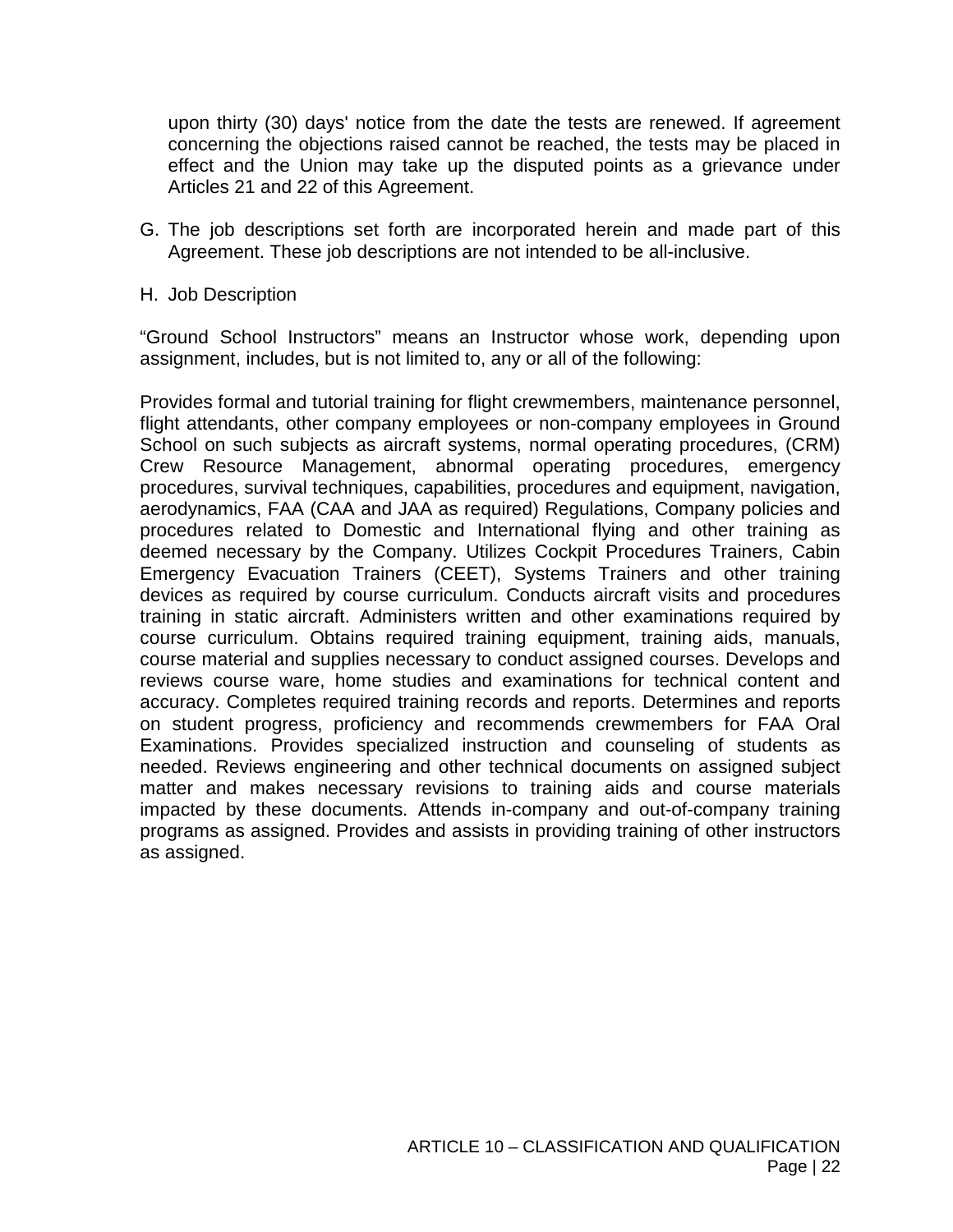#### **OVERTIME**

#### A. Daily Overtime:

- 1. Employees working eight and one half hour  $(8 \frac{1}{2})$  shifts:
	- a. One and one-half  $(1 \frac{1}{2})$  times the base rate of pay for each hour worked in excess of Ten (10) hours.
	- b. Any employee hereunder will not be entitled to overtime rates until he has worked Ten (10) hours in the workday, including time worked before or after his regular shift.
- B. Weekly Overtime: Time worked on an employee's regularly scheduled days off will be considered overtime and will be paid as follows:
	- 1. Employees working eight and one half hour  $(8 \frac{1}{2})$  shifts:
		- a. One and one-half  $(1 \frac{1}{2})$  times the base rate of pay for hours worked on an employee's scheduled day off provided he has worked 42.5 hours including CS. Administrative & canceled work (CW) days will be credited toward the 42.5 hour work week (whether worked or not).
- C. Overtime work will be distributed in seniority order among the employees qualified to perform the work necessitating overtime as equitably as practicable. The Company and the Union will "meet and confer" to develop a distribution method for each work location.
- D. Exchange of Shifts or Days Off:

An employee working an exchange of shifts or days off will be paid at his base rate of pay for the new schedule. If an employee works additional hours over Ten (10) at Company's request in conjunction with an exchange of shifts or days off, overtime provisions hereunder will apply.

- E. An employee whose overtime working period continues into the following day will continue to receive overtime rates for all overtime so worked.
- F. If any work period continues so that its termination will fall within nine (9) hours prior to the commencement of the employee's regular shift in the succeeding workday, he will receive pay for all time worked during his regular shift on the succeeding workday at the rate of time and one-half  $(1 \frac{1}{2})$  his regular hourly rate.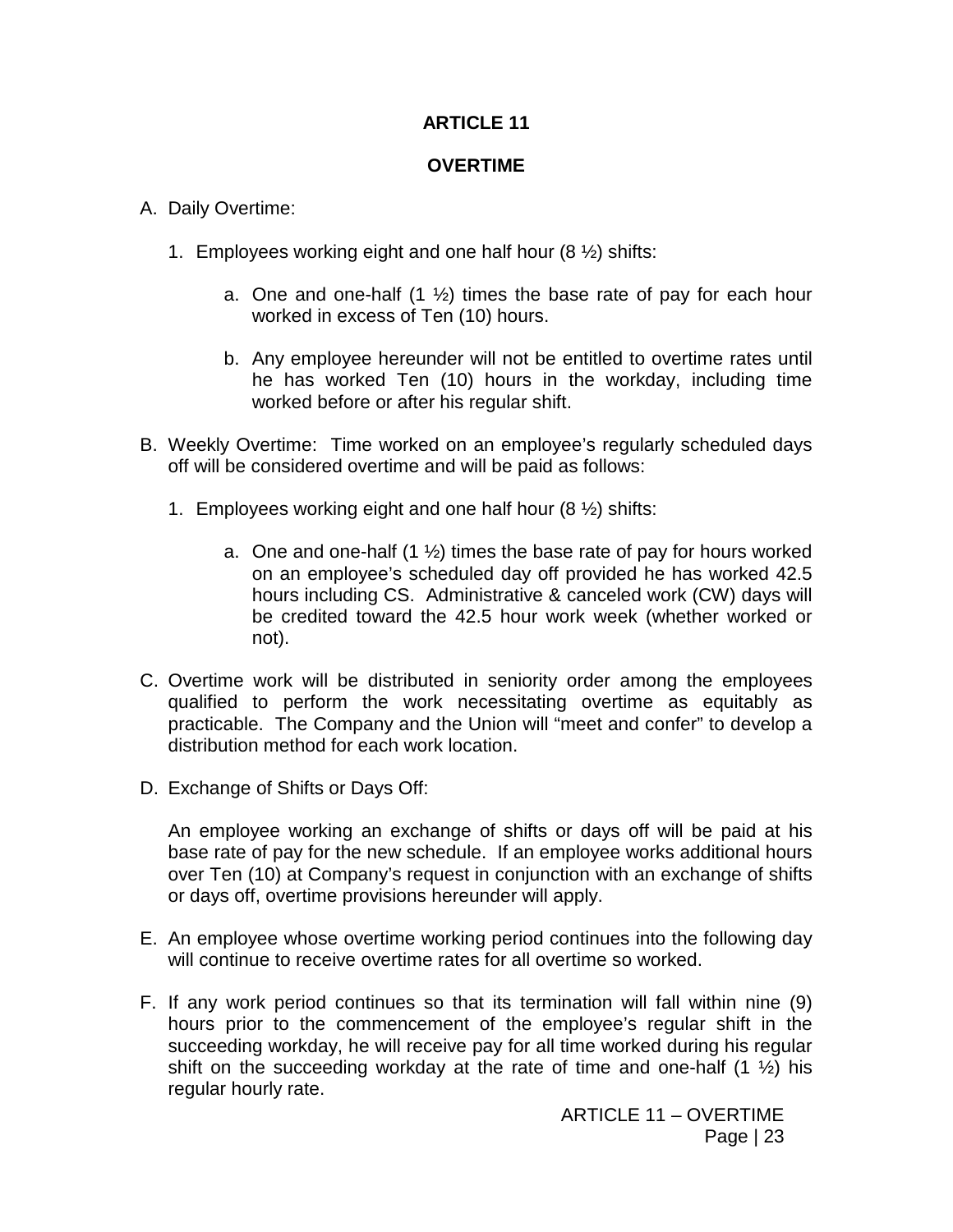- G. No overtime will be worked except by direction of the proper supervisory personnel of the Company, except in cases of emergency and when prior authority cannot be obtained.
- H. If overtime on any workday or any workweek is due to an authorized exchange of days off or shifts by employees (which must be approved in advance by the appropriate supervisor), said time will be compensated at his base rate of pay; provided, however, any continuous work, exclusive of meal periods in excess of Ten (10) hours will be paid for at the overtime rates provided in Paragraphs A and B of this Article.
- I. In the event of an emergency or when there are an insufficient number of employees being available, the Company will assign employees in inverse order of seniority to perform such work.
- J. In the routine coverage of overtime for the next day an instructor will be bypassed for an assignment if a reasonable attempt at notification is unsuccessful. "Reasonable" attempts may vary depending on the volume of open schedules to be covered, but will normally consist of at least three (3) calls spaced thirty (30) minutes apart up to 1530 for work assignments commencing prior to 1200 the following day.
- K. An instructor will be bypassed for work arising the same day if a reasonable attempt at notification was unsuccessful. The word "reasonable" is described as no less than two (2) attempts spaced thirty (30) minutes apart unless such time intervals will not permit the orderly notification and coverage of such work assignment.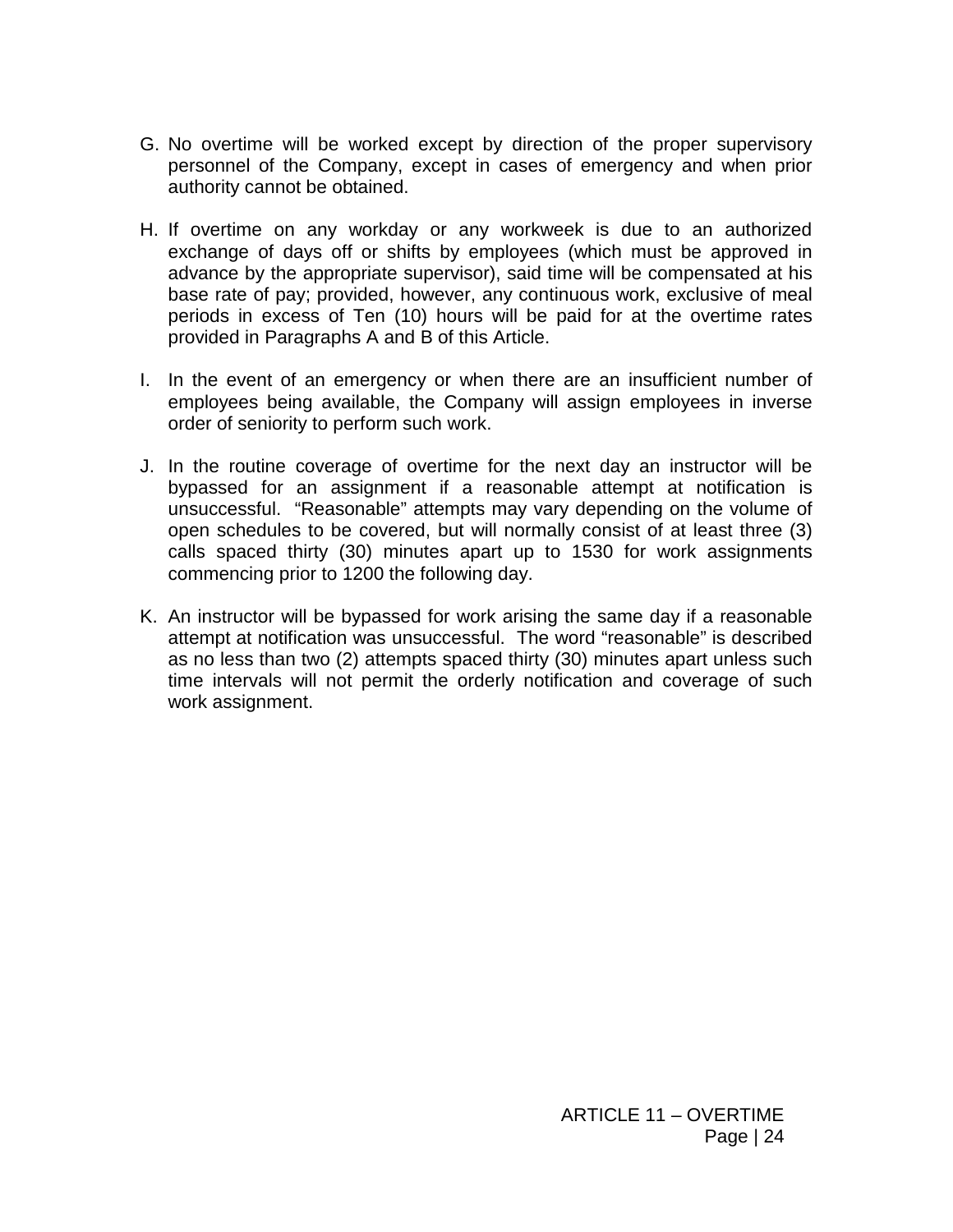#### **PROBATIONARY PERIOD**

- A. Employees under this agreement shall be considered on probation for the first twelve (12) months of active service. Active service is exclusive of any time in which an employee is unable to report to work. The twelve (12) month probationary period may be decreased by mutual agreement, in writing, by the President TWU Local 541 and the Director of Training or their designees.
- B. Employees on probation shall have the right to union representation, and may file a grievance based on alleged violations of the agreement excluding discipline and discharge. Probationary employees may be disciplined or discharged without having recourse to the grievance and arbitration provision of this agreement.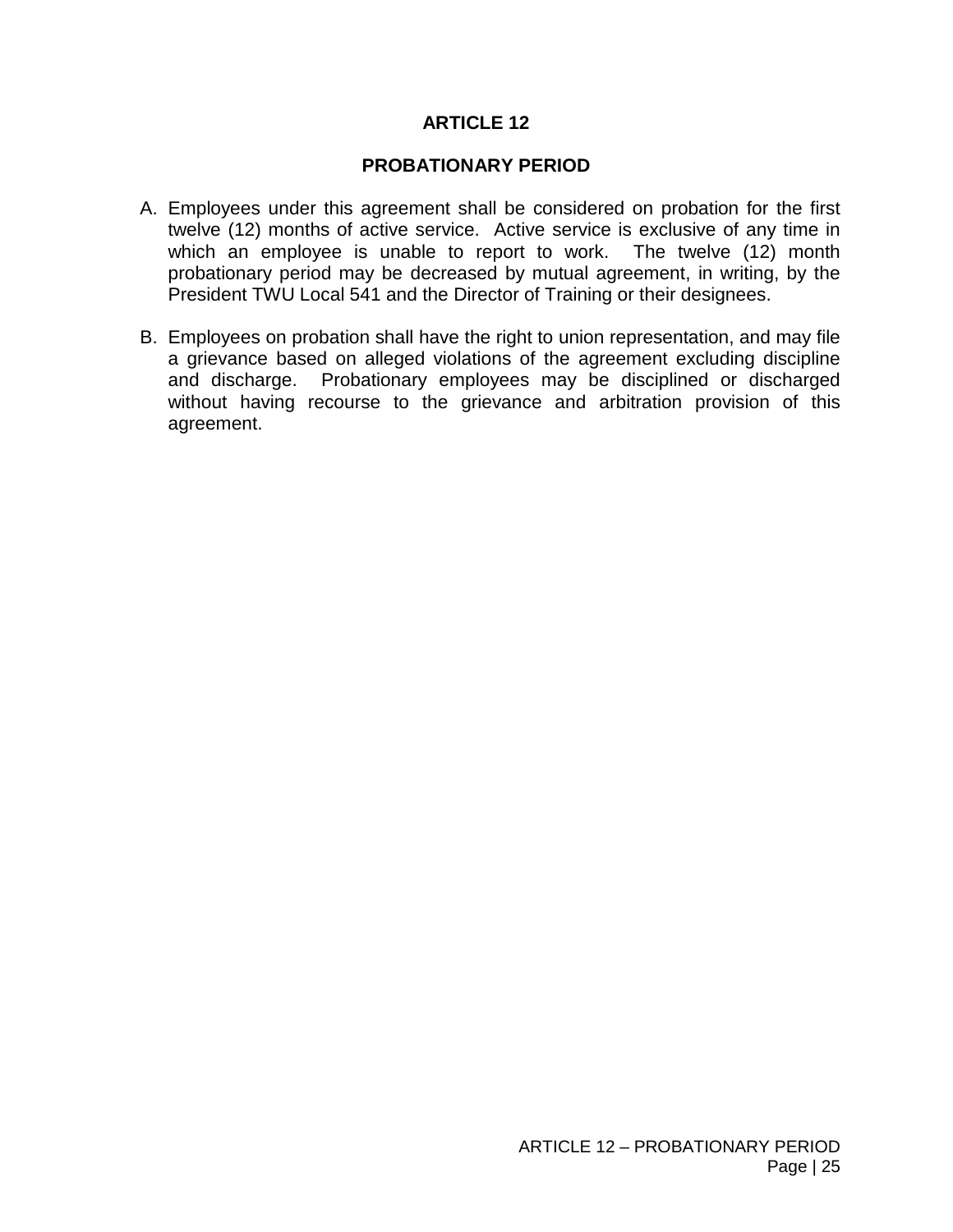#### **HOURS OF WORK**

- A. The workday will consist of a twenty-four (24) hour period beginning at 12:00 o'clock midnight local time and a regular day's work shall consist of eight and one half  $(8 \frac{1}{2})$ hours, exclusive of meal periods. On any workday where a class ends early, an instructor will be allowed to leave early with no loss of pay, subject to his supervisor's approval.
- B. The basic workweek (and pay week) will consist of:
	- 1. Seven (7) days beginning at 12:01 a.m. Saturday and the regular weekly work schedule shall consist of five  $(5)$  workdays of eight and one half  $(8 \frac{1}{2})$  hours each within the workweek.
	- 2. Each employee will be scheduled two (2) days off during each workweek. The Company will make every reasonable effort to arrange work schedules so that, whenever practicable, those two days will be consecutive and if possible those days will be Saturday and Sunday. These days off minimums will apply to scheduled patterns created by month-to-month schedule bids.
- C. All time worked in any continuous tour of duty will be considered as work performed on the workday within which the workday started.
- D. Work Schedule bids will be posted for selection monthly. Bids will be posted on centrally located bulletin boards no later than ten (10) days prior to the effective date of the work schedule. Bid awards will be posted no later than five (5) days prior to the effective date of the work schedule. If extraordinary circumstances prevent posting or awarding within this time schedule, the Company will make every effort to adhere as closely as possible to such schedule. If the schedule for posting and awarding bids is not complied with for two (2) consecutive months, representatives of the Company and the Union will promptly confer in an attempt to resolve the situation.
- E. The monthly work schedules will be generated and proffered to Ground School Instructors in each fleet type for bid as follows:
	- 1. Scheduled duty days, scheduled days off and scheduled start times for all known and anticipated training together with admin days listed in organized lines of work will be proffered for each fleet type and awarded in order of seniority to the Ground School Instructors submitting bids and qualified to perform the assignment for that month.
	- 2. Schedules, once awarded, may be changed with seven (7) days notice. This may only be done due to unforeseen circumstances. Scheduled start time(s)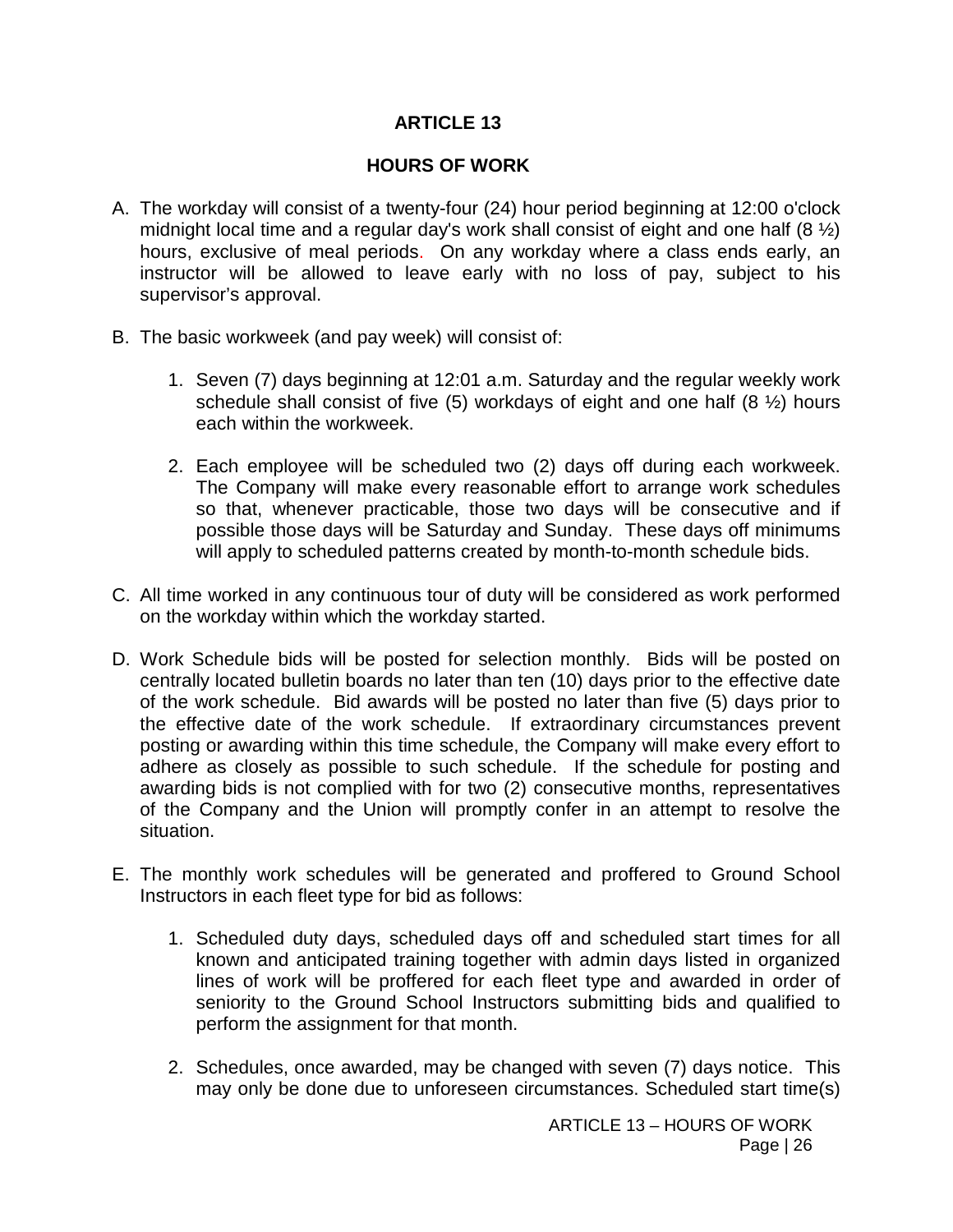may be changed up to two (2) hours from the scheduled start time with at least twelve (12) hours notice.

- 3. Duty periods will be scheduled to provide a minimum of ten (10) hours off between work assignments. This ten (10) hour rest period is always applicable, even on month-to-month bid awards. Only bid schedules for individuals affected by the need for a rest period required by this Agreement will be adjusted once the bids are awarded, to ensure this rest period is provided.
- 4. The duty period for all observation flights will begin one (1) hour prior to scheduled departure time and conclude upon actual arrival time.
- 5. In the case of training away from the Flight Academy, a deadhead will be scheduled at the beginning and end of each training sequence as defined in Article 17 A & B for travel to and from the place of training.
- 6. Work awarded by bid, then subsequently cancelled will be designated "CW". CW days are subject to reassignment, but will retain the start time plus or minus (+/-) five (5) hours of the original scheduled work. However, the Instructor given a CW day is not required to stand by.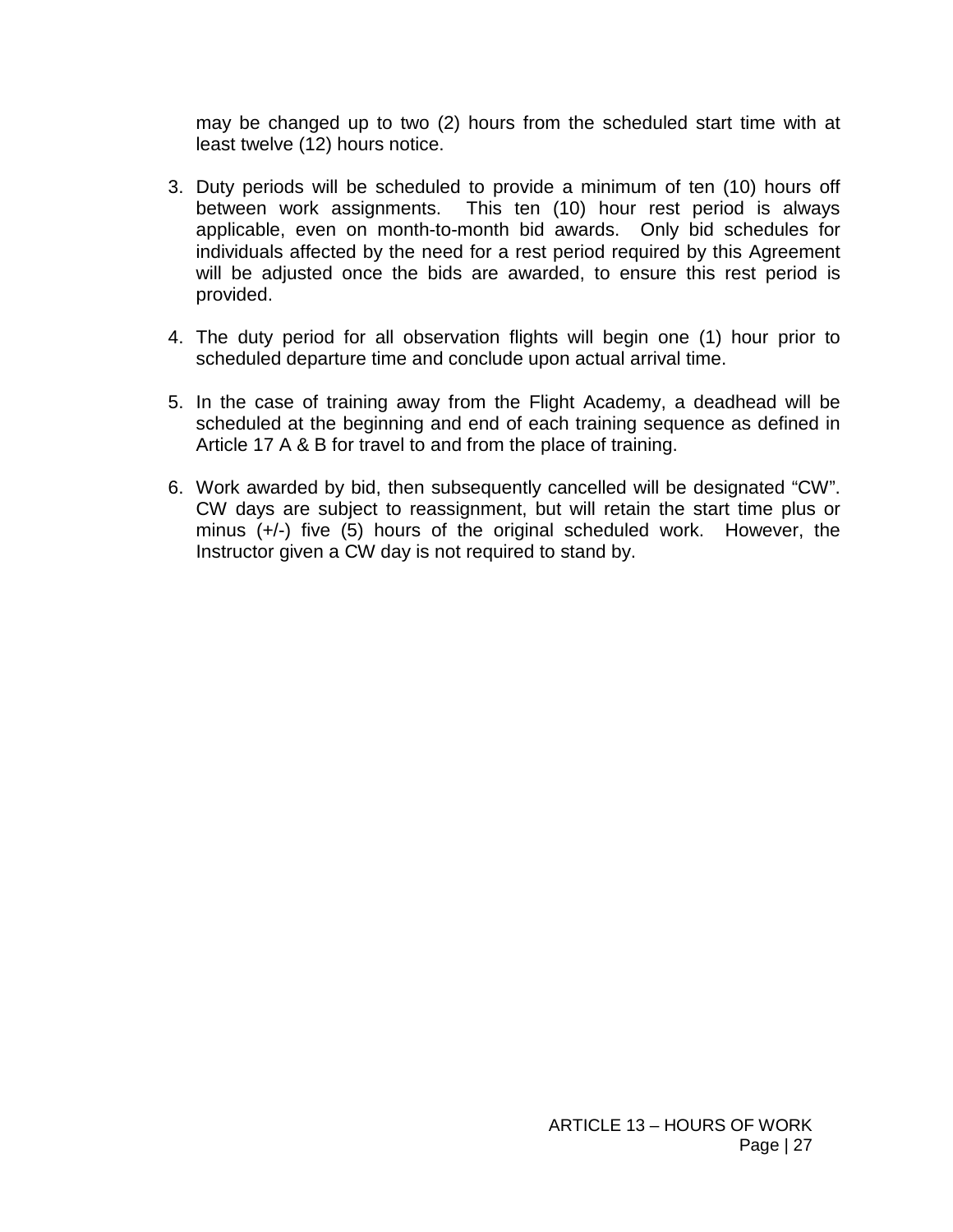#### **TRANSFERS**

- A. Bidding for job transfers;
- 1. An instructor may bid any job opening within the Classification providing he has the prerequisites and qualifications as defined in Article 10. Jobs will be awarded by seniority.
- 2. When there is an overage of Ground School Instructors within a fleet type and vacant jobs within another fleet type, then only those instructors within the fleet type with the overage will be eligible to bid. The most senior Ground School Instructor bidding will be so assigned. If no bids are forthcoming from within the fleet type with the overage, then the most junior Ground School Instructor within that fleet type will be assigned. The Company, at its option, may assign a probationary Instructor into that fleet type.
- 3. Due to unforeseen circumstances a bid for a vacant Ground School Instructor position may be cancelled within six (6) months of the award.
- 4. An employee who has successfully bid for a posted job will not be held on a trial basis on his new assignment for a period longer than ninety (90) days after completion of training and qualification for new assignment and will be returned to his former assignment in the event of his inability to perform his duties in a satisfactory manner. Vacancies created as a result of the above bid award will be filled at the Company's discretion. Additionally, if the vacancies created as a result of the above bid award are filled, at the Company's discretion, they may be filled by new-hire employees.
- 5. An employee having successfully bid for a different assignment within the Ground School Instructor classification who subsequently fails to demonstrate the required ability within six (6) months will be returned to his previous assignment and location. Furthermore, the employee would need to re-qualify and allow a period of twelve (12) months to elapse before rebidding for any other assignment.
- 6. A permanent vacancy(ies) will be posted on bulletin boards in all work locations where there are Ground School Instructors. The notice of the vacancy will specify a closing date for all bids. Such date will not be less than ten (10) days after the date of such posting. All successful awards will be posted no later than ten (10) days after the closing date. A vacancy that exceeds one hundred eighty (180) days will be deemed permanent, unless agreed to otherwise between the union and the Company.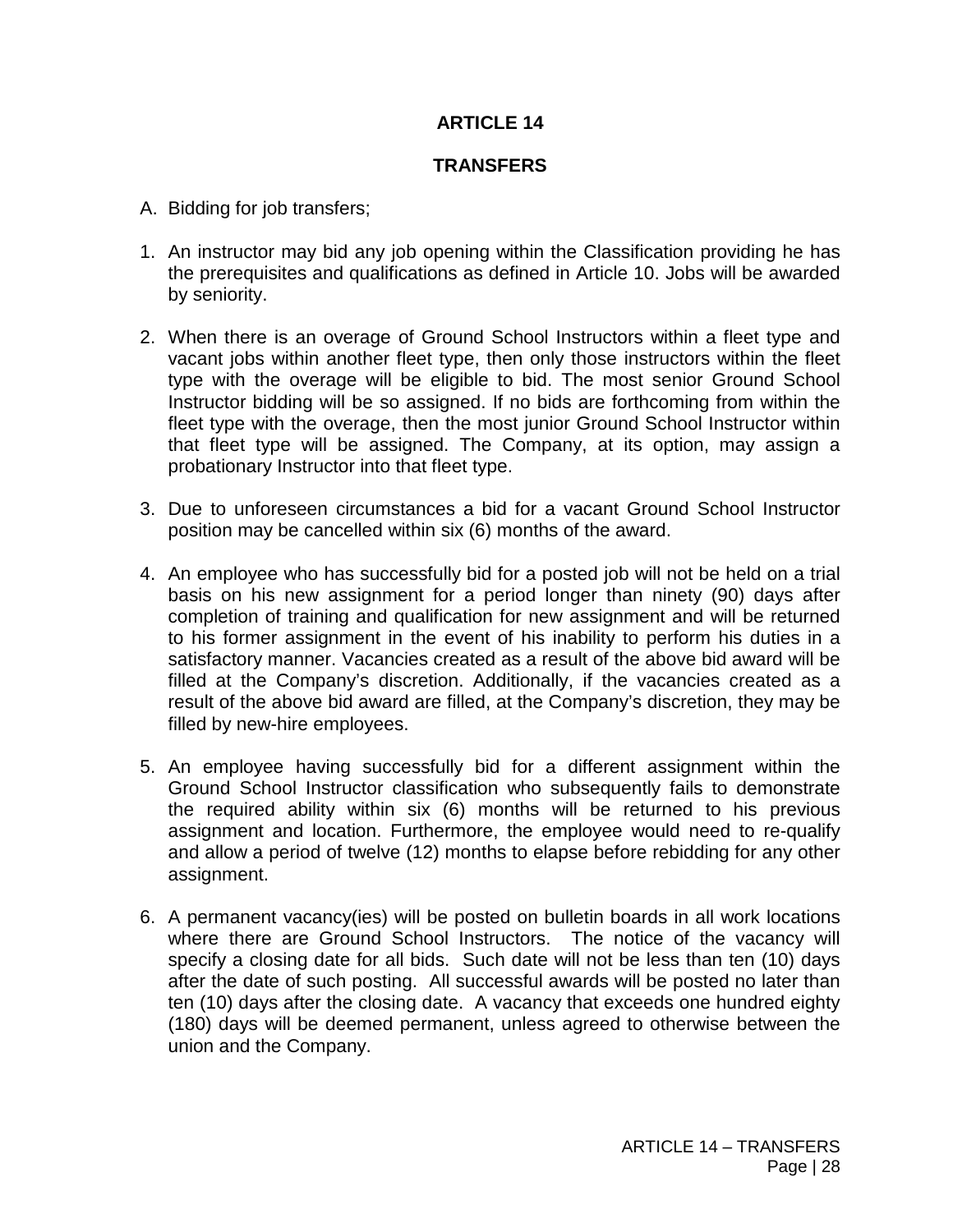- 7. A Ground School Instructor who is a successful bidder will be ineligible to bid another vacancy for a period of eighteen (18) months after completion of training/qualification for the new assignment, except, if a new fleet type is established. All Ground School Instructors may bid for transfer to the new fleet type. Ground School Instructors who bid from one fleet to another may, due to unplanned workload peaking, be reassigned to their previous fleet for a period not to exceed ninety (90) days during their first six (6) months after qualification in the new fleet type. Such reassignment shall not extend the trial period in (2) above.
- 8. Ground School Instructors on probation will not be eligible to bid on a vacancy within another work unit. However, a probationary Ground School Instructor may be reassigned to another fleet if a more senior Ground School Instructor does not bid an opening in that fleet.
- 9. Notices of such vacancies and awards will be posted on all bulletin boards and work areas where employees are employed. Each bid notice will have a number assigned and list the prerequisites and qualifications for the job. The bid notice will note if the bidding procedure is to be restricted to within a specific fleet where an overage exists.
- 10.Bid notices will be posted for a ten (10) day period exclusive of Saturday, Sunday and holidays, and awarded within ten (10) days of posting exclusive of Saturday, Sunday and holidays.
- 11.A copy of each transfer award of bid will be furnished to the ranking local Union Representative.
- 12.Linear Utilization

A transferred Ground School Instructor will carry forth his original qualification to the new fleet type, which becomes his primary fleet type. He may be utilized in this dual capacity for a period of one (1) year from the date he completes qualification on the new fleet type; on a planned monthly basis or on a daily operational basis, based on operational requirements and if the Company deems necessary. The Company will provide the appropriate training to remain dual qualified. On completion of one (1) year, his previous fleet type qualification will automatically be dropped unless retention is mutually agreeable with the TWU local and the Company, or work volume in the new fleet type will not support full time employment. In such case, the Ground School Instructor will retain dual qualifications.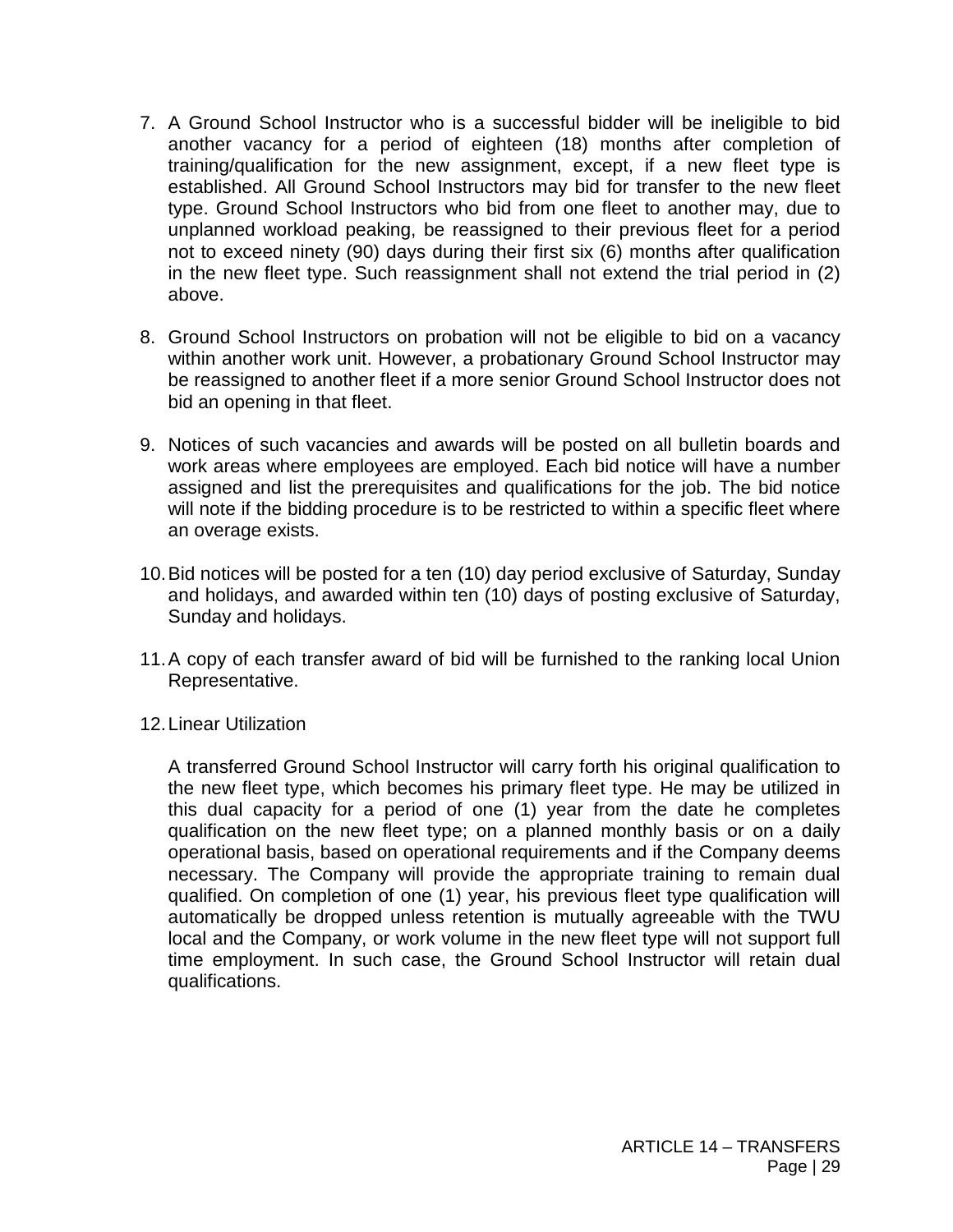B. Employees covered by this agreement will be given the opportunity to fill regular or part-time vacancies, under any American Eagle/Executive Airlines agreement, prior to filling those vacancies with new-hires. If an employee covered under this Ground School Instructor agreement and an external candidate are equally qualified, as determined by the Company, under the requirements of Article 10 of this Agreement, the American Eagle/Executive Airlines employee will be given preference to the vacancies under this agreement prior to filling those with newhires.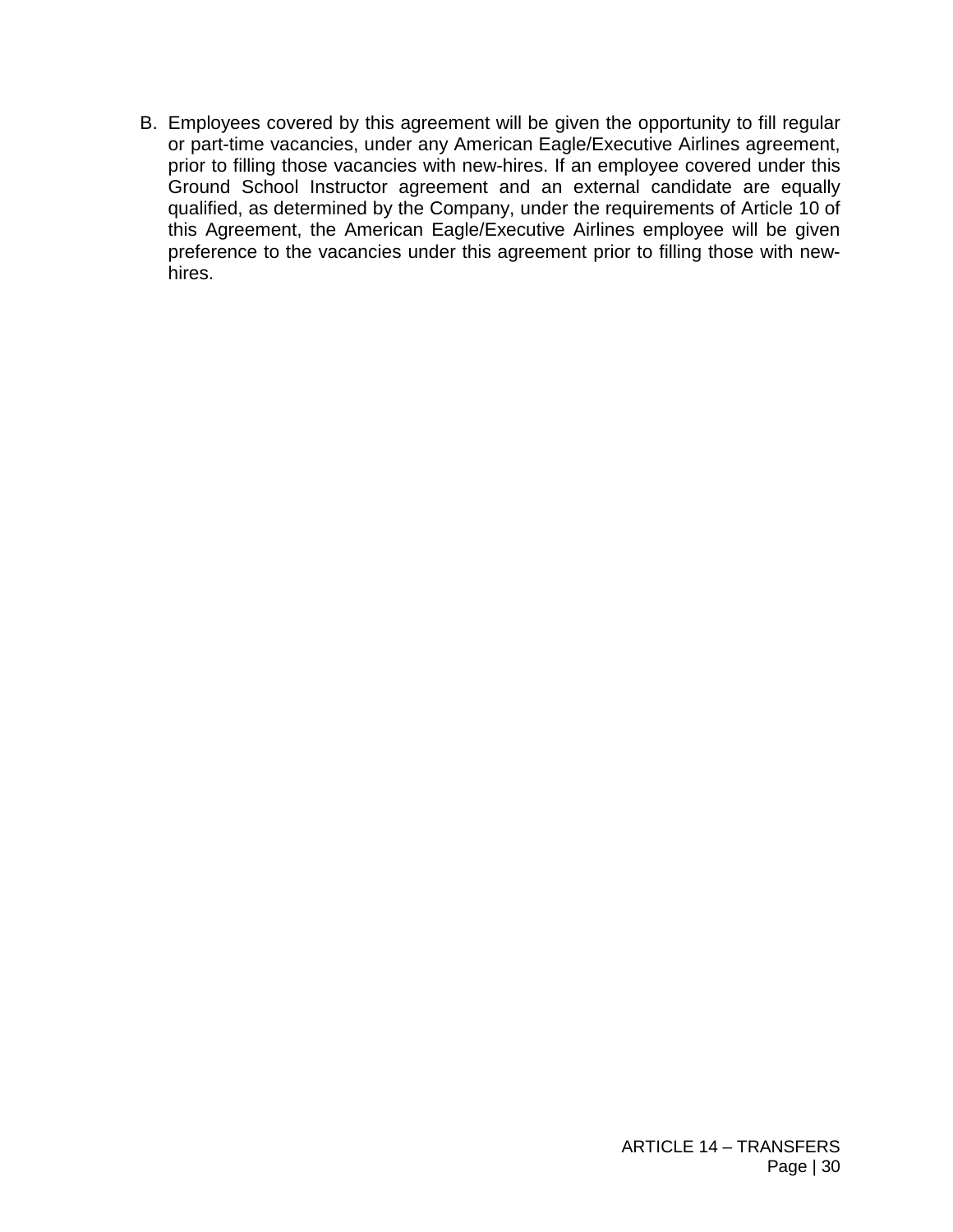## **ATTACHMENT 14.1**

#### **TRANSFERS "EXPLANATIONS"**

| Fleet<br><b>Type</b> | <b>CRJ</b> | <b>EMB</b> | <b>ATR</b> | <b>SAAB</b> |
|----------------------|------------|------------|------------|-------------|
| Emp 1                |            | X          |            |             |
| Emp <sub>2</sub>     | X          |            |            |             |
| Emp <sub>3</sub>     |            | X          |            |             |
| Emp 4                |            | Χ          |            |             |
| Emp <sub>5</sub>     |            |            | Χ          |             |
| Emp <sub>6</sub>     |            |            |            | X           |
| Emp <sub>7</sub>     | X          |            |            |             |
| Emp <sub>8</sub>     |            |            |            | X           |
| Emp 9                |            |            |            | X           |
| Emp 10               |            |            | Χ          |             |
| <b>Emp 11</b>        |            |            | X          |             |

#### **Vacancy**

- "CRJ (emp #7)" retires.
- As a result, CRJ vacancy opens and is bid on by eligible bidders.
- CRJ vacancy is bid by (emp #5, #6, #10 and #11) and filled by most senior bidder "ATR (emp #5)".
- The company either posts for bid, or fills the "ATR (emp #5)" position from the street.
- "New ATR (emp #12)" begins training, upon qualification "ATR (emp #5)" begins training as "CRJ (emp #5)".
- Void created by retirement of "CRJ (emp #7)" is temporarily filled by a check airman.
- Should "CRJ (emp #5)" fail to qualify on the CRJ, then "CRJ (emp #5)" would return to "ATR (emp #5)" and "ATR (emp #12)" would be reassigned to "CRJ (emp #12)".
- Should "CRJ (emp #12)" fail to qualify on the CRJ, and more than 12 months has passed since the employee was hired, he/she would be placed on furlough with recall rights to any position to which he/she can qualify.
- "CRJ (emp #12)" position would then be filled from the street at the company's discretion.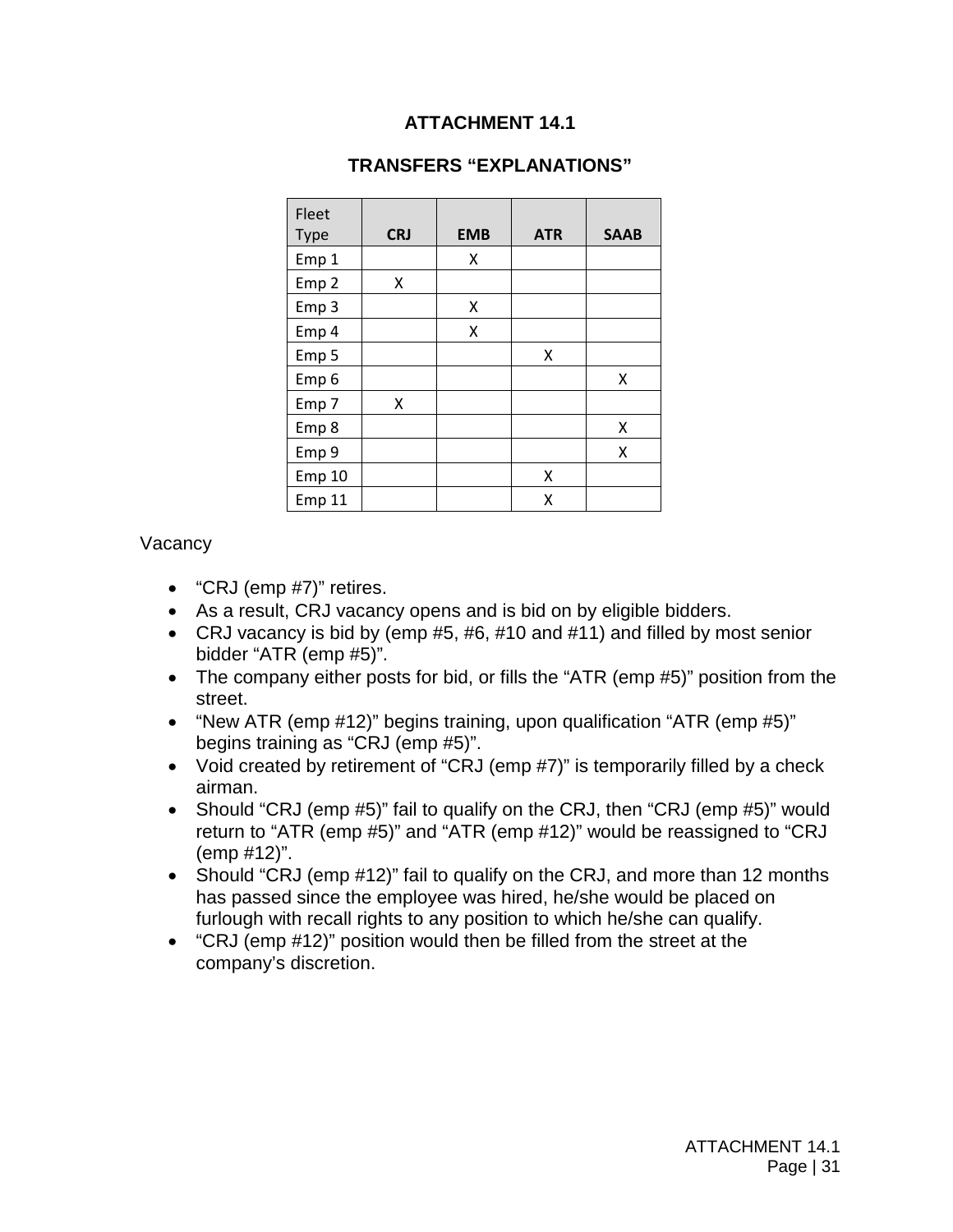### EMB Overage

- The company determines an overage exists in the EMB program.
- The company posts a reduction in force notice to EMB ground school instructor #4.
- Most junior EMB ("EMB emp #4") ground school instructor may elect furlough or displace the most junior ground instructor in class provided he/she meets the qualifications for that position.
- If "EMB (emp #4)" elects to displace, he/she will displace the most junior ground school instructor in class "ATR (emp #11)". "EMB (emp #4)" will become "ATR (emp #4)".
- "ATR (emp #11)" will be retained until "ATR (emp #4)" completes qualification.
- Should "ATR (emp #4)" fail to qualify in the ATR program, "ATR (emp #11)" will be retained and "ATR (emp #4)" will be placed on furlough with recall rights to any aircraft type to which he/she could qualify.
- If "ATR (emp #4)" is recalled to a position to which he/she could qualify and fails to do so, he/she will be released from employment.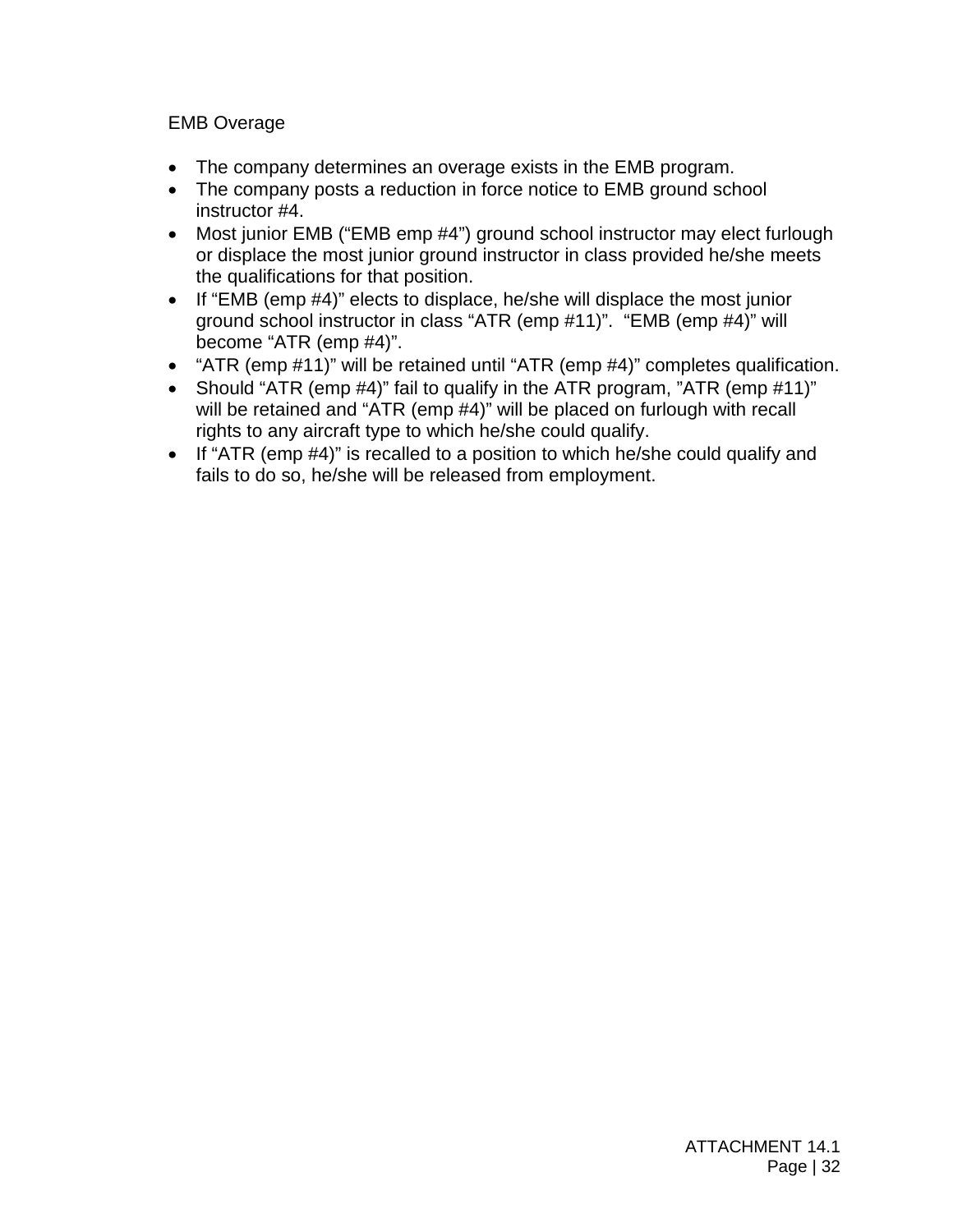#### **FURLOUGH - RECALL**

#### **FURLOUGH**

- A. When employees are to be furloughed, such furlough will be accomplished in reverse order of Instructor Seniority from within the Instructor classification affected by the curtailment of work. Employees covered by this Agreement who are to be furloughed will receive at least fourteen (14) calendar days notice, or pay in lieu of such notice. An email message will constitute notice. This notice requirement will not apply where an Act of God, fire, any government's actions, laws or regulations, FAA action or strikes or other work stoppages cause the furlough.
- B. Employees will not be withheld from bidding for transfer unless they are identified as employees who will be furloughed within the next four (4) months. The Company agrees to meet with the TWU regarding those employees who are to be withheld from bidding. The Company and the TWU local will meet to discuss any extension of the withholding for up to an additional three (3) months. If no agreement is reached, a panel consisting of the Vice President of Flight and the Air Transport Director or their designees will meet to review the request.
- C. The Company may, at their sole discretion, offer a voluntary leave of absence or a voluntary furlough to offset scheduled furloughs.
- D. An employee who has completed his probationary period and who is directly affected by a curtailment of work requiring a reduction in force may exercise his seniority to fill a vacancy. If a vacancy does not exist, then the employee may exercise his seniority to displace (bump) the least senior employee (provided he is senior to such employee) in any fleet type for which he can qualify per Article 10.
	- 1. If an employee displaces another employee, as the result of a reduction in force, and a vacancy opens during the transitional training period, the employee who was originally furloughed will be reassigned to the vacant position and the displaced (bumped) employee will receive a rescind notification.
	- 2. An employee who fails to qualify in the position that he has been awarded, will be given the opportunity to exercise his right and take lay-off with recall to the fleet type from which he was furloughed or a fleet type for which he can qualify.
- E. All employees laid off by the Company due to reduction in force will file the proper addresses with the Director of Training at the time of layoff. Any change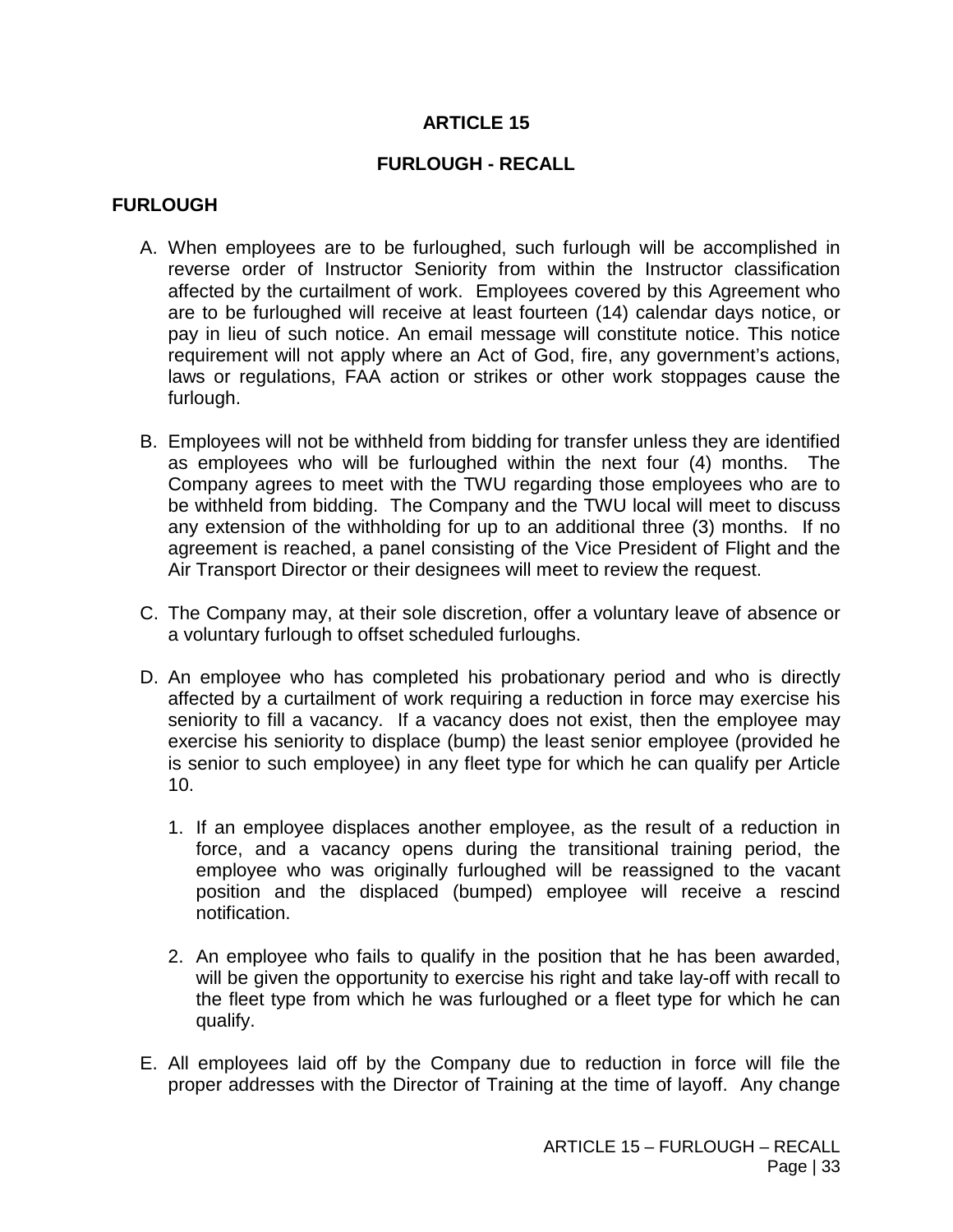in address must be filed promptly in writing, certified mail, return receipt requested, with the Director of Training.

- F. An employee who has completed his probationary period and is laid off by the Company due to a reduction in force will continue to accrue seniority for 90 days and retain seniority thereafter. All seniority will be canceled and recall rights forfeited if the Company does not recall the employee within ten (10) years from the effective date of layoff.
- G. Employees will be recalled in seniority order to any opening for which they can qualify. The Company will recall according to the information on file at the time of recall. It is up to the Instructor to keep his file updated, with proof in writing to the Director of Training.
- H. Employees being offered recall will be advised in writing via certified mail, return receipt requested, at their last filed address. Employees so advised must, within ten (10) calendar days of receipt of the recall letter, notify the person whose signature is on the recall letter via certified mail, return receipt requested, of acceptance of recall.
- I. Any employee who fails to provide such notice or who fails to return to duty within twenty (20) calendar days of the date of the recall letter sent to his last filed address will lose all rights to re-employment and will forfeit all seniority. This period may be extended, at the Company's option, for a period not to exceed twenty-five (25) additional days. The Company will furnish the ranking local Union representative a copy of all such recall letters.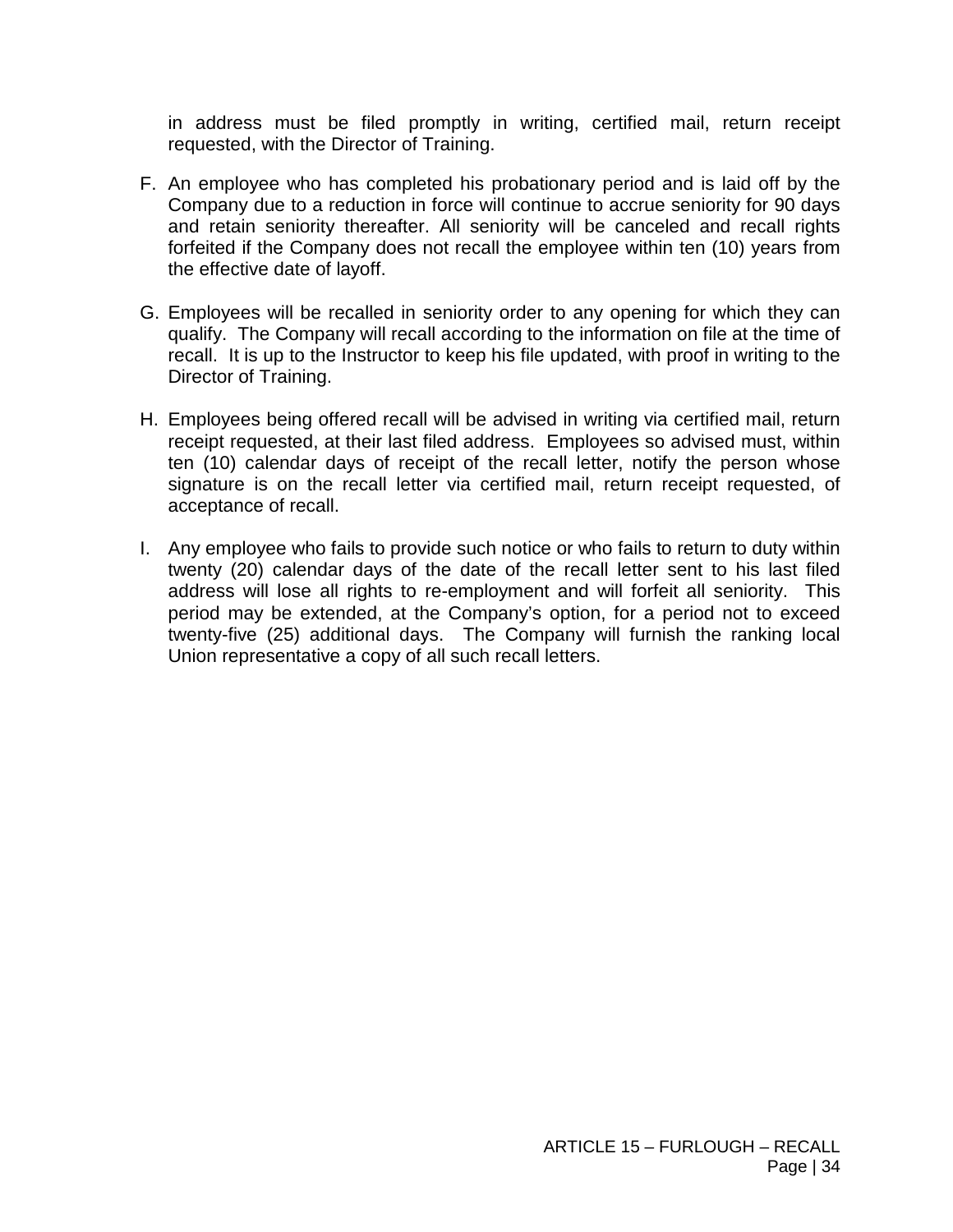#### **LEAVES OF ABSENCE**

- A. When the requirements of the service will permit, an employee hereunder may be granted a leave of absence for a period not in excess of ninety (90) days. When such leaves are granted, the employee will retain and continue to accrue seniority during such leaves.
- B. When the requirements of the service will permit, such leave or leaves may be extended for additional periods not to exceed ninety (90) days. If such leave is extended by the Company, the employee will retain but not accrue seniority.
- C. When leaves are granted on account of sickness, injury, or pregnancy, an employee hereunder will retain and continue to accrue his seniority plus length of service for pay purposes until he is able to return to duty, except that in no case will leave for sickness or injury exceed a total continuous period of two (2) years. An employee will retain seniority for reinstatement purposes only for a period not to exceed three (3) years. If the leave of absence granted to the employee is of a duration requiring the company to fill the position, the company, at its discretion, may fill the position. When the employee returns from the leave of absence he will be placed in any vacancy for which he can qualify or displace the most junior ground school instructor in class.
- D. An employee on a leave of absence will notify the Director of Training, or his designee, at least 15 days prior to the termination date of such leave his intention to return to employment. Failure to make such a report or secure a renewal of the leave of absence will terminate the leave of absence and his employment.
- E. An employee returning from a leave of absence will be returned to the same fleet type he was assigned at the time of the leave. (refer to Article 14.1)
- F. The reemployment and seniority status of any employee hereunder who, while in the active service of the Company, takes a Military Leave, shall be governed by the provisions applicable by law.
- G. Three (3) days of personal emergency leave (bereavement leave) with pay for death in the immediate family will be extended to the employee covered by this Agreement. Immediate family includes mother, father, grandmother, grandfather, spouse, sister, brother, daughter, son, mother-in-law, father-in-law, stepmother, stepfather, or relative who is a resident of the household. If additional days are required, such days may be deducted from the employee's vacation allowance.
- H. Employees called for jury duty will receive their base rate of pay less the fee received for jury services. Such an employee will promptly show his supervisor the jury summons and also show the court's validation of jury service when completed.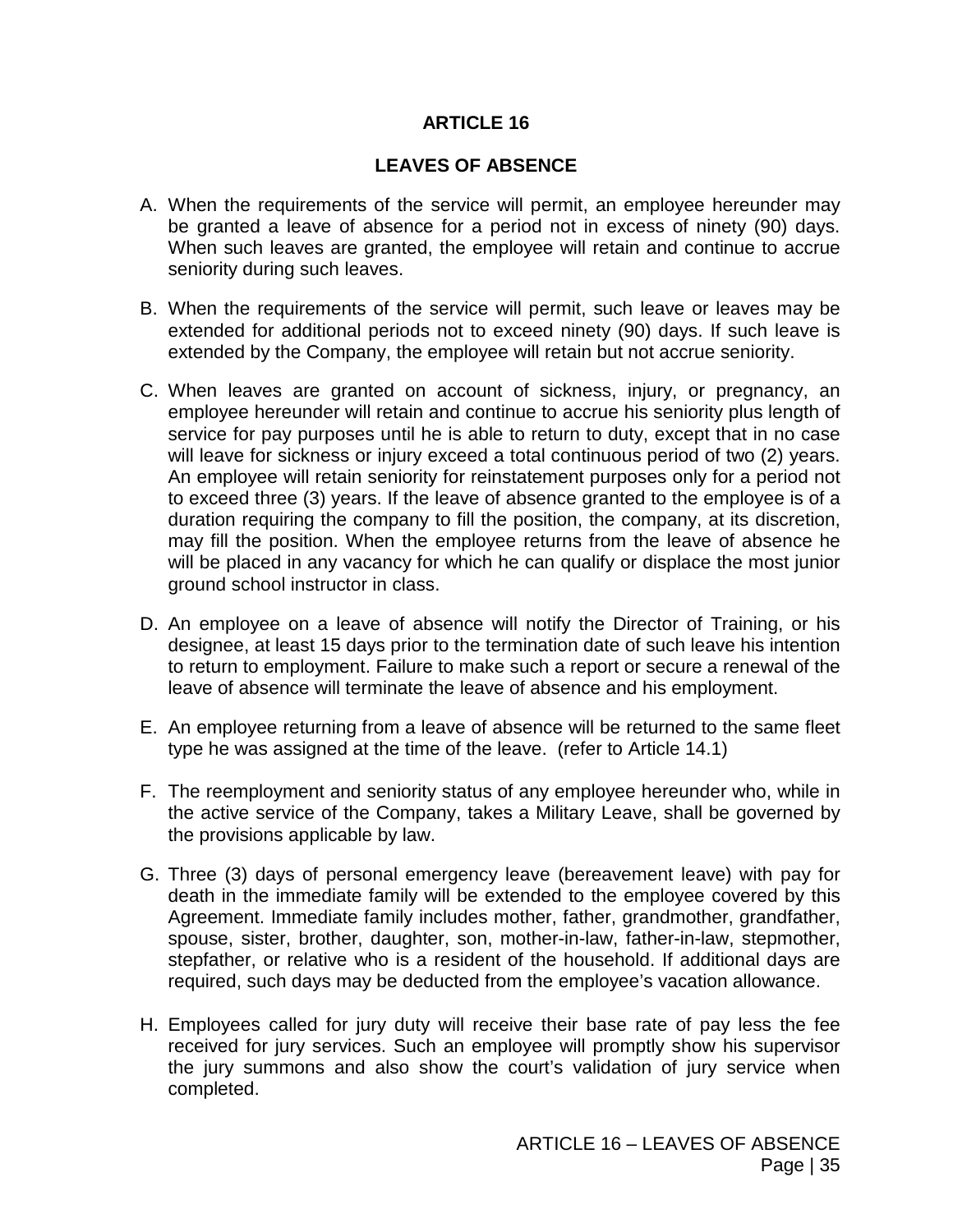- I. An employee hereunder granted a leave of absence under the provisions of the Family Medical Leave Act will continue to accrue all forms of seniority during such leave.
- J. The Company reserves the right to require a physical examination of any employee at Company expense prior to return from any leave of absence. If an employee is required to report for said exam outside his base station, the Company will be responsible for travel costs and associated expenses.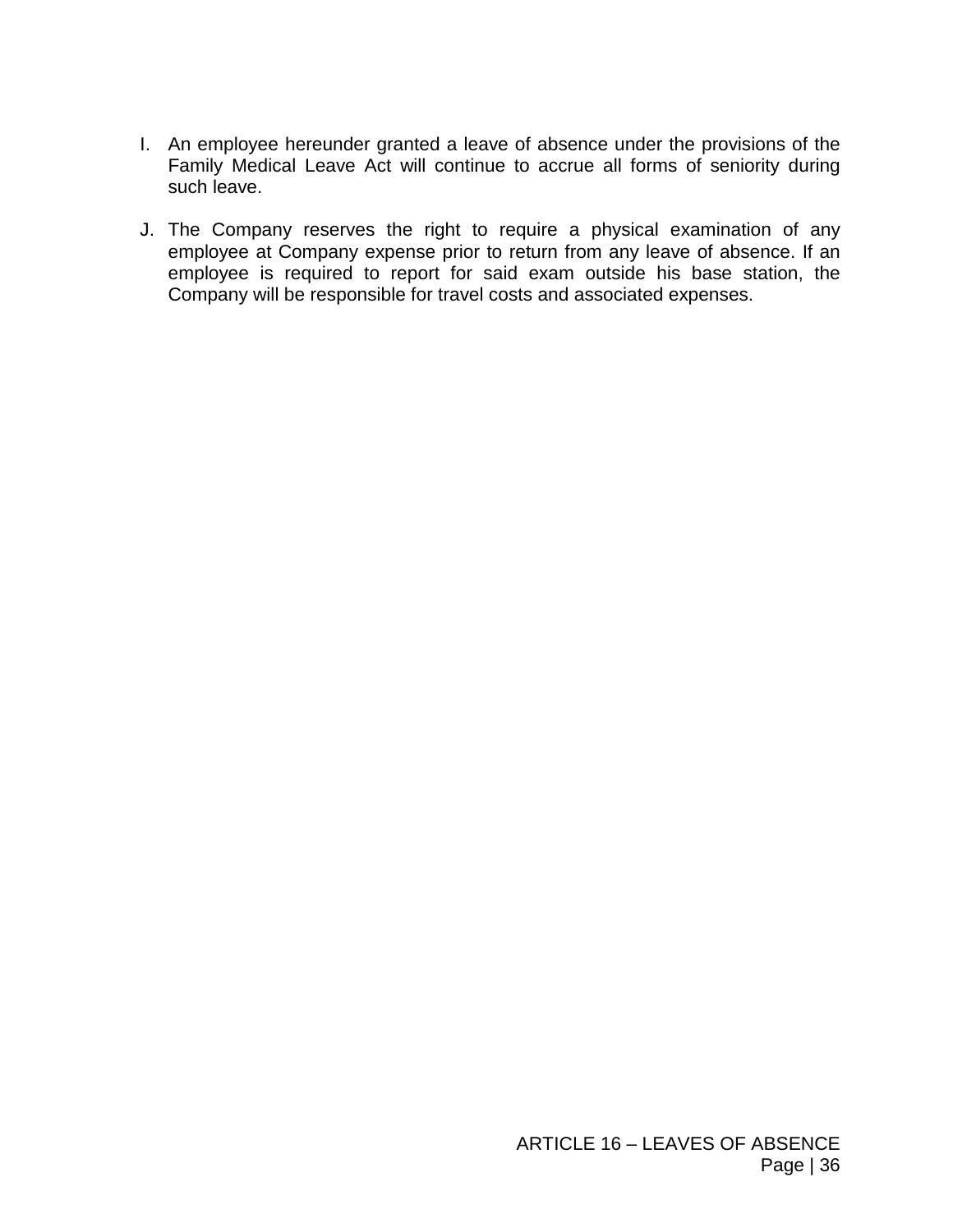### **FIELD WORK**

- A. When an employee hereunder is required to perform work away from his base station on his regularly scheduled workdays, he will be paid at least eight and one half (8 ½) hours at his base rate of pay for each scheduled workday while away from his base station, whether traveling, on call, or working. An employee required to work beyond his regularly scheduled work day will be compensated at his applicable overtime rate for those additional hours.
- B. When an employee hereunder is required to perform work away from his base station on his scheduled day off, he will be paid at least five (5) hours compensation at overtime rates, whether traveling, on call, or working.
- C. During such assignment, the employee will, while away from his base, be reimbursed actual reasonable expenses for meals, lodging and transportation. Whenever receipts are not provided, the employee will be paid in accordance with Company Policy.
- D. Expense reports must be prepared on the form(s) provided by the Company and filed promptly at the end of each trip.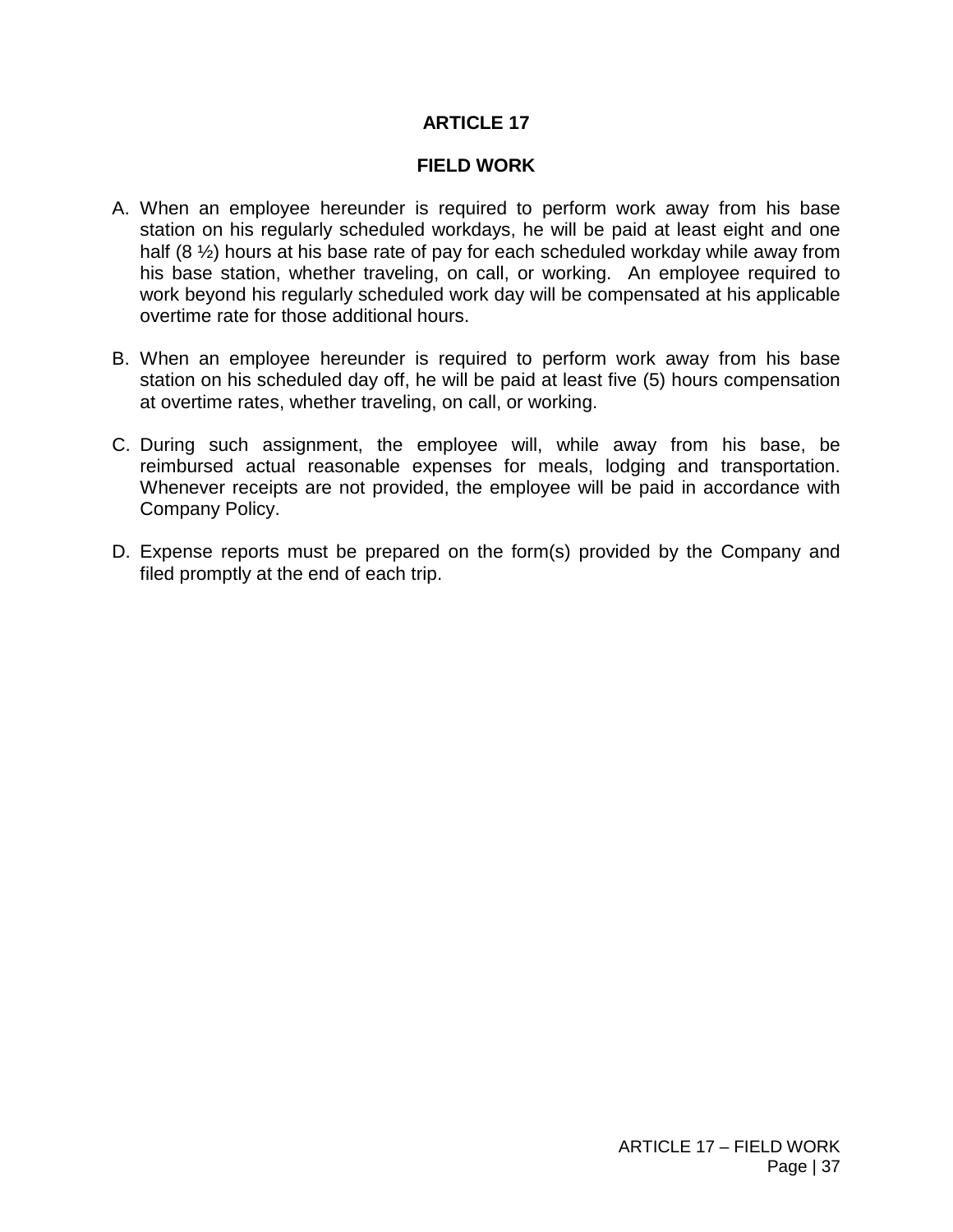### **ATTENDANCE AT HEARINGS, INVESTIGATIONS, OR TRAINING CLASSES**

- A. When an employee hereunder is required by the Company to attend training classes during regular working hours, he will be paid for time spent in the attendance of such classes at his base rate of pay and such time will be deemed as time spent at his regular work, provided, however, any time so spent after regular work hours or on a scheduled day off will not be classed as overtime and will be compensated for, when attendance is required by the Company, at the employee's base rate of pay.
- B. An employee required due to training, hearings, investigations, or meetings and travel on a scheduled day off, will be paid at least five (5) hours for such time at time and one-half his base rate of pay. Travel time referred to herein will begin one (1) hour before the scheduled departure of the flight actually taken by the employee and will end with the actual arrival at the airport of destination. No employee will receive more than five (5) hours unless the actual trip time exceeds such.
- C. When an employee hereunder is required by the Company to attend hearings, investigations or meetings, he will be paid for such time at his base rate of pay and such time will not be considered overtime.
- D. When an employee hereunder is required by the Company to attend training classes, best efforts will be made to schedule such training on an employee's scheduled workday.
- E. All Instructor/Management meetings will be scheduled on the monthly bid sheets with a published start time. If the workday goes beyond eight and one half (8 <sup> $\frac{1}{2}$ </sup>) hours, overtime will be paid in accordance with Article 11.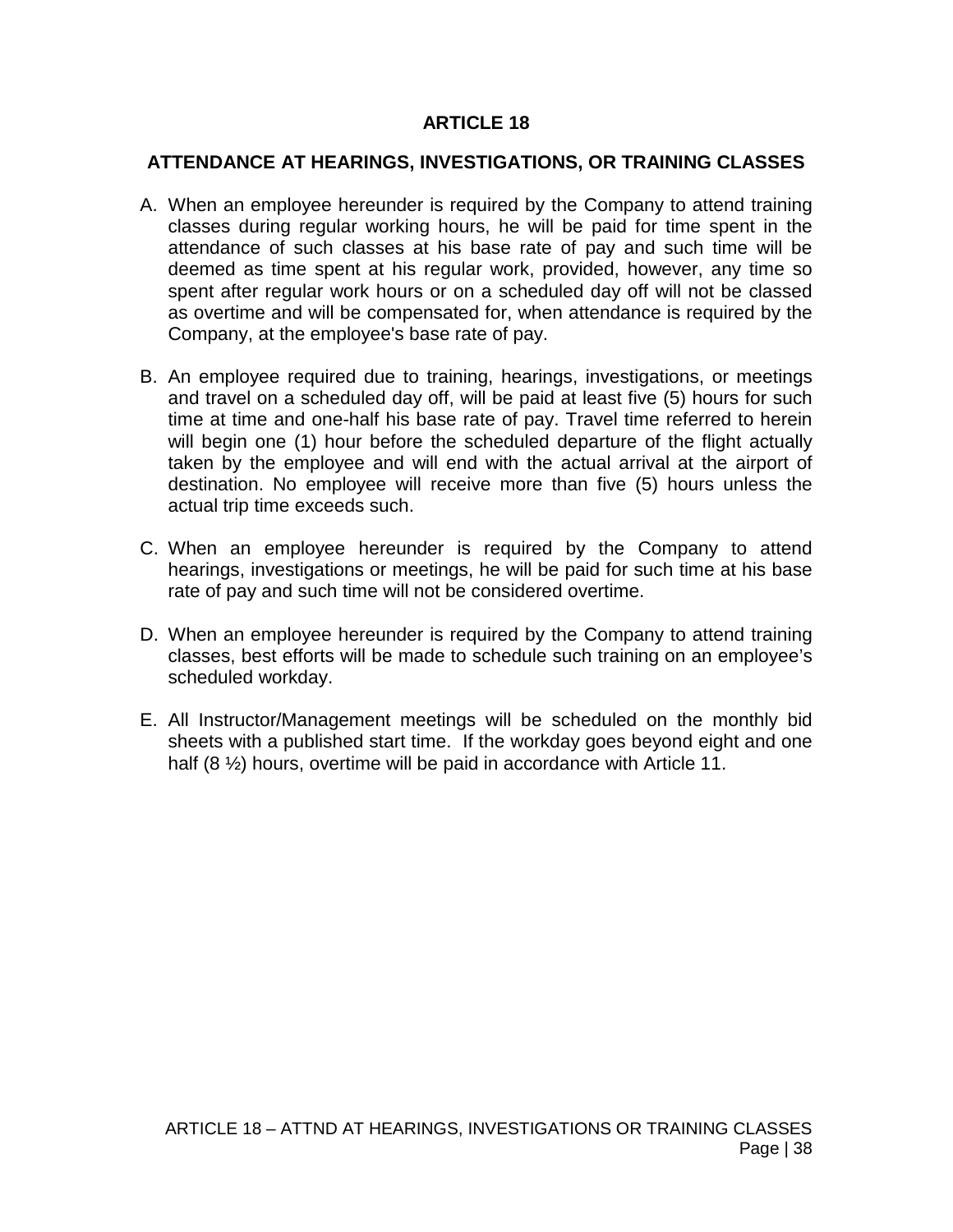#### **GENERAL**

- A. All orders to and request from an employee involving transfers, promotions, demotions, layoff, re-employment, leaves of absence, or anything affecting his pay or status, will be in writing.
- B. When requested by the Local President, employees will be granted relief from duty without pay for the purpose of official Union business provided this does not interfere with the operation.
- C. Within forty-five (45) days after signing this Agreement, the Company will provide each employee a copy of this Agreement.
- D. Employees covered by this Agreement and their immediate families will be allowed the same pass and reduced fare privilege afforded other American Eagle Airlines, Inc. employees.
- E. The Company will provide bulletin boards at each station where employees hereunder are employed, marked Transport Workers Union of America, AFL-CIO and the appropriate Local number, for the posting of official Union business. Such notices will bear the signature of an officer of the Union and will not contain anything of a defamatory or personal nature attacking the Company or its representatives.
- F. Disciplinary documents generated on an employee covered by the Transport Workers Union will only be kept in his file for a period not to exceed (2) two years and/or existing company policy. An employee may review his personnel file upon request within the normal business hours. Nothing of a disciplinary nature will be entered in the employee's personnel file without giving the employee a copy.
- G. The Company will forward to the ranking Local Union Representative a copy of the regular shift bid schedule for the station. The shift bid schedule will include scheduled shift hours and scheduled days off.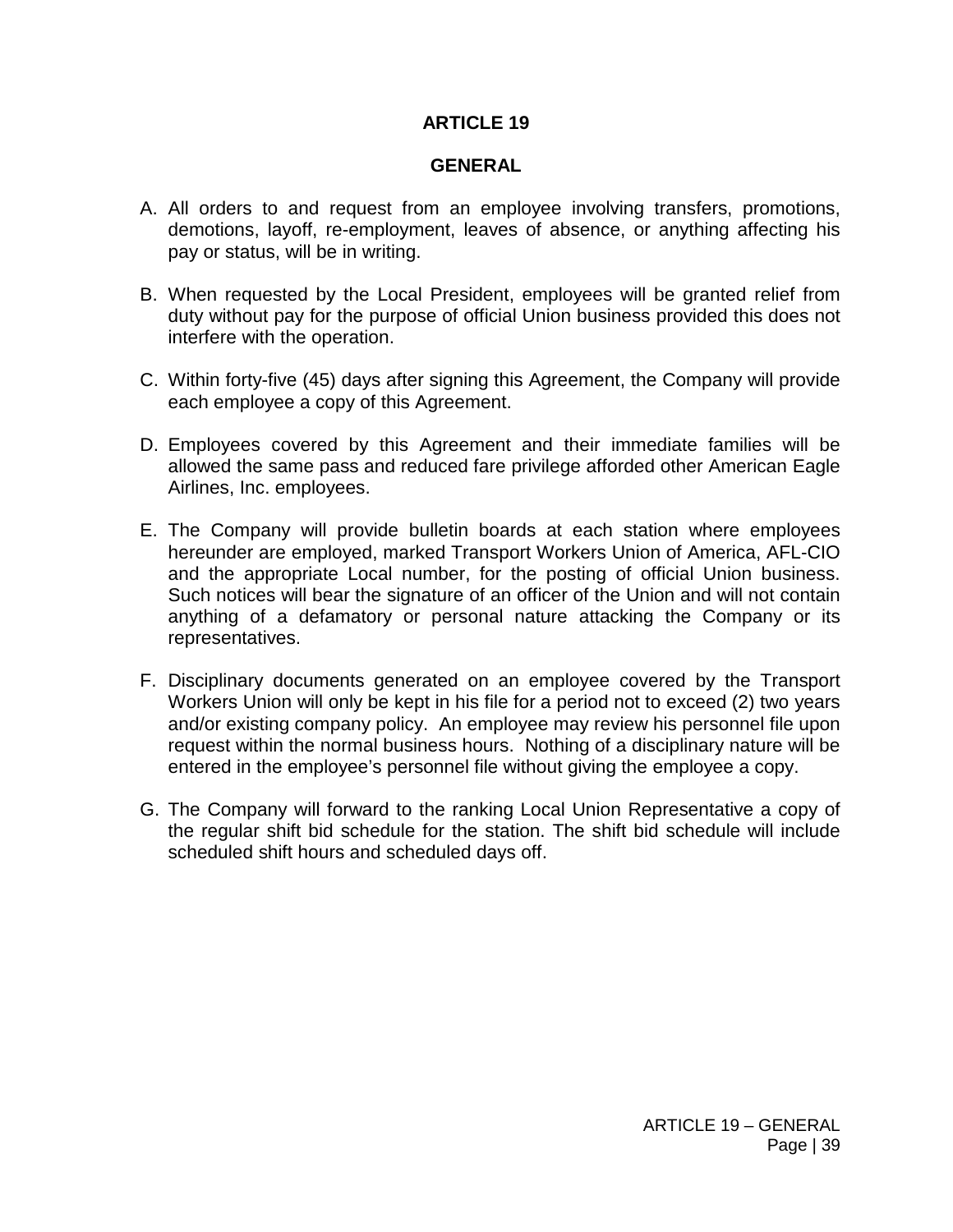#### **REPRESENTATION**

- A. The Union may select and designate such representatives in the respective fields, stations, shops and other working units as may be necessary for the purpose of representing the employee under the terms of this Agreement, or in accordance with the Railway Labor Act, as amended.
- B. The Union will notify the Company in writing of the names of its Accredited Representatives at each station and any changes in the personnel thereof. The Company will inform the Union, in writing, of the supervisors with whom said Accredited Representatives will deal and changes thereof.
- C. International Officers and Accredited Representatives, or Local Officers of the Union will, at any time during regular working hours, have access to the premises of the Company where employees hereunder are located, for the purpose of investigating grievances or other matters directly connected with the operations of this Agreement and its procedures for the settlement of any dispute. As a matter of courtesy, notice of such intended visit will be given to the ranking Company Official.
- D. An Accredited International Representative of the Union or designated Company official who believes that any provision of this agreement has not been or is not being properly applied or interpreted and which has not yet become the subject of an actual grievance, will have the right within ten (10) days after such alleged misapplication or misinterpretation has been ascertained to protest such violation, in writing, to the other party, who will evaluate such protest and render a decision in writing within fifteen (15) days. Disputes in respect to actual grievances will be handled exclusively according to the provisions of Article 21, Grievance Procedure. If no settlement is reached under paragraph (D) of this Article, an appeal may be made, in writing, within thirty (30) days to an Arbitration panel (as described in Article 22K) of this Agreement.
- E. The Union does not question the right of the Company supervisors to manage and supervise the work force and make reasonable inquiries of employees, individually or collectively, in the normal course of work. In meetings for the purpose of investigation of any matter which may result in the application of discipline or dismissal, or when written statements may be required, or of sufficient importance for the Company to have witnesses present, or to necessitate the presence of more than one Company supervisor, or during reasonable cause or post accident drug/alcohol testing as provided in Article 20. G., the Company will inform the employee of his right to have a Union representative present. If the employee refuses representation, the supervisor's record will reflect his refusal.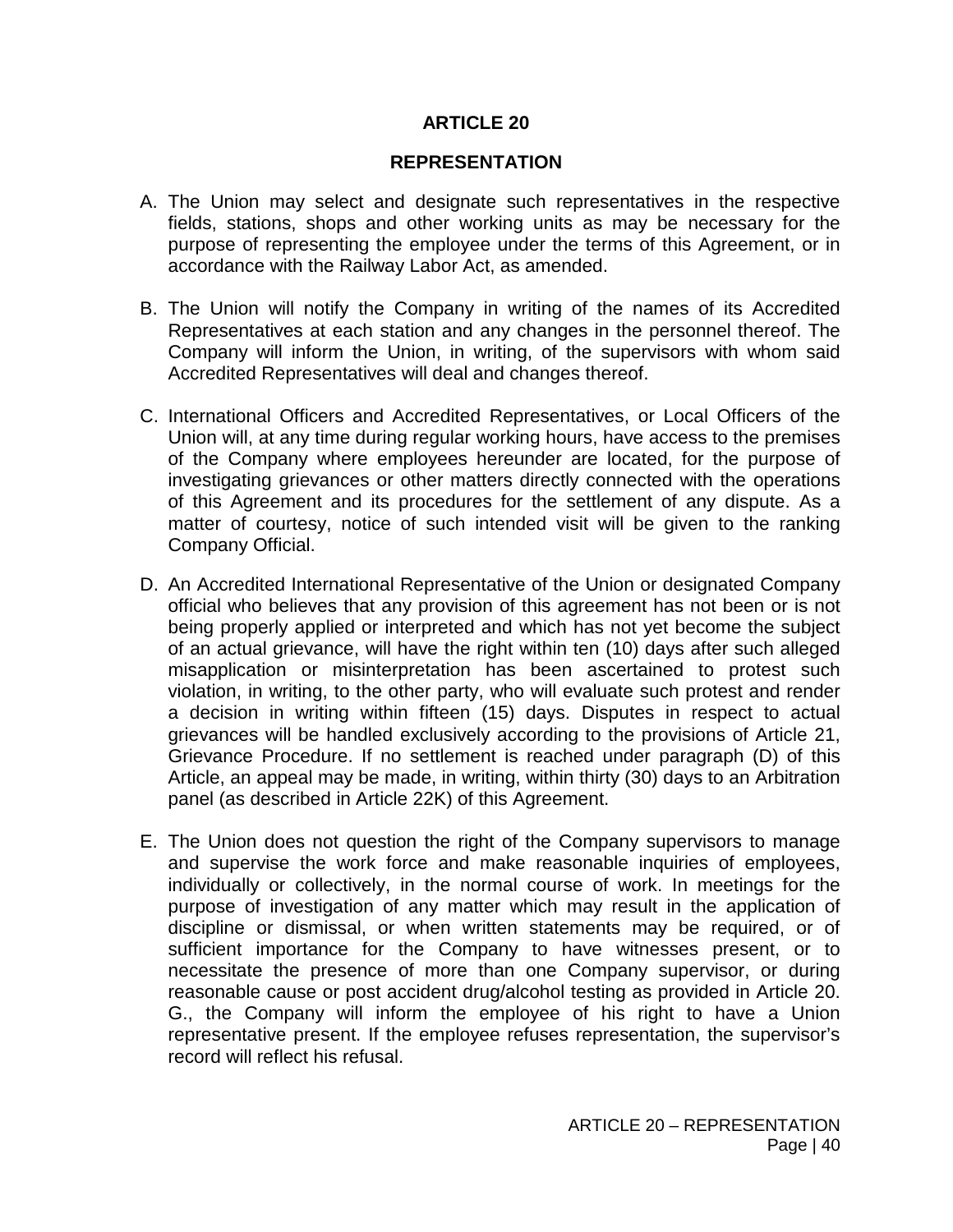- 1. When the Company convenes a meeting under the provisions of Article 20 E, it will, except for rare and compelling reasons, indicate the purpose of the meeting and then, provide an opportunity for the employee and his Union representative to confer for a reasonable period of time. Once the 20.E. meeting reconvenes, it will continue until concluded by the supervisor. The Union Representative may not unduly delay nor impede the investigation and/or interview, but is allowed to give full representation during the investigation and/or interview.
- 2. Before written notification of discipline or dismissal is given to the employee, he will be afforded the opportunity to discuss the matter with his supervisor. If he desires, he will have a Union representative present during this discussion. Nothing in this article will be construed as preventing the Company from holding an employee out of service pending an investigation.
- F. Employees covered by these Agreements who are interviewed by a Company Security Department representative as part of a Security Department investigation may, upon request, have an Accredited Representative present during the interview. If a local representative is not readily available, after the request, the Company's Security Department will not be required to wait for his availability before conducting the interview. However, the employee in that circumstance may request the presence of another TWU represented employee to be present. The role of the Representative will be that of a silent observer only. The Representative may in no way interfere nor impede the Security Department's investigation and/or interview.
- G. Employees who are required to take a reasonable cause or post accident drug/alcohol test by the Company may, upon request, have a TWU representative present as a witness during those parts of the specimen collection process indicated below.
	- 1. In those stations where a local TWU representative is not readily available, the Company will delay the test for up to one (1) hour from the time the employee requests or is notified of his right to union representation, whichever comes first, in order to allow the first available representative to be present at the medical facility.
	- 2. Only one (1) TWU representative will be allowed to accompany the employee to the medical collection facility and into the collection area where the medical collector opens the drug testing kit, completes the relevant paperwork and secures the kit after completion of the drug testing process. The TWU representative will be allowed to witness the opening of the collection kit by the collector, the documentation of the chain of custody procedure by the collector and the employee, and the packaging and sealing of the kit for shipment following the collection. The union representative will not be allowed to accompany the employee or collector into the restroom.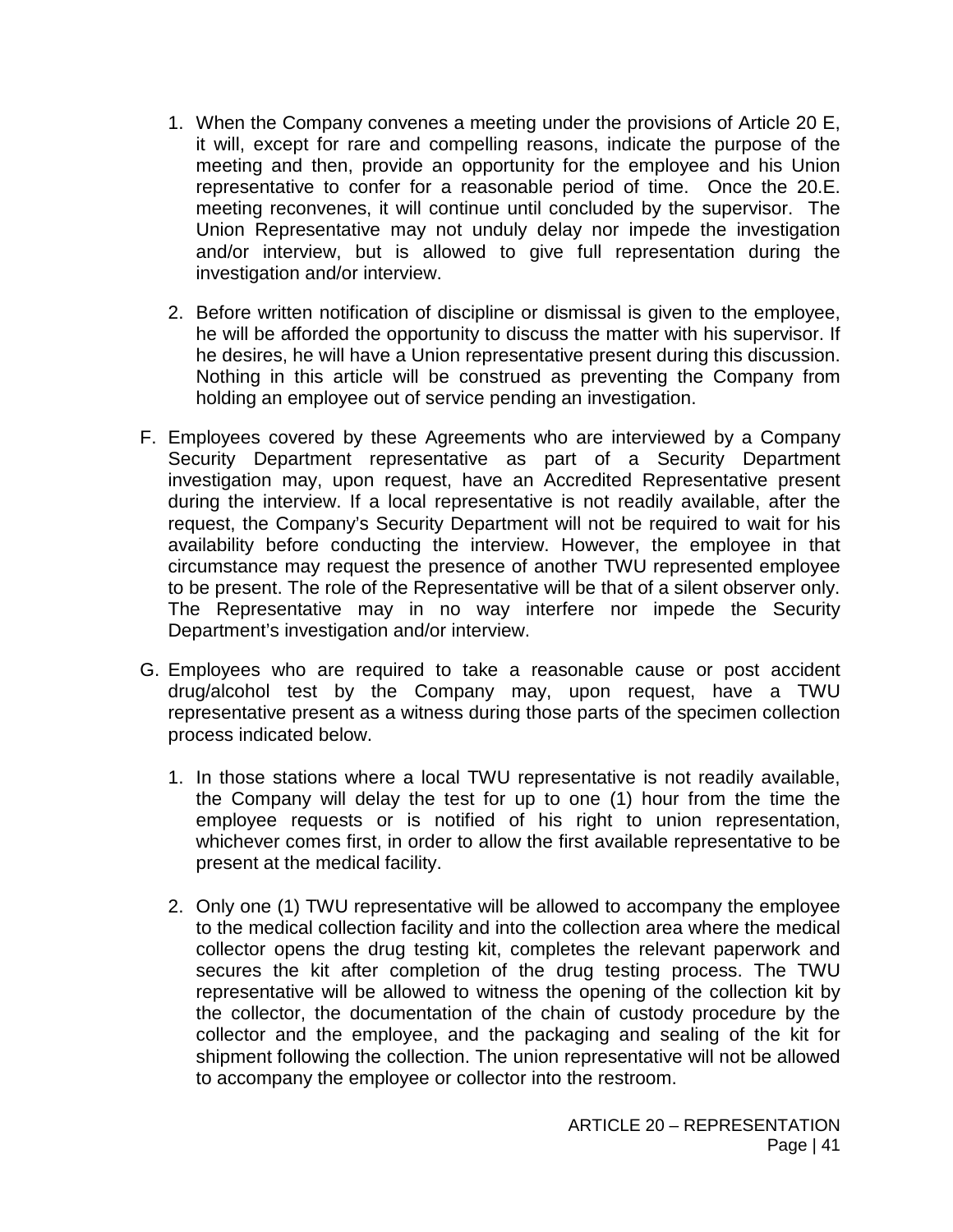3. In accordance with the FAA's directive of July 1990, no TWU representative will engage in any activity, which disrupts the collection process. Should the TWU representative engage in disruptive activity, the Representative will be required by the Company supervisor to wait in the employee/patient waiting area until the collection process and paperwork have been completed. This is pursuant to the FAA's directive.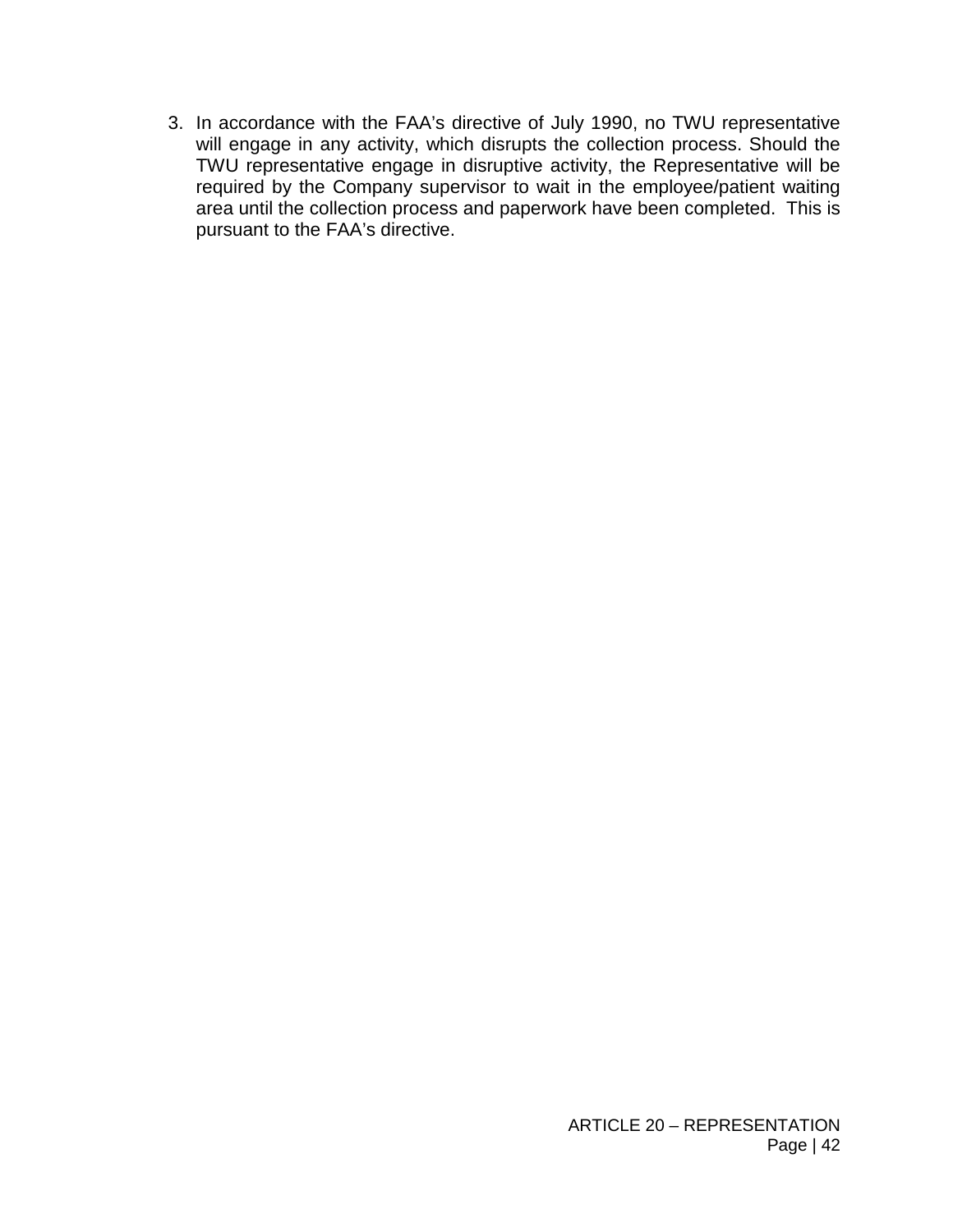#### **GRIEVANCE PROCEDURE**

- A. An employee who believes that he has been unjustly dealt with or that any provision of this Agreement has not been properly applied or interpreted, or against whom the Company has preferred charges in writing, may present his grievance through his representative, within seven (7) days to his supervisor who will evaluate the grievance or complaint and render his decision as soon as possible but no later than seven (7) days following receipt of said grievance. The supervisor must physically give the employee the grievance response, unless the employee is on a day(s) off, in which case the response will be placed in the employee's mailbox and a copy physically provided to an Accredited Representative of the Union.
- B. If the decision of the supervisor is not satisfactory, the grievant may appeal within ten (10) days to Vice President, Flight or his designee, who will render a decision as soon as possible, but no later than ten (10) days after the appeal is submitted to him. Responses will be sent to the grievant by certified mail return receipt requested to the grievant's home address as provided by the employee on the grievance form.
- C. If the decision of the Vice President, Flight or his designee is not satisfactory to the employee, the grievance and the decision thereon may be appealed to the American Eagle Airlines, Inc. Board of Adjustment as provided for in Article 22 of this Agreement; provided however said appeal is submitted within twenty (20) days of receipt of the decision rendered by the Vice President, Flight or by his designee. Once a grievance has been docketed for System Board, the Vice President, Flight or his designee and the Local Union President or his designee will meet in an effort to resolve the grievance prior to a System Board hearing.
- D. Any grievances involving discharge only, will be submitted initially to the second step, as provided in section (B) of this Article. If the grievance is unresolved after such second step it may be submitted to the System Board of Adjustment, as provided in section (C) of this Article.
- E. All grievances processed under the procedures provided above will be in writing and will be signed by the employee whose grievance it is, and all decisions on said grievance will be in writing.
- F. An employee who has a grievance and his representative may present the grievance during work hours without loss of pay for time so spent, but no more time than is reasonably necessary will be devoted to such presentation of grievance.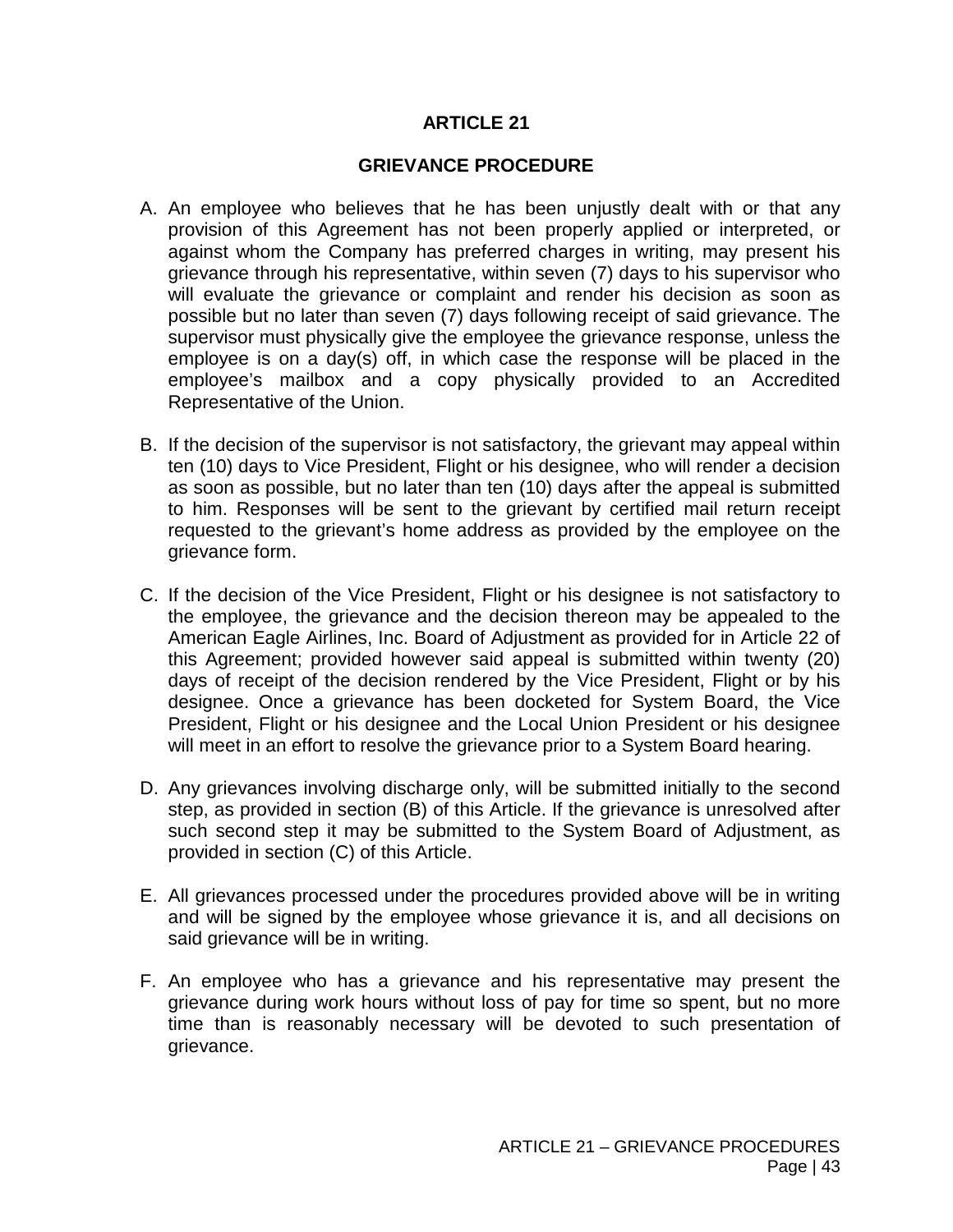- G. If the decision to be made by the Company under the provisions of this Article 21 is not made within the time limits prescribed herein for such decisions, the grievance will be processed to the next step. If such untimely answers are a recurring problem at a given location / station the Local president can call for a panel review of the late answers. The panel will be composed of the Senior Vice President of the department and the International Representative (or his designee) of the Union. Such panel will review the facts surrounding the late grievance answers and issue a panel decision outlining the remedy. Such remedy will be binding on the Company and the employees.
- H. If, as a result of a decision in any of the steps of the grievance procedure, an employee is exonerated, all related disciplinary records will be removed from the employee's personnel file. In addition, if he has been held out of service, he will be reinstated without loss of seniority, and he will be paid at his base rate of pay for his regularly scheduled hours.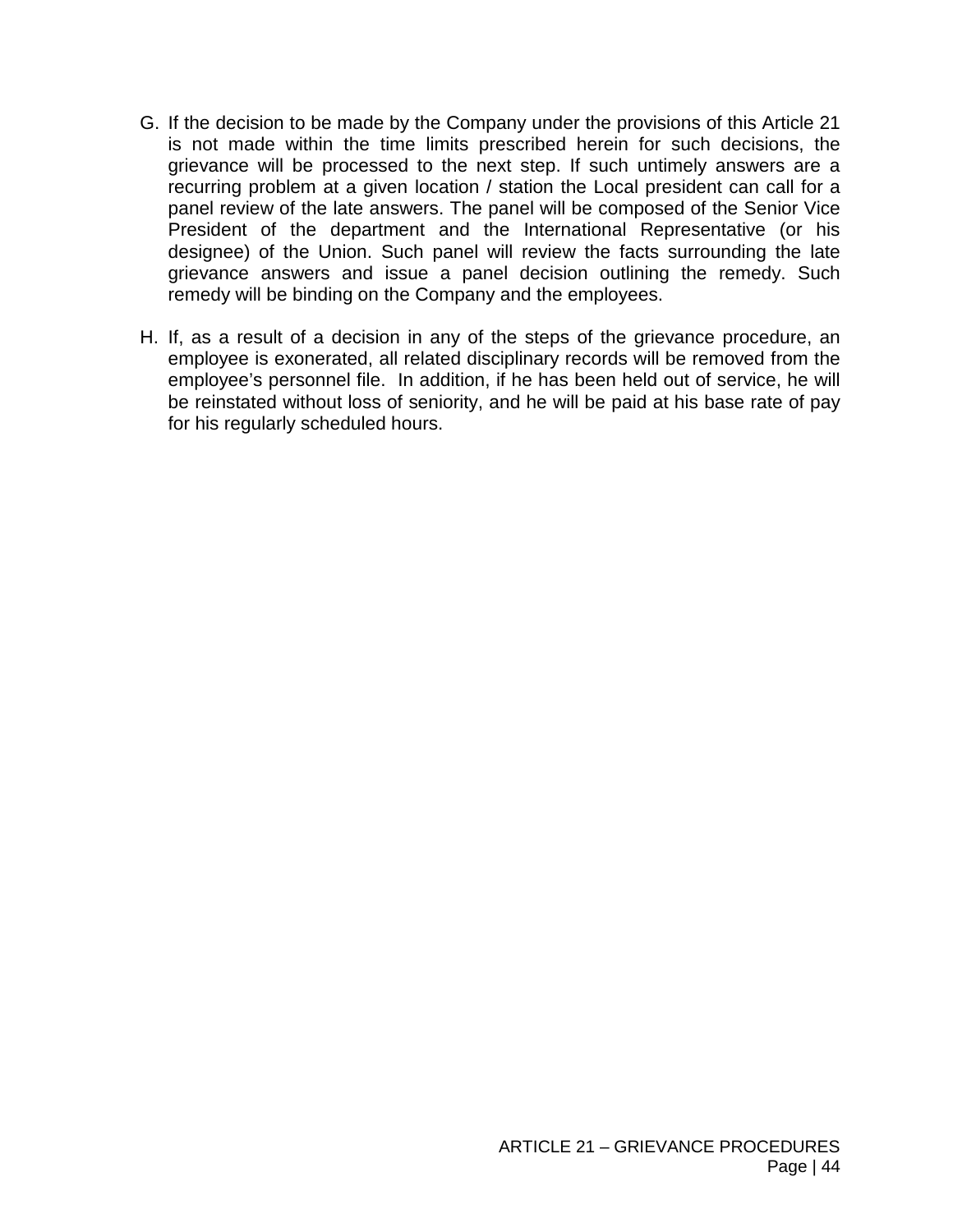#### **BOARDS OF ADJUSTMENT**

- A. There are hereby established, pursuant to the provisions of the Railway Labor Act, as amended, boards of adjustment, called the "Boards of Adjustment, American Eagle Airlines, Inc."
- B. The Boards will be composed of two (2) members, one selected by the Company and one selected by the Union. Either party will have the right to change its representatives from time to time provided only that the designation of the representative for any particular dispute must be made prior to the start of the scheduled hearing.
- C. The System Board will have jurisdiction only over disputes between the Company and the Union or any employee governed by this Agreement growing out of grievances involving interpretations or applications of this Agreement. The Area Board will have jurisdiction only over disputes between the Company and the Union involving discharge or discipline.
- D. The members of the respective Boards will select a Chairperson and a Vice Chairperson whose terms of office will be one (1) year, provided, however, that the offices of Chairperson and Vice Chairperson will be filled alternately by a member representing the Union; that is, when a Union member is the Chairperson, a Company member will be the Vice Chairperson, and vice versa.
- E. The Chairperson, or in his absence, the Vice Chairperson, will preside at meetings of the Board and will have a vote on the adoption of all decisions of the Board.
- F. A dispute submitted to the Board will be in the form of a petition submitted by either party and stating the position of the party submitting the grievance. Union submissions will be submitted to the ATD office and assigned a case number. Time limits will not begin running until the date a case number is assigned and docketed.
- G. The written appeal will be sent to the International TWU in the form of a petition. The International TWU will assign a case number and forward the appeal and two (2) copies, with the case number noted on each, to the Employee Relations Department. The scheduling of cases to be heard before the Boards is an administrative matter addressed by mutual agreement between the Union and the Company.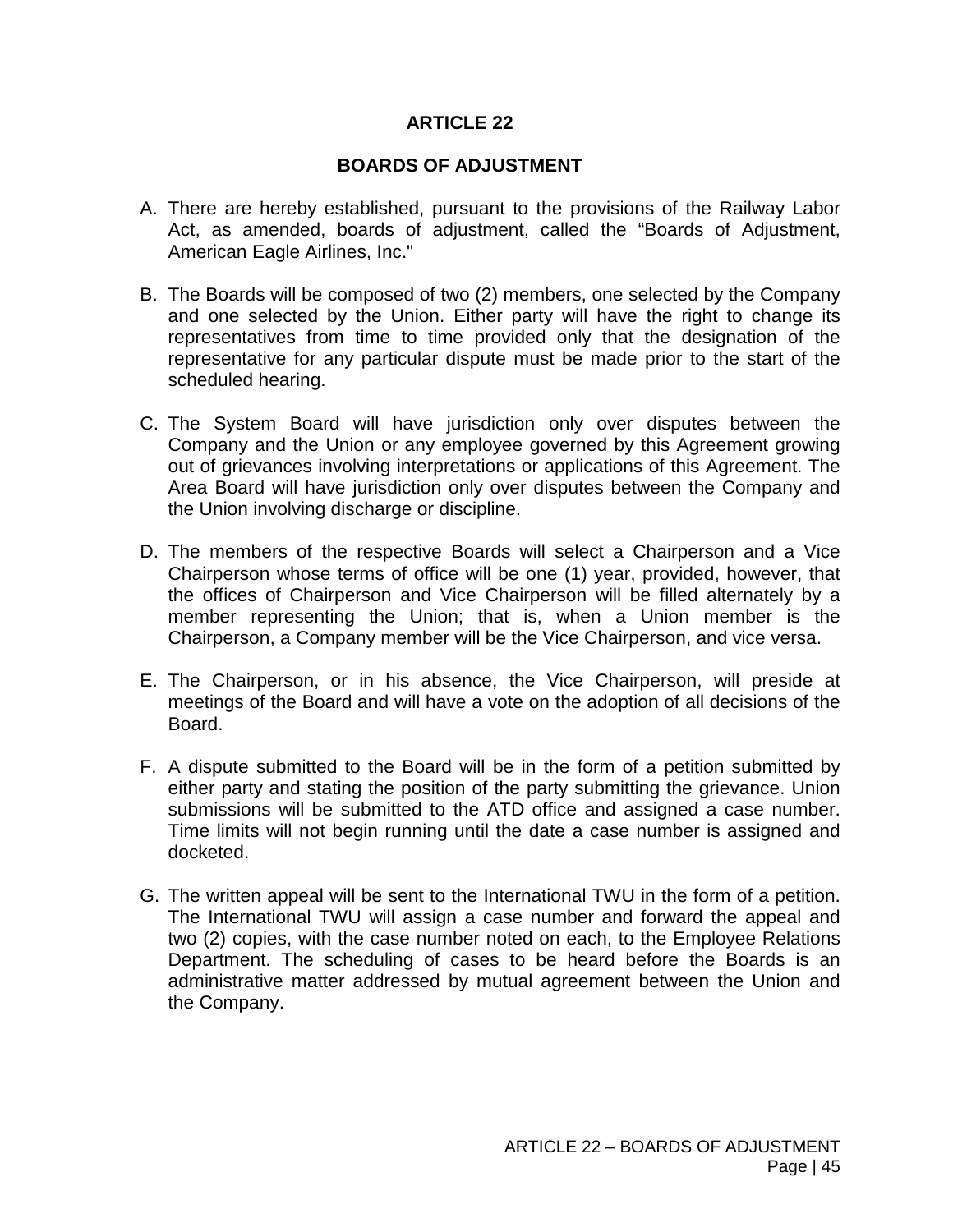- H. In the event any dispute or grievance is properly appealed to the System Board, the Company and the Union members of the System Board will, upon request of either party, meet and attempt to resolve the controversy. The System Board will thereafter meet on the matter as soon as possible and at all events within thirty (30) days of request by either party. The System Board hearings will generally be held in DFW unless a different location is agreed upon by the Board members.
- I. The TWU Local president or his designee and the Company designated employee relations representative will establish a time and date for all Area Board cases, however,
	- 1. In the event of a discharge case the meeting will take place within ten (10) days of receipt of the Union submission from the TWU ATD Int'l office to set a date for the discharge hearing. The scheduling of the hearing will be within thirty (30) days of that meeting.
	- 2. For cases involving discipline, which are properly submitted for hearing, the local Area Board will adopt a procedure that will require discipline cases to be scheduled for hearing as soon as possible but not less than once every quarter.
- J. The Board may summon any necessary witness(s) and relevant non-confidential records of the Company and the employee involved. An employee will not be required to testify unless he was a first hand witness.
- K. The advocates will exchange all documents they may enter and the names of witnesses they may call in their direct case no later than ten (10) calendar days prior to the date set for the hearing, unless otherwise mutually agreed upon by the advocates in writing.
- L. A majority vote of all members of the Board will provide full and complete authority to compromise and otherwise settle any and all grievances presented to it. Any settlement or agreement reached on any grievance will be binding upon the Union, the employee, and the Company. Board findings and decisions will be stated in writing and will be rendered within thirty (30) calendar days from the close of the hearing, unless the period is extended by agreement of the parties to the dispute. In the event the Board deadlocks and is unable to resolve the issue(s) after hearing evidence either member of the Board can, within ten (10) days of the meeting of the Board, request the appointment of a neutral arbitrator in writing.
- 1. The jointly selected impartial arbitrator will sit with a Board, comprised of one (1) member selected by the Company and one (1) Board member selected from the Union. In the event the parties are unable to agree on a selection of an arbitrator, either party may request the National Mediation Board to provide a list of seven (7) neutrals. The parties will select one neutral to serve as the third (3rd) member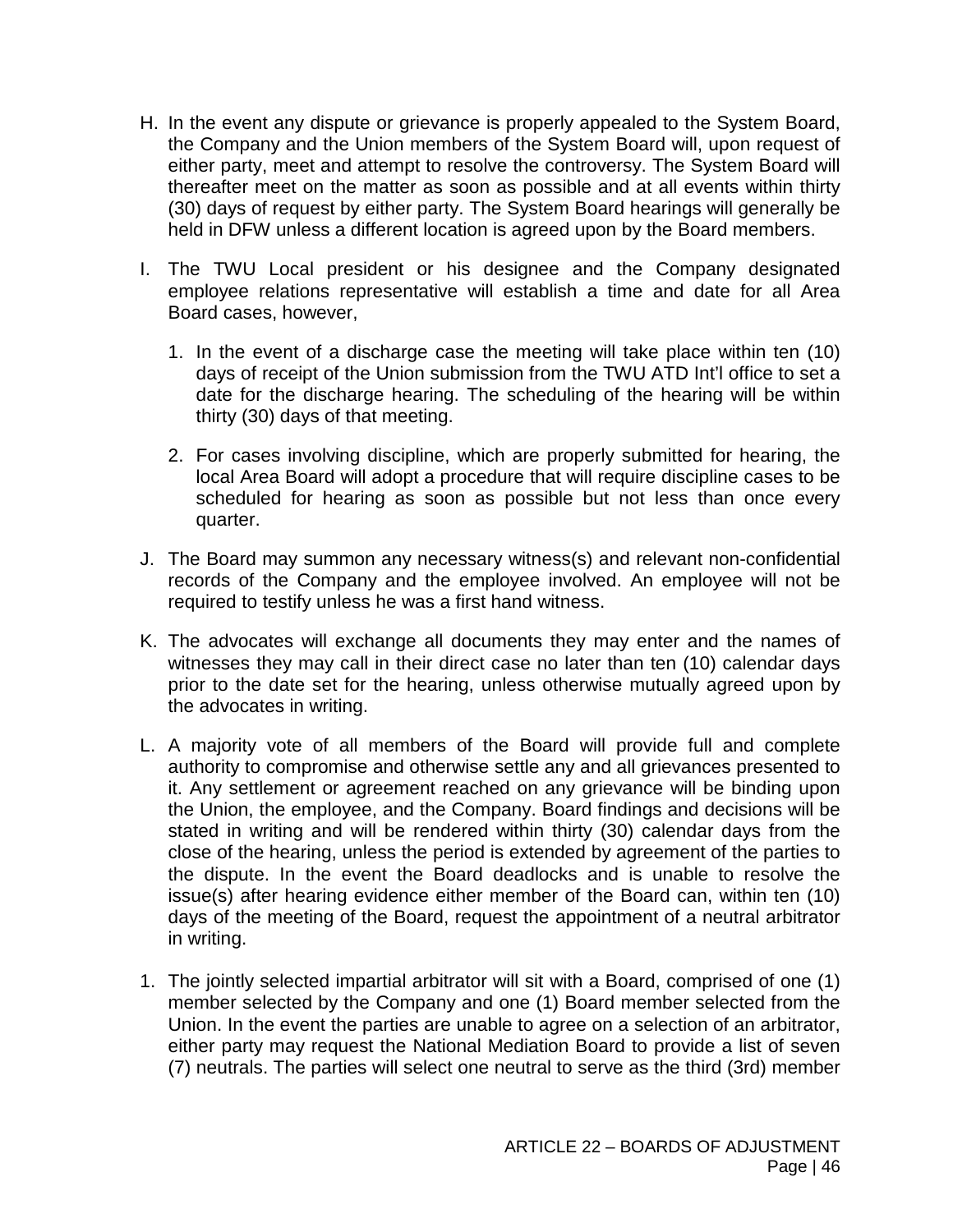of the Board by alternately striking names from the list submitted by the National Mediation Board, with the first strike being determined by toss of a coin.

- 2. A majority vote of all members of the arbitration panel, as provided herein, will be competent to make a finding or decision with respect to any dispute properly submitted to it and such finding or decision will be final and binding upon all parties, including the grievant(s), to such dispute. Board findings and decisions will be stated in writing and will be rendered within forty-five (45) calendar days from the close of the hearing, unless the period is extended by agreement of the board members.
- M. The Boards of Adjustment or the Arbitration panel will have no power to amend or modify this Agreement or any written agreements or addenda supplementary hereto or to establish any new terms or conditions of the same.
- N. The Board will keep a complete and accurate record of all matters submitted for its considerations and of all findings and decisions made. Such findings and decisions of the Board will be stated in writing in each case a copy of the finding or decision will be furnished to the Company, the Union, and such employees who are a party to the dispute.
- O. All expenses of the Board, including those incurred by reason of the participation of a "Referee" in the determination of the controversy as herein provided, will be borne one-half by the Company and one-half by the Union. The salary or compensation of the members of the Board, if any, will be by the parties selecting such member or members; except that Board members who are employees of the Company will be granted necessary leaves of absence without loss of pay to attend Board meetings. Board members will receive space available transportation over the lines of the Company from point of duty to point of meetings of the Board.
- P. Essential witnesses and representatives will be furnished space available transportation over the Company's lines without charge to, the point of hearing and return.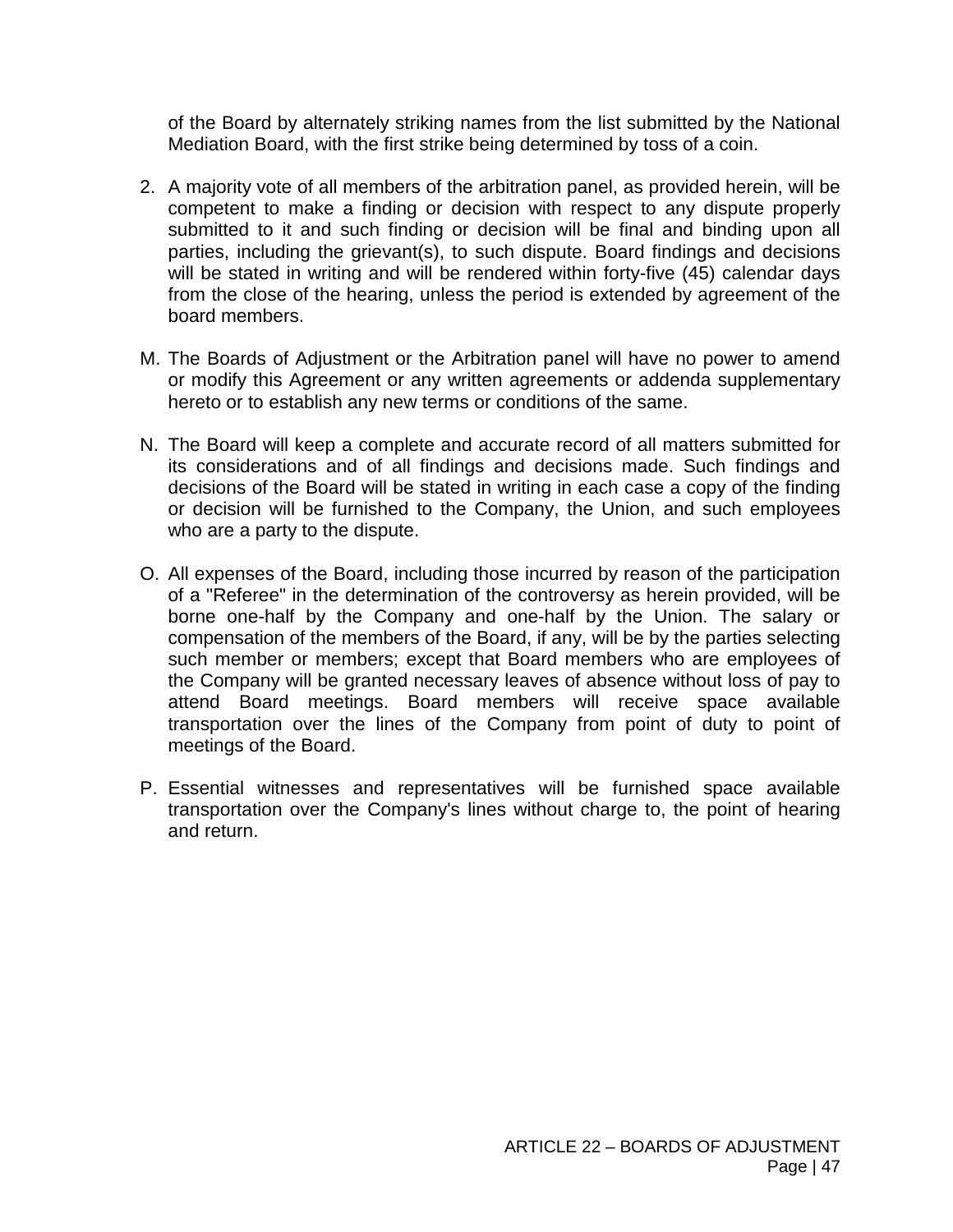# **MEAL PERIODS**

A. Meal periods will be sixty (60) minutes, exclusive of the duty day.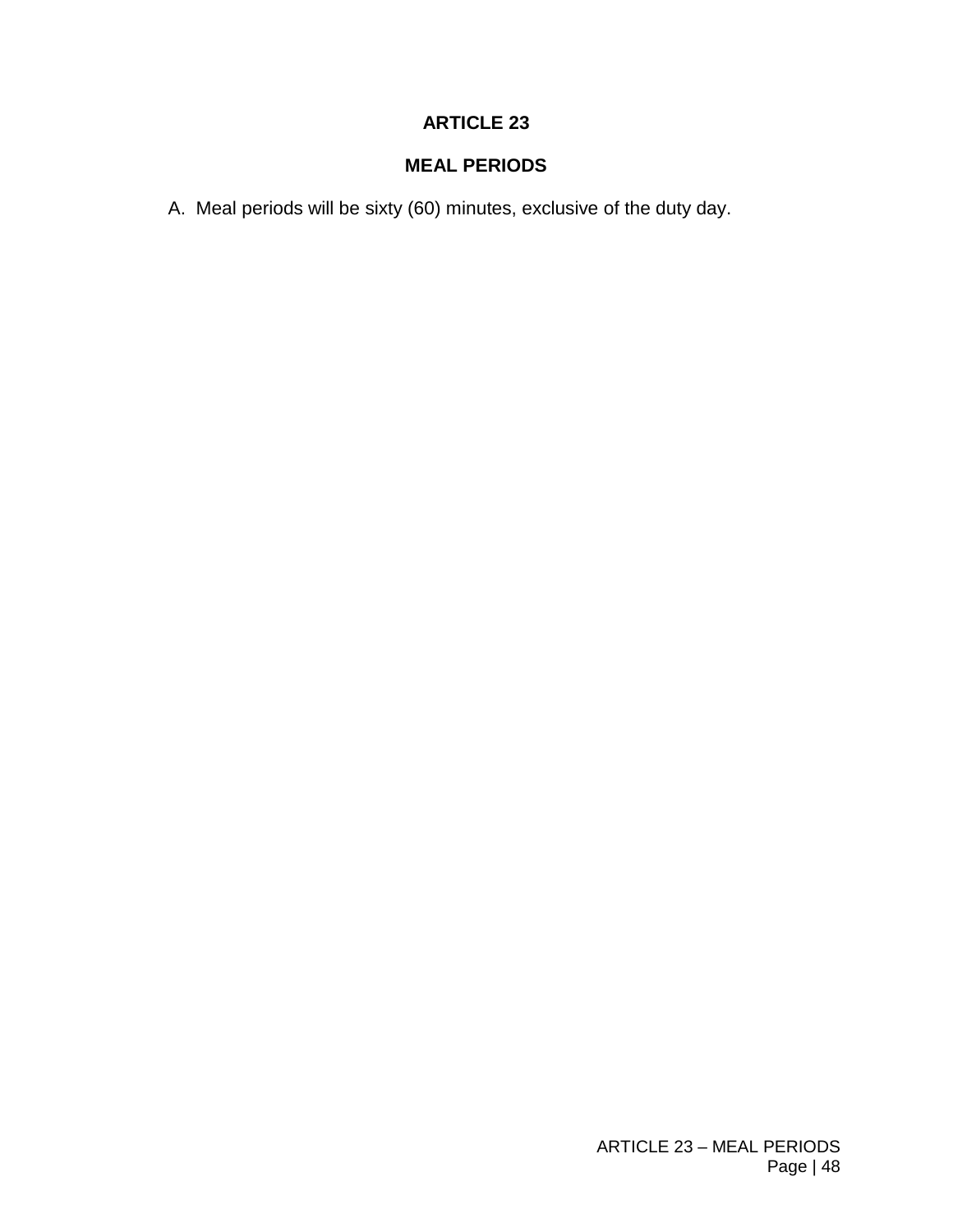### **BENEFITS**

A. Except as expressly provided herein, covered employees and their eligible dependents will be eligible to participate in those health and insurance benefit programs which have been established as Company-wide programs. So long as American Eagle Airlines and Executive Airlines both are wholly-owned subsidiaries of AMR Eagle Holding Corp., except as provided herein, these benefit programs will not be altered or diminished for employees under this Agreement unless done on a Company-wide basis. Before any changes are made, the Company will notify the Union in writing in advance of the effective date of such change(s). Upon request by the Union, the Company will meet to explain the changes(s).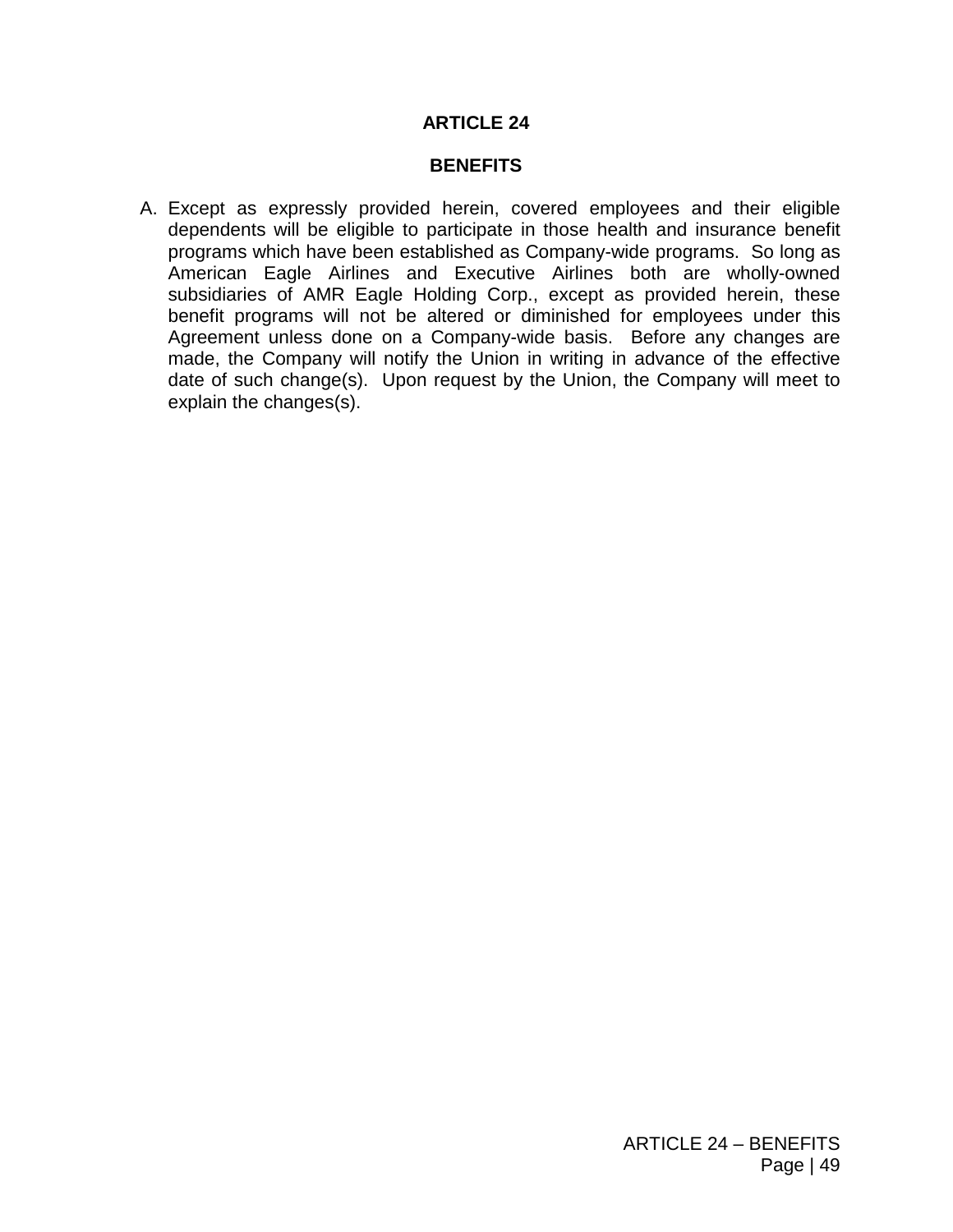### **UNION SECURITY**

- A. All employees covered by this Agreement will, as a condition of employment, maintain membership in the Union so long as this Agreement remains in effect, to the extent of paying an initiation fee and membership dues (not including fines and penalties), or agency fees in accordance with applicable law. An employee may have his membership dues deducted from his earnings by signing the form "Assignment and Authorization for Check-Off of Union Dues", also referred to as "Check-Off Form" or, if no such authorization is in effect, he must pay his initiation fee and membership dues directly to the Union.
- B. All new employees of the Company hired on or after the effective date of this Agreement will become members of the Union sixty (60) calendar days after the date of employment with the Company and will, as a condition of employment, maintain membership in the Union so long as this Agreement remains in effect, to the extent of paying initiation fees and membership dues, or in lieu of maintenance of membership, agency fees in accordance with applicable law. The Company will allow the Union an opportunity, during local orientation, to meet with new employees and transferees regarding Union matters.
- C. If any employee, who has resigned from the Company or has been laid off is reemployed or recalled, he will be considered as a new employee for the purposes of this Article and will be governed by the provisions of paragraph B.
- D. Employees who are or become members of the Union under paragraphs A or B above will pay membership dues as set forth in this article, except that payment for membership dues will not be required as a condition of employment during leaves of absence without pay or during periods of transfer to a classification or position not covered by this Agreement.
- E. "Member of the Union", for purposes of this Article will mean any employee who is a member of the Union and is not more than sixty (60) calendar days in arrears in the payment of initiation fee and membership dues as specified herein, or agency fee payer not more than sixty (60) calendar days in arrears in the payment of his fees.
- F. When an employee, who is a member of the Union, becomes delinquent within the meaning of paragraph D above, the following procedure will apply:
	- 1. The Director of the Air Transport Division of the Union will notify the employee in writing, certified mail, return receipt requested, that he is delinquent in the payment of the initiation fee and membership dues or agency fees, as specified herein, and accordingly, is subject to discharge as an employee of the Company. Such letter will also notify the employee that he must remit the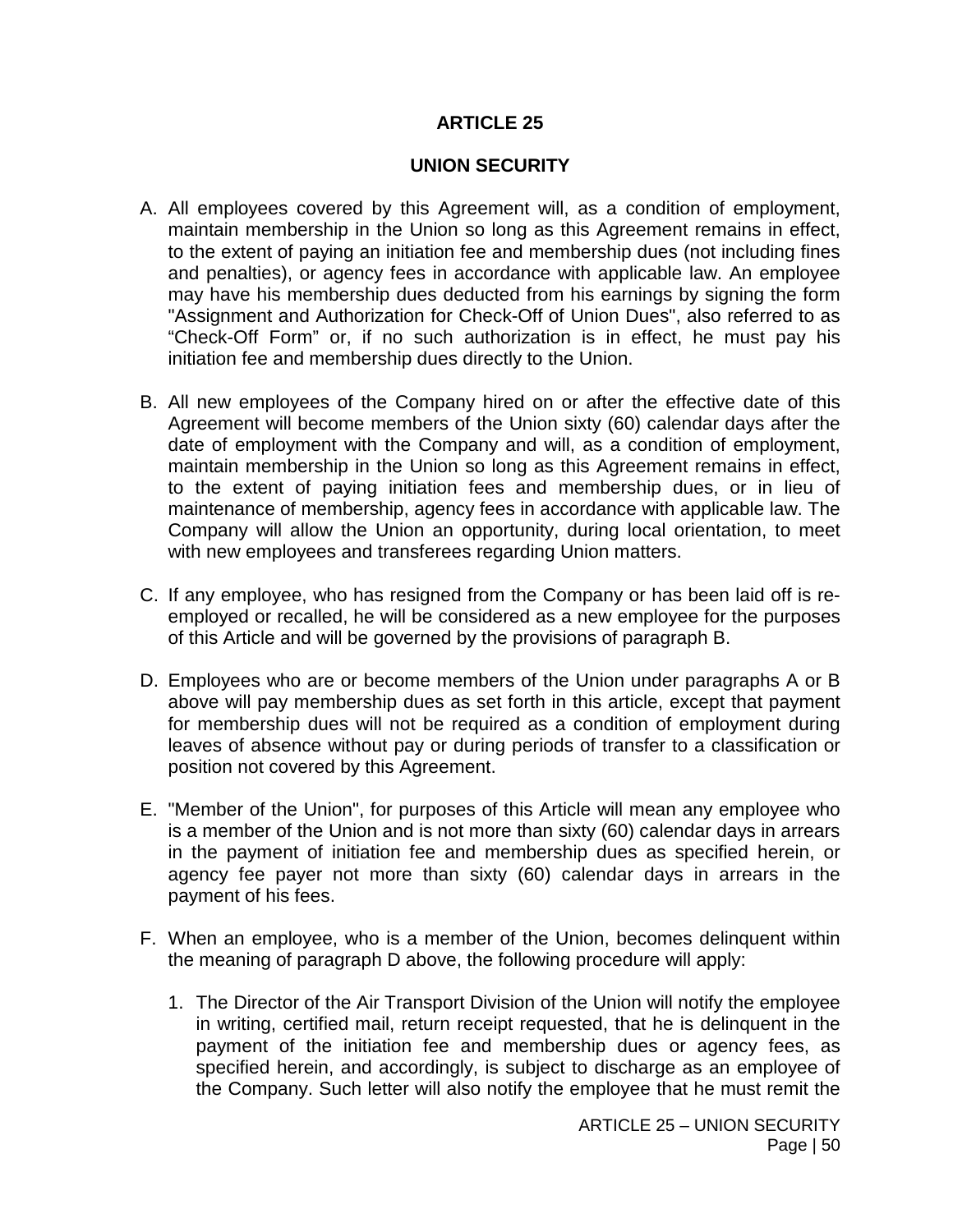required payment within fifteen (15) calendar days of the date of mailing of the notice, or be subject to discharge. This provision will be deemed to be complied with if the Union sends, but the employee refuses receipt of the above mailing.

- 2. If, upon the expiration of the fifteen (15) calendar day period, the employee still remains delinquent, the Director of the Air Transport Division of the Union will certify, in writing, to the Vice President of the People Department, copy to the employee, that the employee has failed to remit payment within the grace period allowed and is therefore to be discharged. The Vice President of the People Department after being presented with the appropriate documentation will take proper steps to discharge such employee from the services of the Company.
- 3. An employee discharged by the Company under the provisions of this paragraph, will be deemed to have been discharged for cause within the meaning of the terms and provisions of this Agreement.
- G. Any discharge under the terms of this Article will be based solely upon the failure of the employee to pay or tender payment of initiation fee and membership dues or agency fees, as specified in this Article, and not because of denial or termination of membership in the Union upon any other ground.
- H. Any grievance by an employee concerning the interpretation or application of the provisions of this Article will be subject exclusively to the following procedure:
	- 1. An employee who believes that the provisions of this Article pertaining to him have not been properly interpreted or applied may submit his request for review, in writing, within five (5) calendar days from the date the grievance arises, except that a grievance arising under paragraph F.1. must be filed within the fifteen (15) calendar day period specified in that paragraph. The request will be submitted to his immediate supervisor who will review the grievance and render his decision, in writing, not later than five (5) calendar days following the receipt of the grievance.
	- 2. The immediate supervisor will forward his decision to the employee with a copy to the Local Union Accredited Representative. If the decision is not satisfactory to both the employee and the Union, then either may appeal the grievance directly to the System Board of Adjustment, established under Article 22 of this Agreement, within ten (10) calendar days from the date of the decision. The terms and provisions of such Article will be applicable, except as otherwise specified in this Article.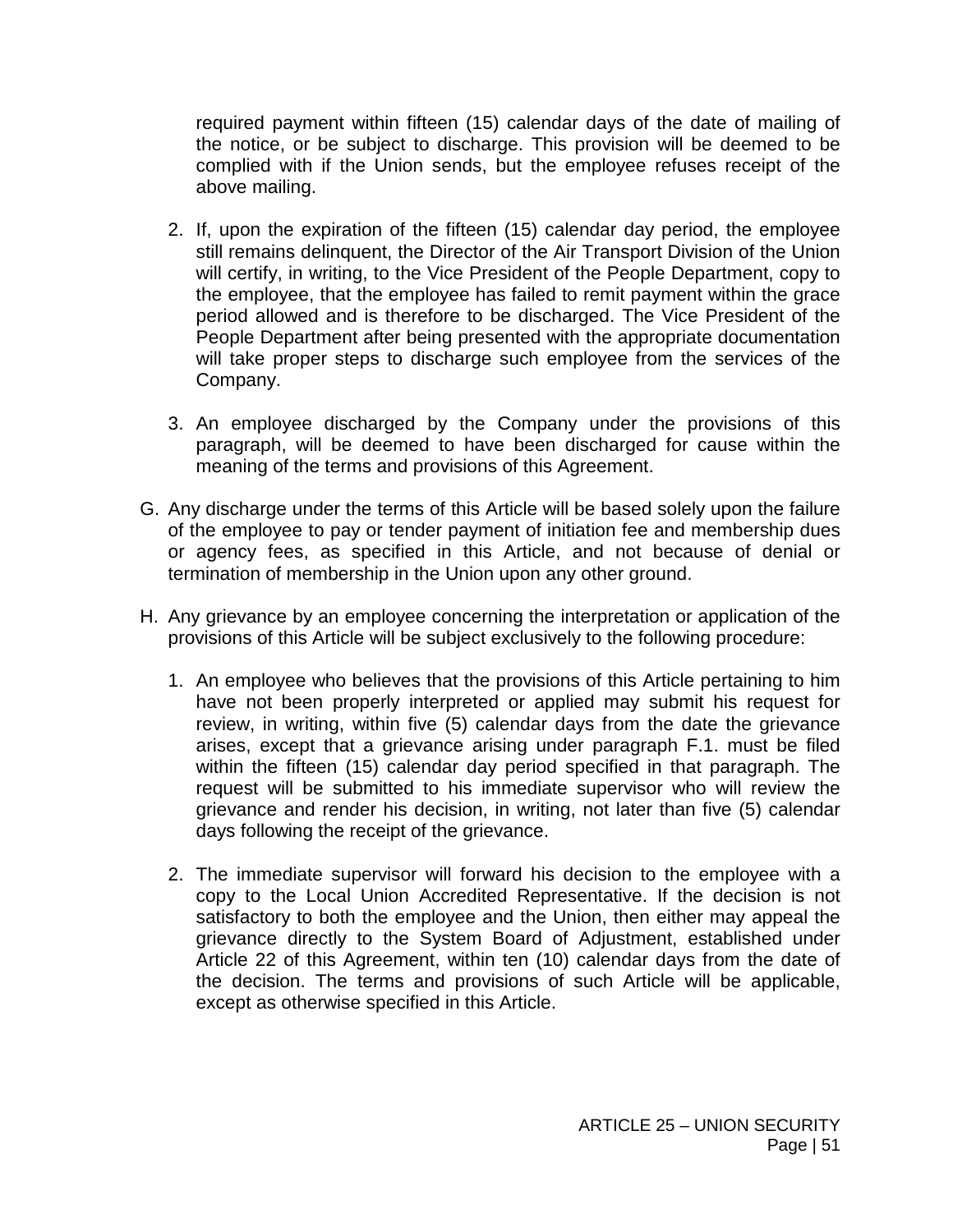- 3. If the Union should appeal the decision to the System Board of Adjustment, it will prepare a joint submission of the grievance setting forth the Union's and the employee's position and forward copies to the employee, the Vice President of the People Department and to the members of the System Board of Adjustment. If the employee should appeal the decision, he may request the Vice President of the People Department to prepare the submission papers in his behalf for the System Board of Adjustment. In this event, such request will be made by the employee, in writing, to his immediate supervisor who will transmit, through the local Manager all facts, data and information concerning the grievance, together with a copy of the decision from which the appeal is taken. The Vice President of the People Department will forward copies of the employee's separate submission to the employee, the local Manager, the Director of the Air Transport Division of the Union and to the members of the System Board of Adjustment.
- 4. During the period a grievance is filed under the provisions of this paragraph and until after final award by the System Board of Adjustment, the employee will not be discharged from the Company because of noncompliance with the terms and provisions of this Article. In the event the employee's grievance is denied because he has not tendered dues owed under this Article, he will be considered discharged for cause. In any proceeding under this Article, the employee, the Company, and the Union will be allowed to present any facts or arguments supporting their position concerning proper application of this Article
- I. The Union agrees that it will indemnify the Company and save the Company harmless from any and all claims, which may be made by the employee or employees against the Company by virtue of the wrongful application or misapplication of any of the terms of this Article.
- J. The Company will not interfere with, restrain or coerce employees because of membership or lawful activity in the Union, nor will it, by discrimination in respect to hire, tenure of employment or any term or condition of employment, attempt to discourage membership in the Union.
- K. The Union agrees that neither the Union nor its members will intimidate or coerce any employee in respect to his right to work, in the proper exercise, performance, or implementation of his duties and responsibilities with the Company, or in respect to Union activity or membership. The Union further agrees that the Company may take disciplinary action for any violation of this provision.
- L. The Company agrees to deduct from the pay of each employee who voluntarily executes the check-off form on or after the effective date of this agreement, and remit to the Union the membership dues uniformly required by the Union.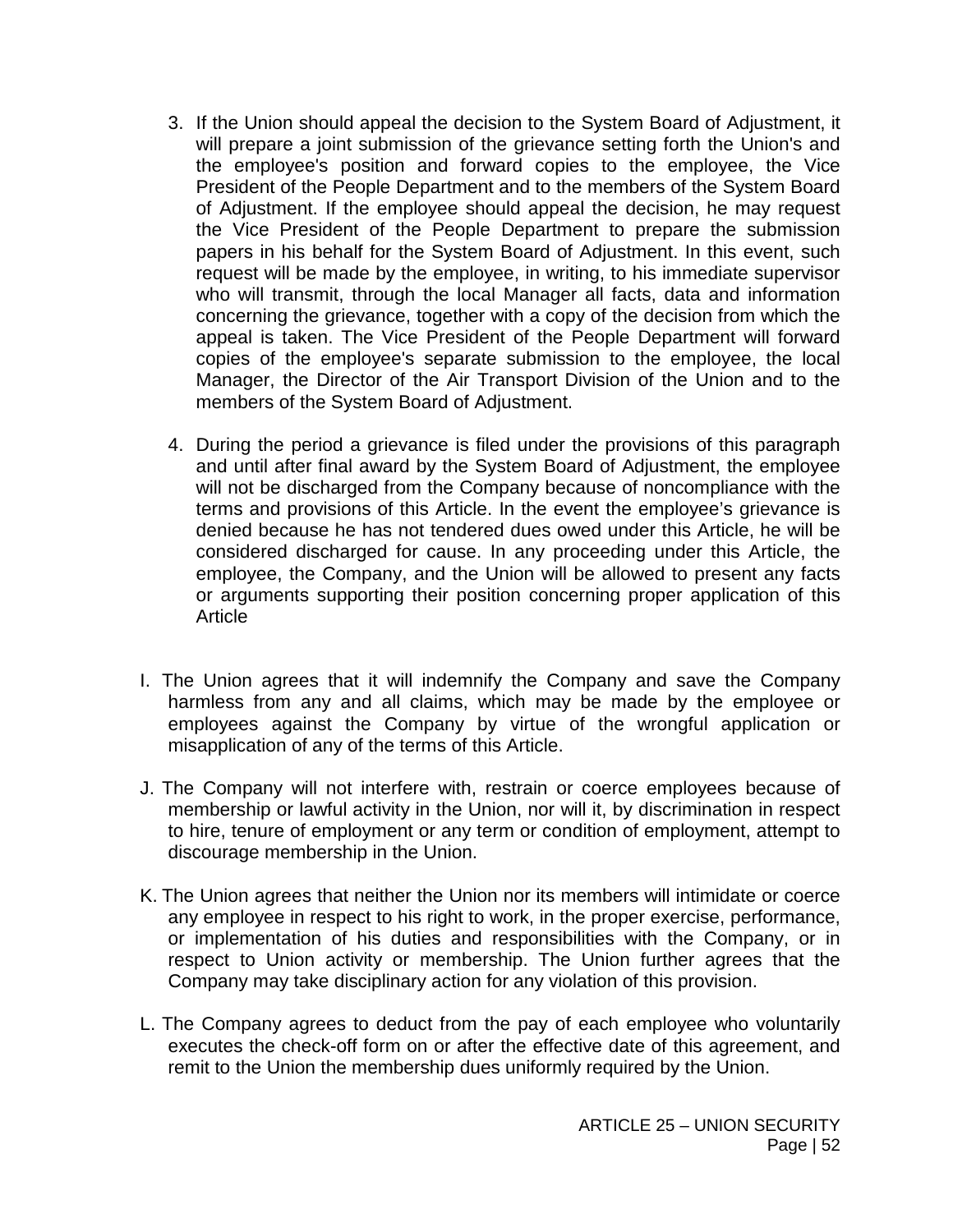- M. When a member of the Union properly executes such "Check-Off Form", the Union will forward an original copy to the appropriate official as designated by American Eagle, Inc. Any Check-Off Form which is incomplete or improperly executed will be returned to the Local Union Office, which submitted it. Any notice of revocation as provided for in this Article or the Railway Labor Act, as amended, must be in writing, signed by the employee and delivered by certified mail, addressed to their respective Local Union Office. Each Local Union Office will forward a copy to the appropriate official as designated by American Eagle, Inc. for future Union dues withholding. Check-Off Forms and notices received by the Company will be stamp-dated on the date received and will constitute notice to the Company on the date received, and not when mailed.
- N. When a Check-Off Form, as specified herein, is received by the Company as provided above on or before a given payday, deductions will commence with the first regular paycheck following said payday, and will continue thereafter until revoked or cancelled as provided in this Article. The Company will remit to the Union a check in payment of all dues collected on a given payday, on or as soon after the payday as possible. These remittances will be subject to normal accounting practice with respect to adjustments necessary because of the methods involved in the deduction procedure. The Company remittance of Union membership dues to the Union will be accompanied by a list of names, personnel numbers and station numbers of the employees for whom deductions have been made in that particular period, arranged in order of their personnel numbers. Additionally, the Company will supply in duplicate to the office of the Union a listing of those employees who are on leave of absence; have accepted a position outside the bargaining unit; or have terminated employment with the Company. The Company will further provide a list of any employees covered by this agreement not on Check-Off to the Union on a monthly basis.
- O. No deductions of Union dues will be made from the wages of any employee who has executed a Check-Off Form and who has been transferred to a job not covered by the Agreement, or who is on leave without pay. Upon return to work within a classification covered by this Agreement, deductions will be automatically resumed provided the employee has not revoked the assignment in accordance with this Article, and provided it is in accordance with the other appropriate provisions of this Article and of the Railway Labor Act, as amended.
- P. An employee who has executed a Check-Off Form and who resigns or is terminated from the employ of the Company for reasons other than layoff will be deemed to have automatically revoked his assignment and if reemployed, further deductions of Union dues will be made only upon execution and receipt of a new Check-Off Form. Provided, however, that upon return from layoff, leave of absence, or reinstatement from disciplinary discharge to work within a classification covered by this Agreement, deductions will be automatically resumed. In cases where Check-Off is not reinstated by the Company due to mechanical or software errors, the Company will collect the back dues at a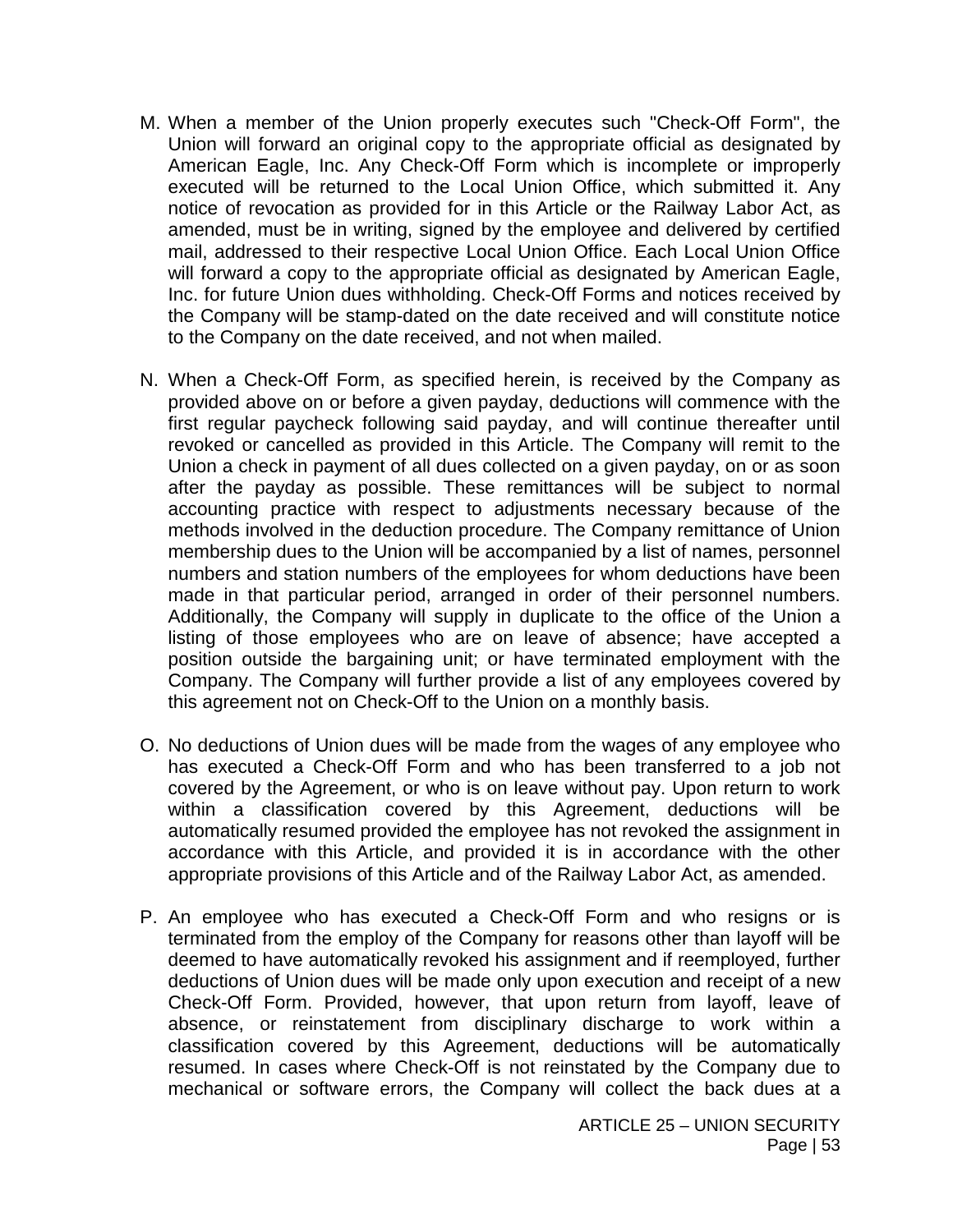maximum of fifty (50) dollars per month and remit to the Union, provided the employee has not revoked the assignment in accordance with this Article, and such deductions are in accordance with the other appropriate provisions of this Article and of the Railway Labor Act, as amended.

- Q. Collection of any back dues owed at the time of starting deductions for any employee, and collection of dues missed because the employee's earnings were not sufficient to cover the payment of dues for a particular pay period, will be the responsibility of the Union and will not be the subject of payroll deductions.
- R. Deductions of membership dues will be made in a flat sum from each paycheck provided there is a balance in the paycheck sufficient to cover the amount after all other deductions authorized by the employee or required by law have been satisfied. In the event of termination of employment, the obligation of the Company to collect dues will not extend beyond the period in which his last day of work occurs.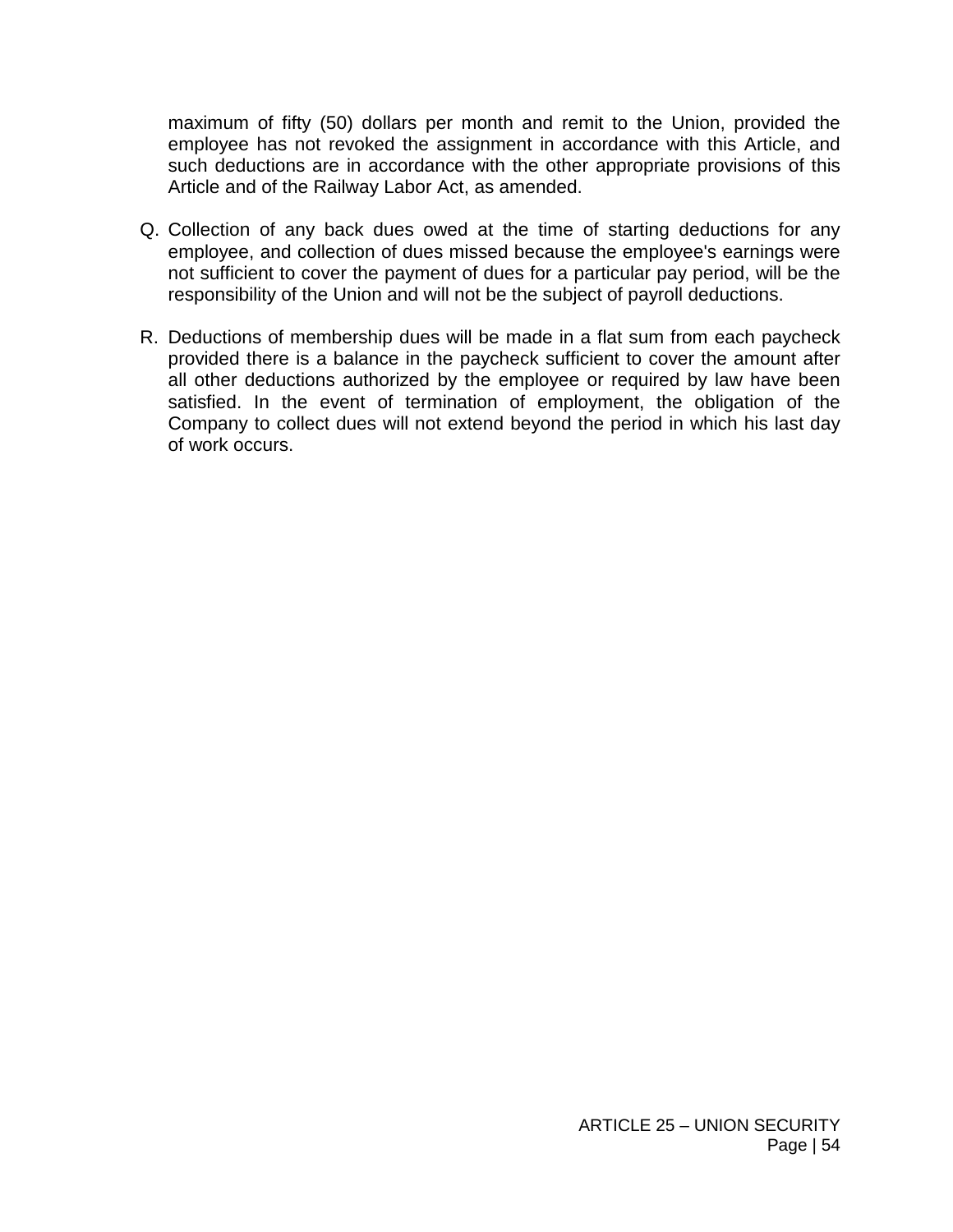## **NO STRIKE – NO LOCKOUT**

- A. It is the intent of the parties to this Agreement that the procedures set forth herein and in the Railway Labor Act, as amended, for the resolution of disputes will serve as a means of peaceable settlement of all disputes that may arise between them and that, therefore:
	- 1. The Company will neither cause nor permit any lockout of employees covered hereunder during the life of this Agreement; and
	- 2. Neither the Union nor the employees covered hereunder, both individually and collectively, will authorize, cause, sanction, or engage in any strike or job action against the Company, illegal picketing of the Company's premises, slowdown, sit-down, walkout, work stoppage, or curtailment of work of any kind, during the life of this Agreement.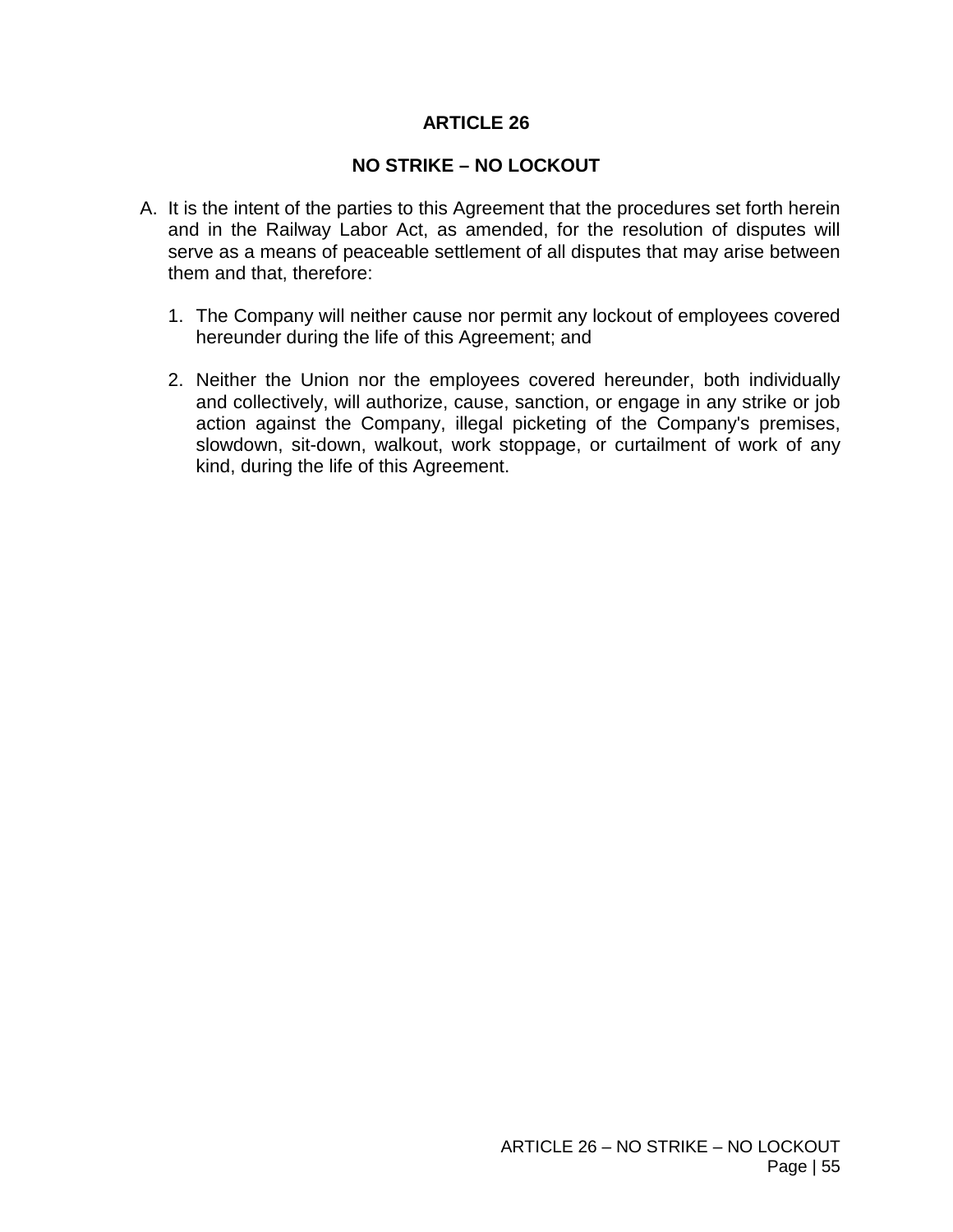# **SAVING CLAUSE**

- A. Should any term or provision herein be rendered invalid, such invalidation will not affect the remaining terms and provisions of this Agreement which will remain in full force and effect.
- B. In the event of invalidation, unless otherwise required by law, either the Company or the Union may, upon thirty (30) days written notice, request negotiations concerning modifications or amendment of the invalidated provision or provisions and such negotiations will commence within fifteen (15) days from the date of receipt of said notice.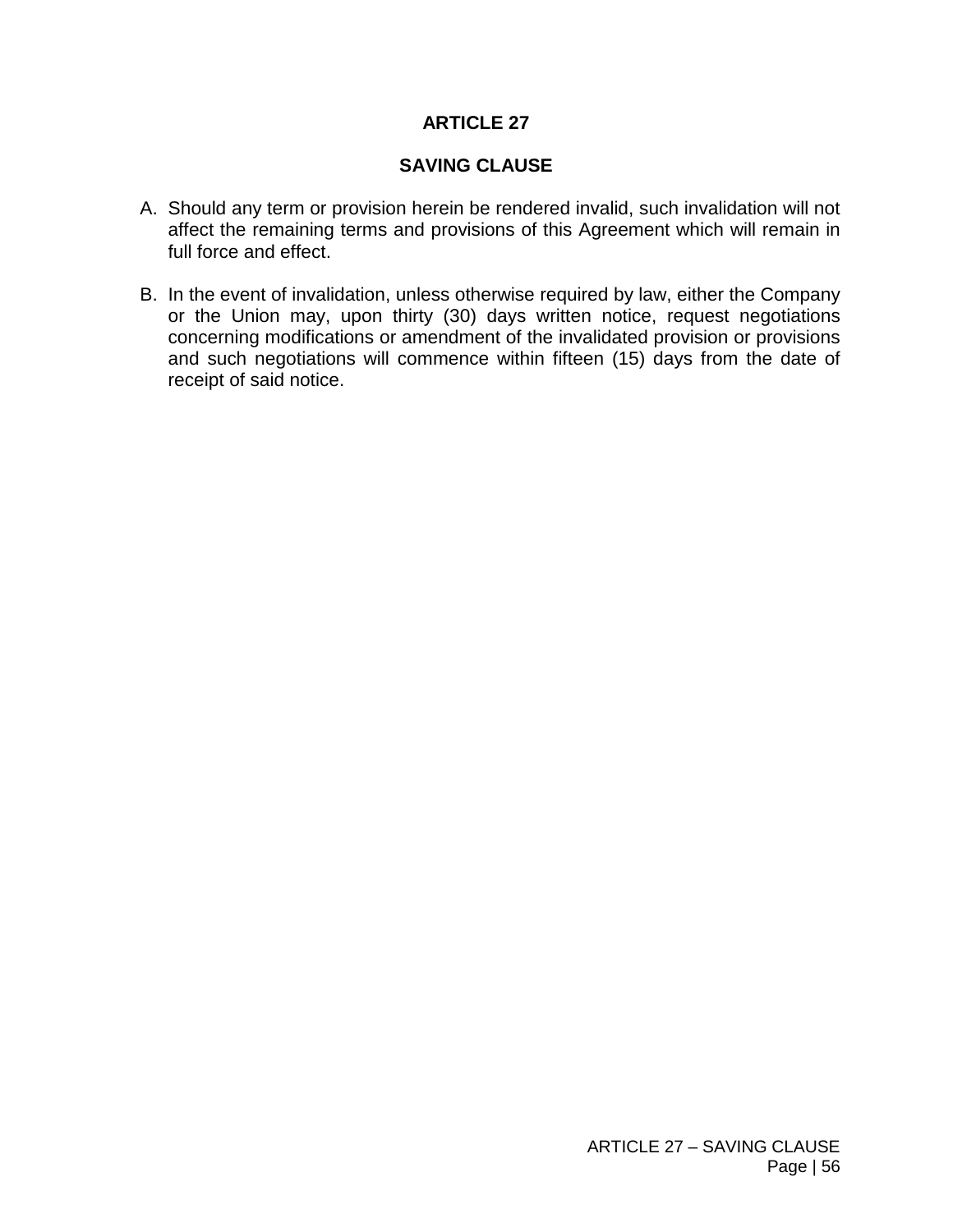Intentionally Left Blank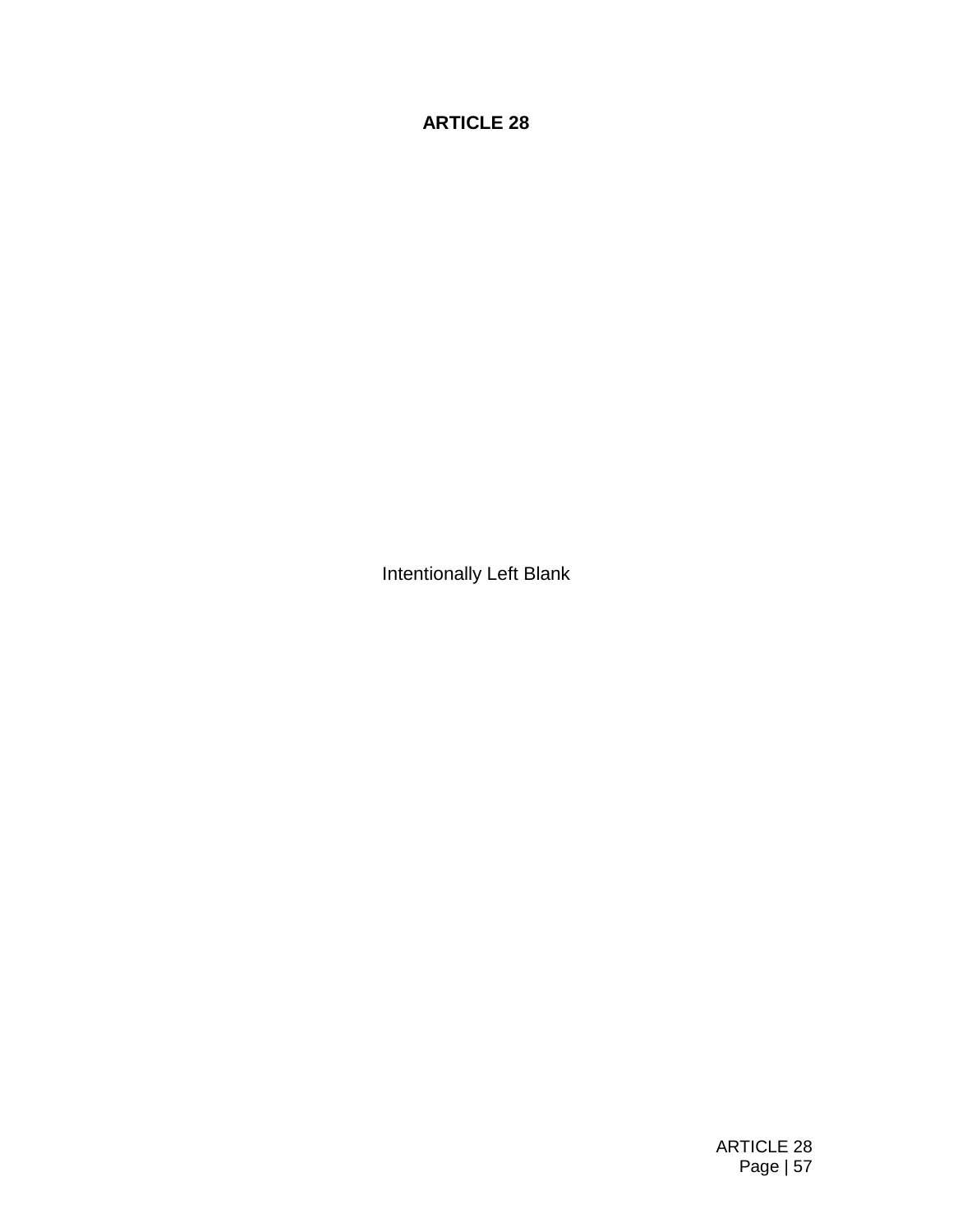### **DURATION OF AGREEMENT**

This Agreement shall become effective as of **June 2, 2017**. It shall continue in full force and effect until and including **June 2, 2023**, and shall renew itself until each succeeding **June 2<sup>nd</sup>** thereafter, except that a written notice of intended change may be served in accordance with Section 6, Title I of the Railway Labor Act, as amended, by either party hereto at least sixty (60) days prior to **June 2, 2023**.

\_\_\_\_\_\_\_\_\_\_\_\_\_\_\_\_\_\_\_\_\_\_\_\_\_\_\_\_\_\_\_\_\_ \_\_\_\_\_\_\_\_\_\_\_\_\_\_\_\_\_\_\_\_\_\_\_\_\_\_\_\_\_\_\_\_\_

IN WITNESS WHEREOF, the parties hereto have signed this Agreement this .

TRANSPORT WORKERS UNION ENVOY AIR, INC OF AMERICA, AFL-CIO

\_\_\_\_\_\_\_\_\_\_\_\_\_\_\_\_\_\_\_\_\_\_\_\_\_\_\_\_\_\_\_\_\_ \_\_\_\_\_\_\_\_\_\_\_\_\_\_\_\_\_\_\_\_\_\_\_\_\_\_\_\_\_\_\_\_\_ John Samuelson **Pedro Fabregas** International President **President President** 

Michael Mayes<br>
Air Division Director<br>
Air Division Director<br>
Air Division Director

Senior VP, Flight Operations

\_\_\_\_\_\_\_\_\_\_\_\_\_\_\_\_\_\_\_\_\_\_\_\_\_\_\_\_\_\_\_\_\_ \_\_\_\_\_\_\_\_\_\_\_\_\_\_\_\_\_\_\_\_\_\_\_\_\_\_\_\_\_\_\_\_\_ Chris Turner<br>
Local 548 President<br>
Local 548 President

Vice President, Flight Operations

Jose Galarza<br>
International Representative<br>
Vice President, Lega

\_\_\_\_\_\_\_\_\_\_\_\_\_\_\_\_\_\_\_\_\_\_\_\_\_\_\_\_\_\_\_\_\_ \_\_\_\_\_\_\_\_\_\_\_\_\_\_\_\_\_\_\_\_\_\_\_\_\_\_\_\_\_\_\_\_\_ Vice President, Legal & Labor Relations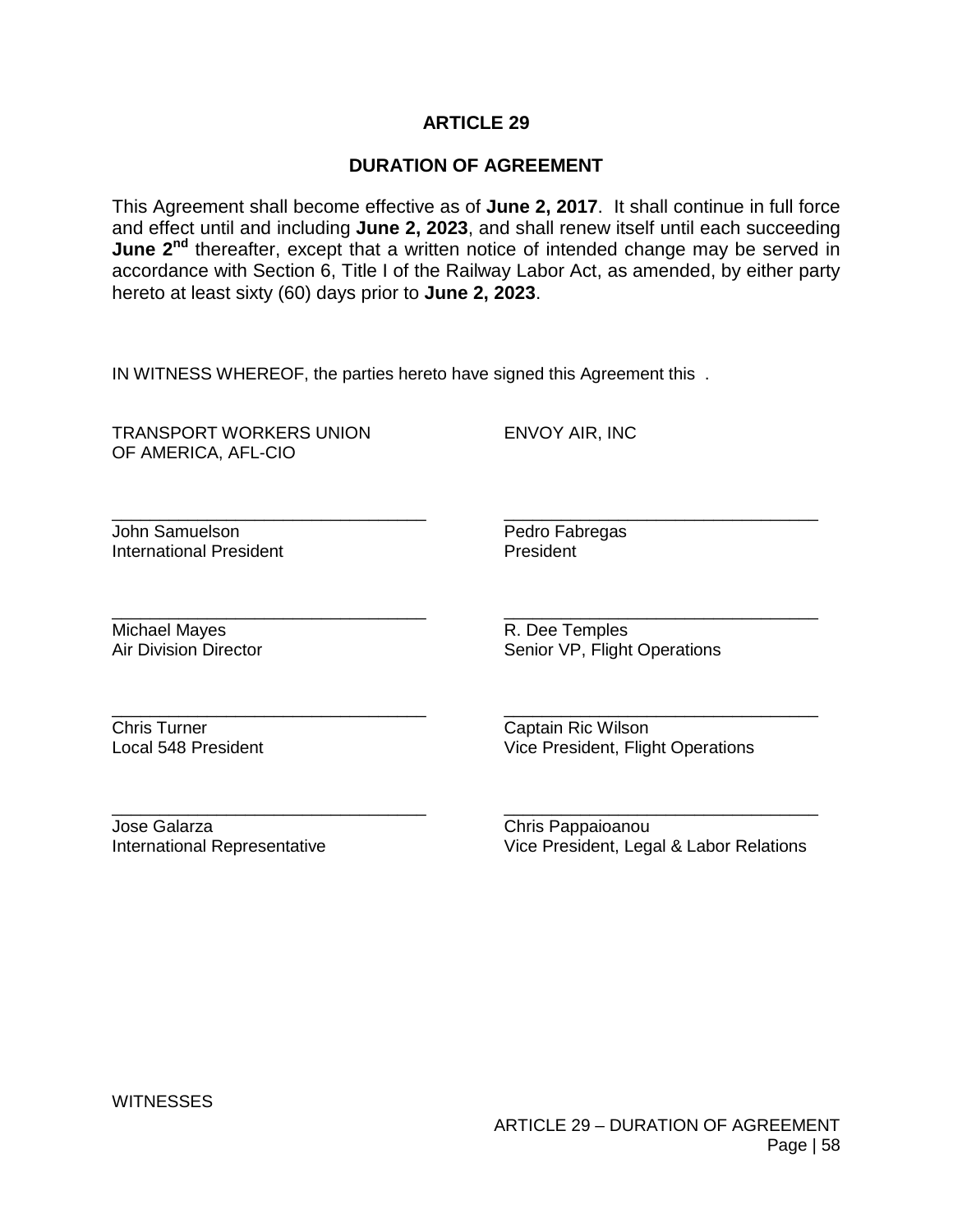#### TRANSPORT WORKERS UNION ENVOY AIR, INC. OF AMERICA, AFL-CIO

 Allen Hill Director of Flight – Training

\_\_\_\_\_\_\_\_\_\_\_\_\_\_\_\_\_\_\_\_\_\_\_\_\_\_\_\_\_\_\_\_\_

\_\_\_\_\_\_\_\_\_\_\_\_\_\_\_\_\_\_\_\_\_\_\_\_\_\_\_\_\_\_\_\_\_ Matt Bartle Counsel – Labor Relations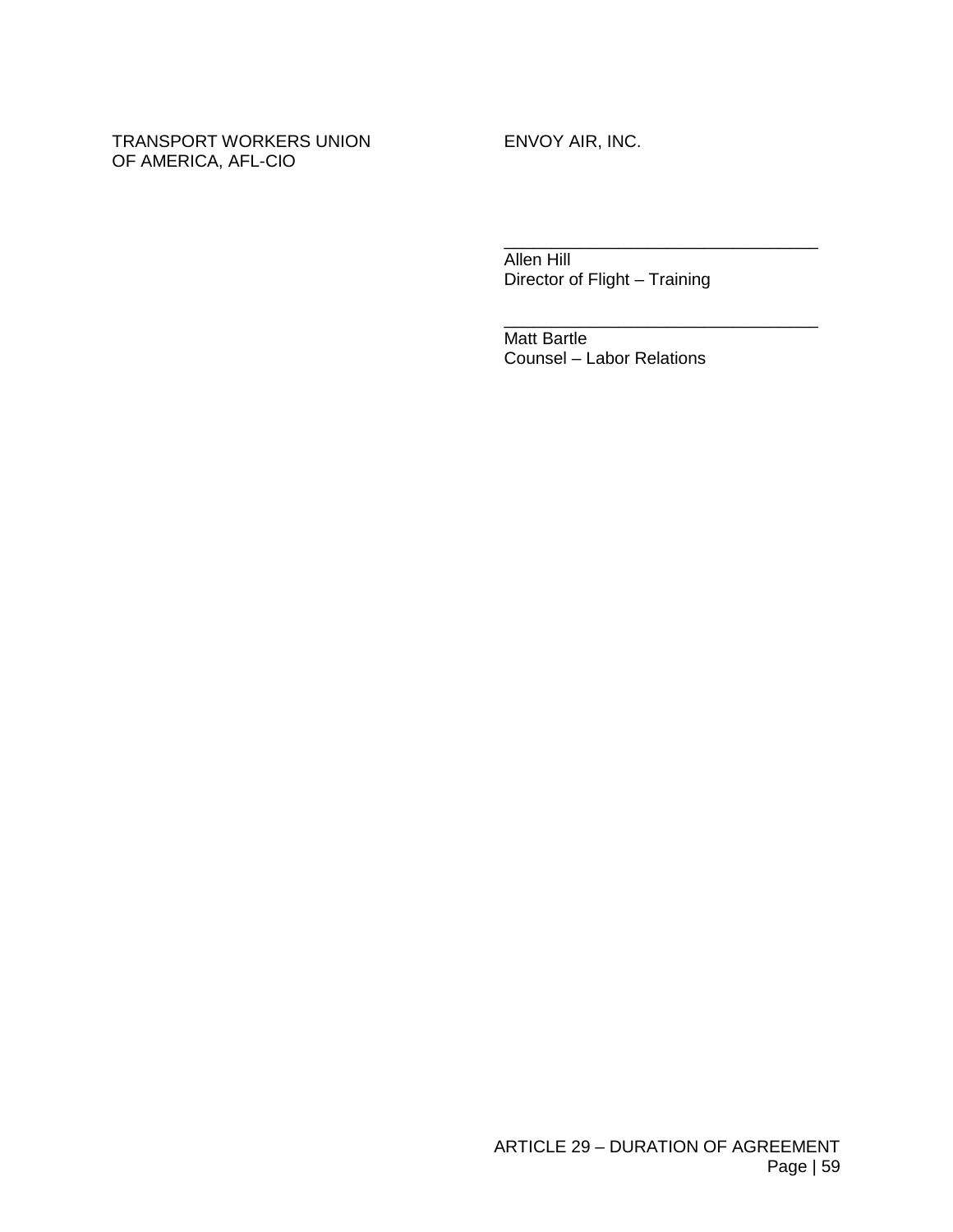# LETTER A **- MOVING EXPENSES**

April 27, 2010

Mr. John M. Conley Air Transport Director Transport Workers Union 1791 Hurstview Drive Hurst, TX 76054

RE: Moving Expenses

Dear Mr. Conley,

This letter will confirm our discussion during negotiations concerning moving expenses for American Eagle Airlines, Inc. Ground School Instructor employees.

Moving expenses of employees transferred at Company request shall be paid for by the Company in accordance with the provisions of the applicable Company expense regulations, so long as American Eagle Airlines is a wholly owned subsidiary of AMR Inc.

Sincerely,

Cathy McCann Vice President, People American Eagle Airlines, Inc

Agreed to: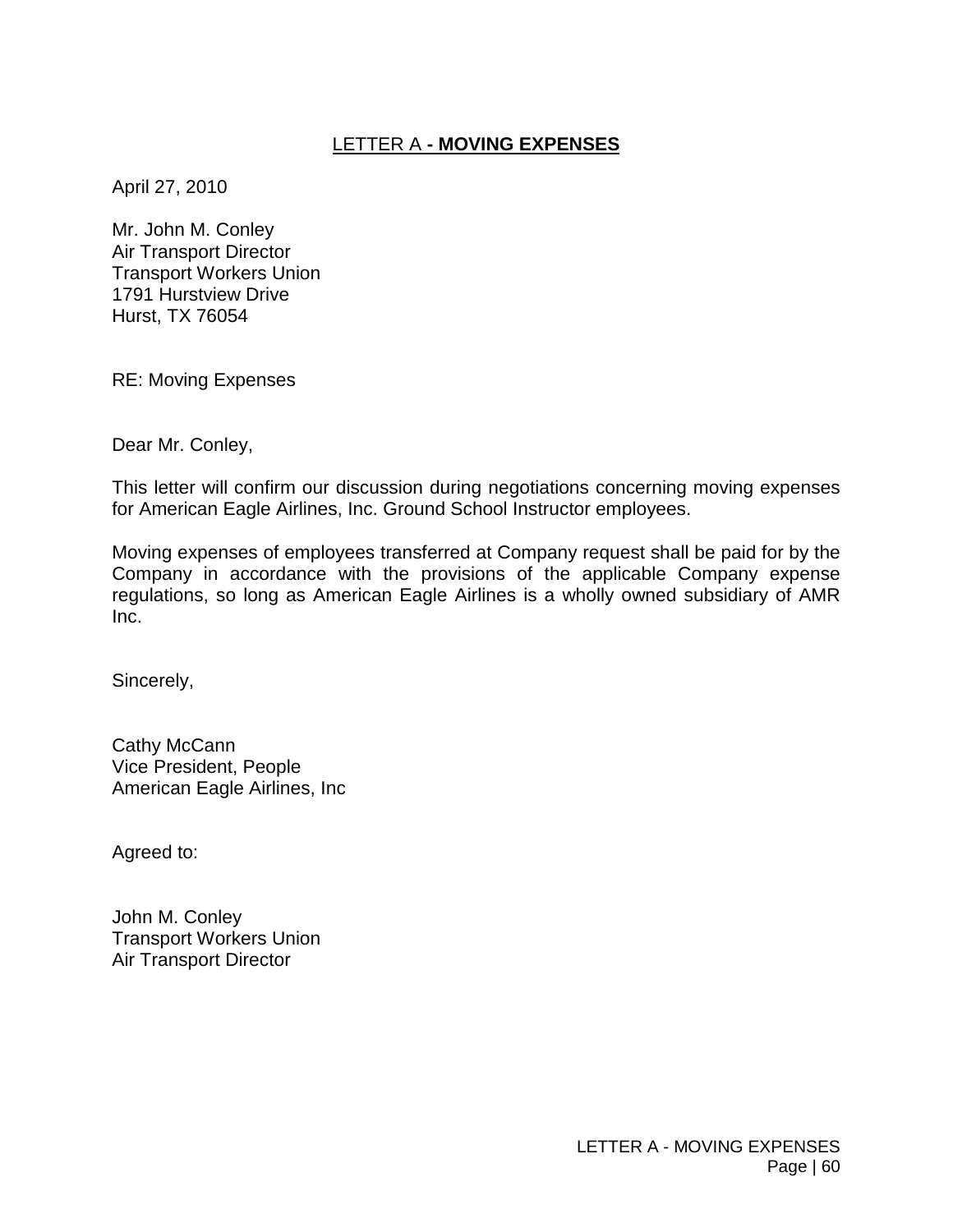## LETTER B **- INTERCOMPANY EMPLOYMENT POLICY**

April 27, 2010

Mr. John M. Conley Air Transport Director Transport Workers Union 1791 Hurstview Drive Hurst, TX 76054

Dear Mr. Conley:

This will confirm our discussion during negotiations regarding the Intercompany Employment Policy (ICE) agreement as outlined in Jetnet. Employees covered by this agreement, who meet the required eligibility for ICE, may participate in this program. The program's overview, eligibility requirements and benefits and privileges are detailed in Jetnet.

Sincerely,

Cathy McCann Vice President, People American Eagle Airlines, Inc

Agreed to: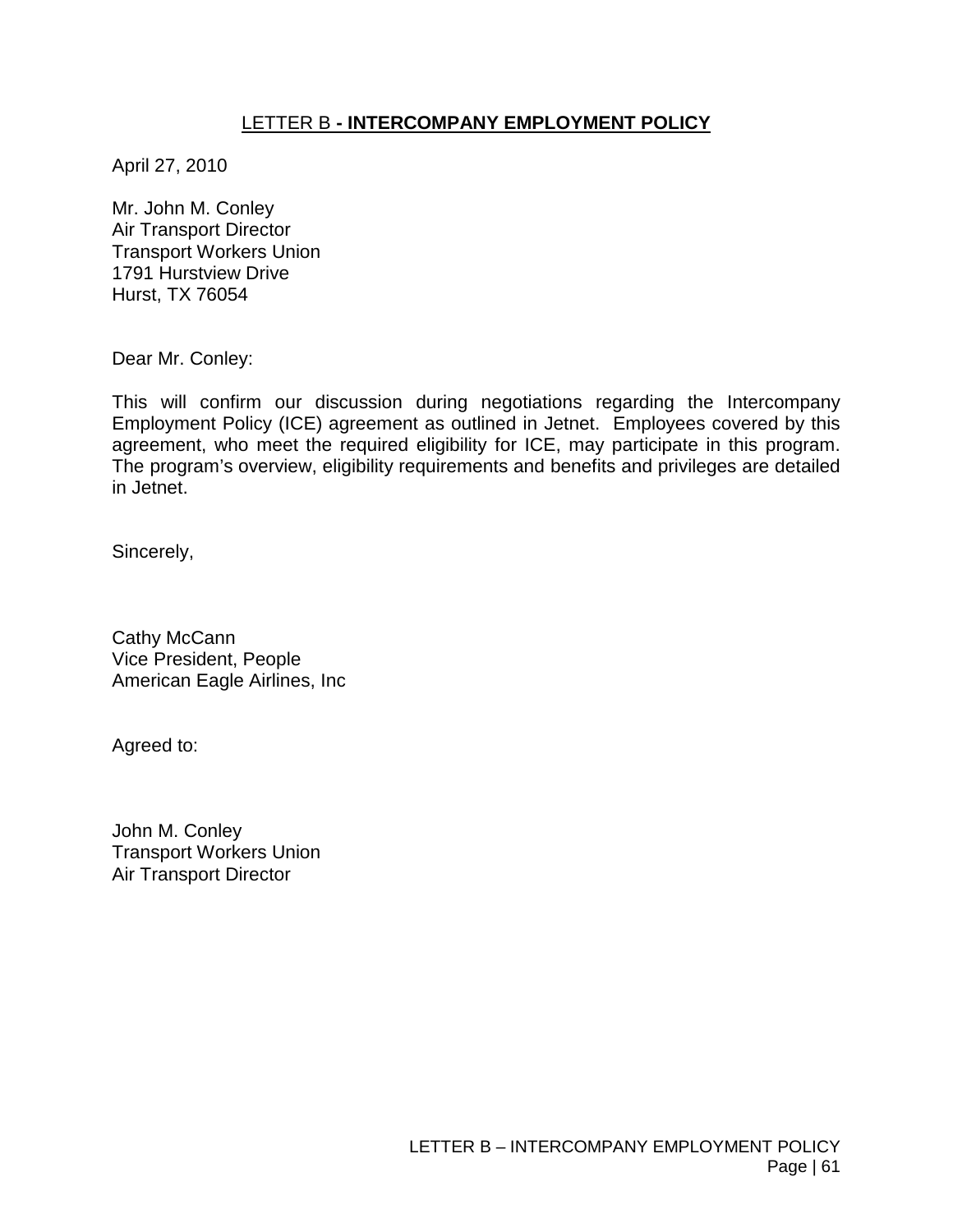# LETTER C **- PAYROLL DEDUCTIONS FOR TWU LTD INSURANCE PLAN**

April 27, 2010

Mr. John M. Conley Air Transport Director Transport Workers Union 1791 Hurstview Drive Hurst, TX 76054

Dear Mr. Conley:

This will confirm our agreement during negotiations, that the Company will honor payroll deduction authorizations executed by American Eagle Ground School Instructors who participate in the TWU LTD insurance plan.

Sincerely,

Cathy McCann Vice President, People American Eagle Airlines, Inc

Agreed to: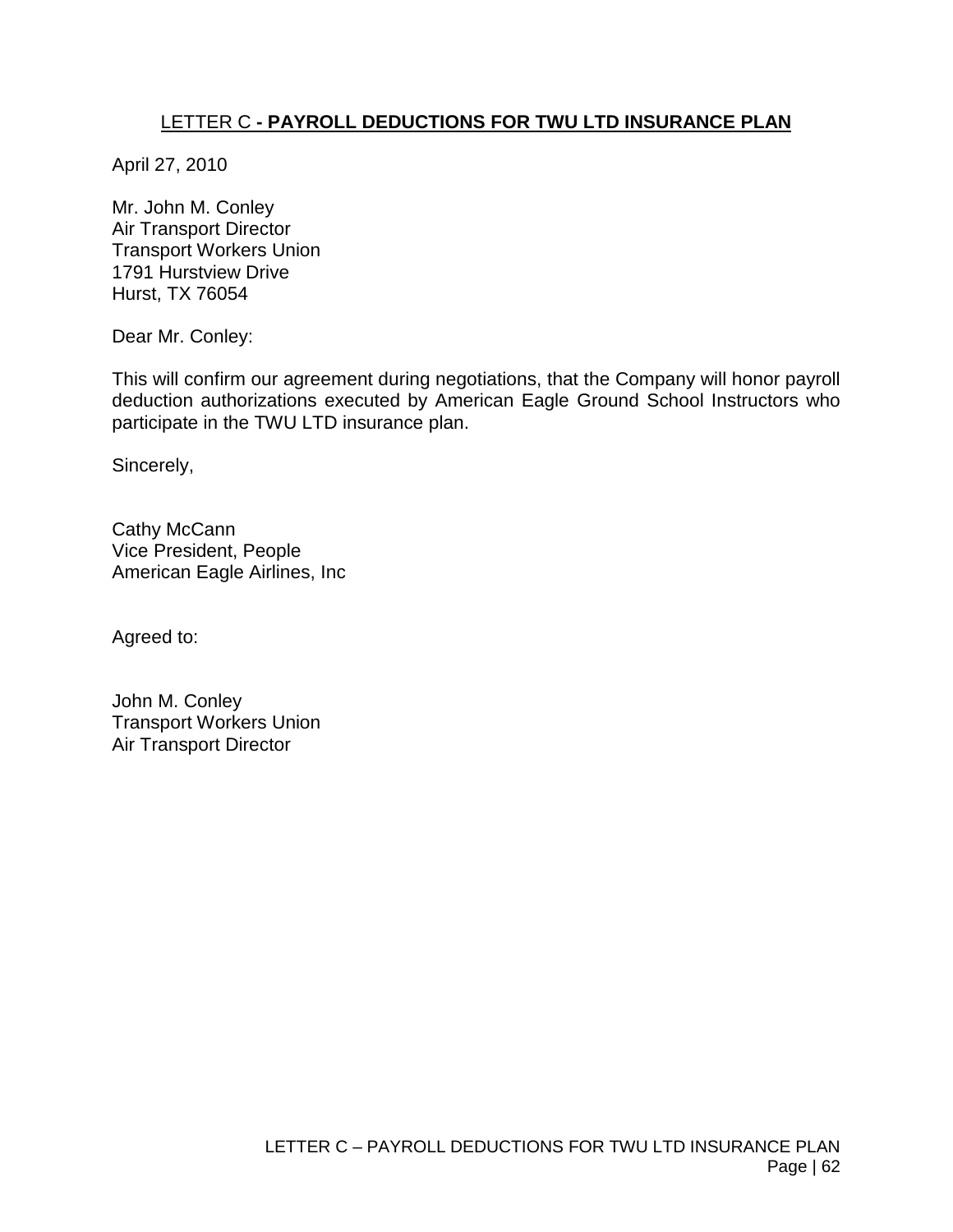# LETTER D **- EAP / DRUG & ALCOHOL POLICY**

April 27, 2010

Mr. John M. Conley Air Transport Director Transport Workers Union 1791 Hurstview Drive Hurst, TX 76054

Dear Mr. Conley:

This will confirm our discussion during negotiations relative to the Company's Employee Assistance Program and Drug/Alcohol policy.

- 1. Employee Assistance Program The Company will continue to allow covered employees to avail themselves of the Employee Assistance Program available to employees of the AMR Eagle carriers so long as American Eagle Airlines, Inc. is an AMR owned Eagle.
- 2. Drug & Alcohol Policy In accordance with DOT regulations, the Company has a Drug and Alcohol policy in effect which includes Drug and Alcohol testing provisions. These regulations are outlined in Jetnet. This policy is applicable to the American Eagle Airlines, Inc. Ground School Instructor employees.

Sincerely,

Cathy McCann Vice President, People American Eagle Airlines, Inc

Agreed to: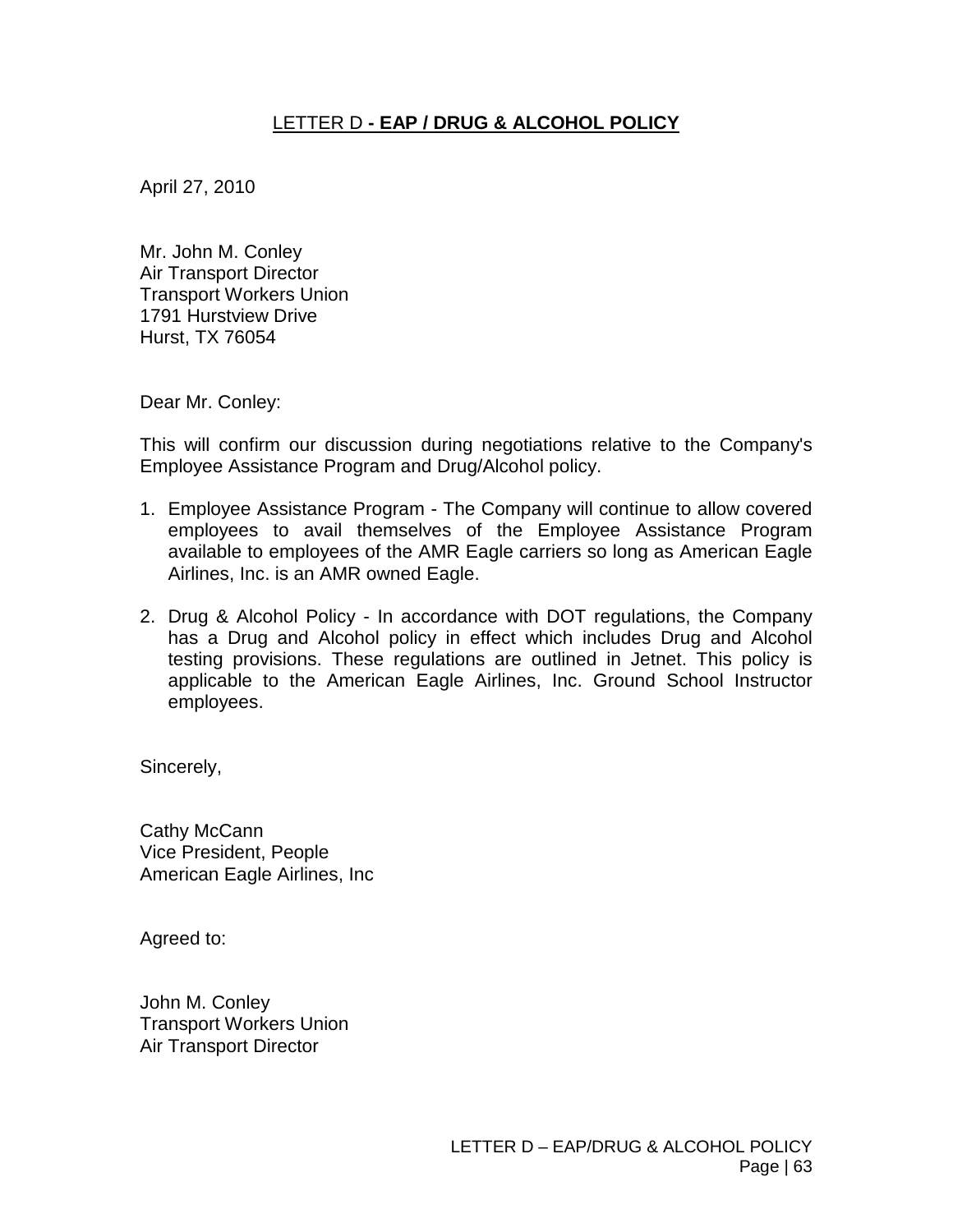# LETTER E **- TRAVEL PRIVILEGES**

April 27, 2010

Mr. John M. Conley Air Transport Director Transport Workers Union 1791 Hurstview Drive Hurst, TX 76054

Dear Mr. Conley:

This letter will confirm our discussion during negotiations concerning travel privileges for American Eagle Airlines, Inc. Ground School Instructor employees.

As an AMR owned Eagle carrier, these American Eagle Airlines, Inc. employees are eligible for travel privileges extended to employees of AMR owned Eagle carriers. Any changes or improvements to the travel privileges for AMR owned Eagle carriers will also be extended to Ground School Instructors, so long as American Eagle Airlines, Inc. continues to be an AMR owned carrier.

Sincerely,

Cathy McCann Vice President, People American Eagle Airlines, Inc.

Agreed to:

John M. Conley Air Transport Director Transport Workers Union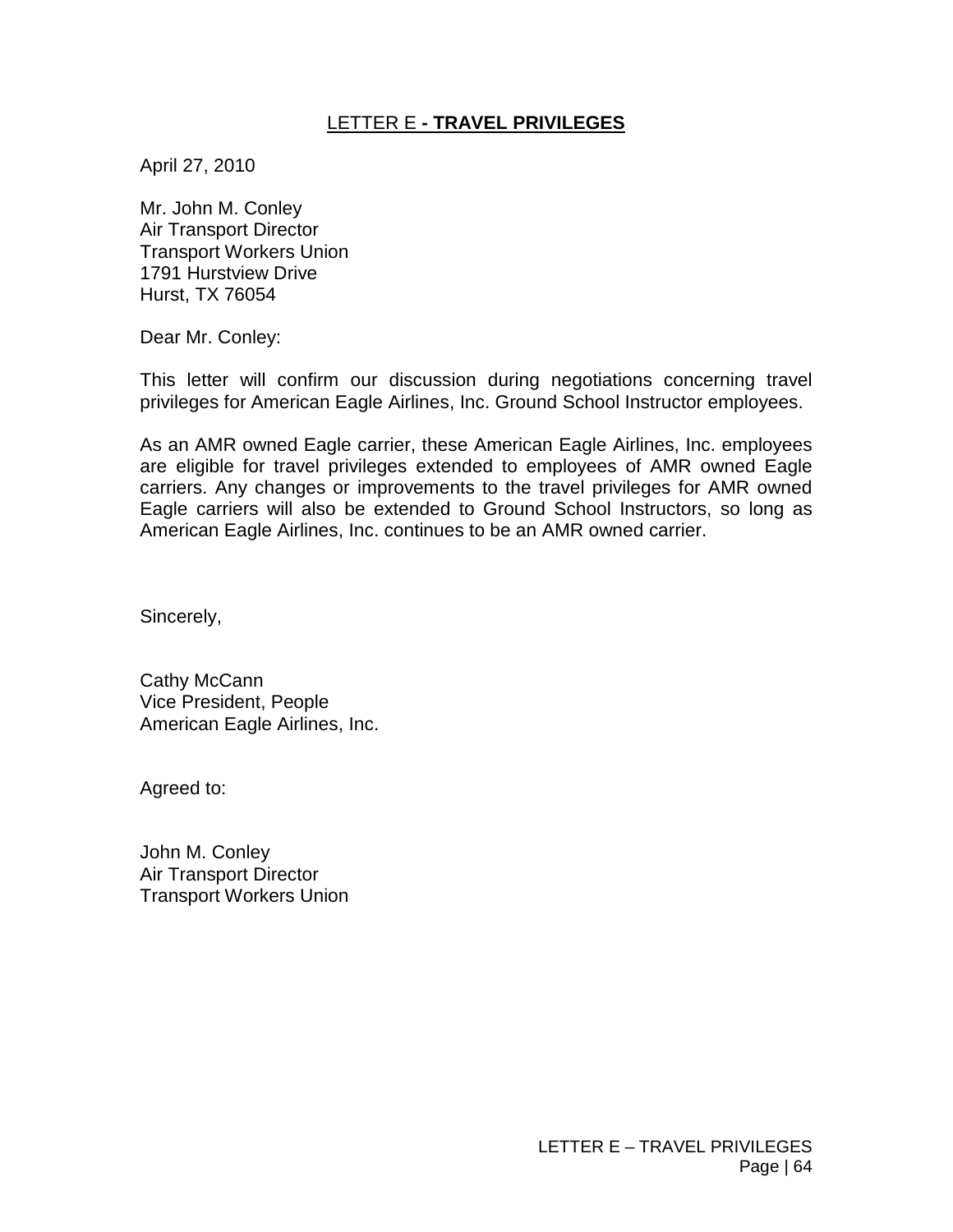### LETTER F **– GRANDFATHERED INSTRUCTOR'S DOS INCREASE**

October 3, 2012

Mr. Jose Galarza American Eagle Coordinator Transport Workers Union 1791 Hurstview Drive Hurst, TX 76054

Dear Mr. Galarza:

This will confirm our agreement reached during negotiations with respect to Article 4. Ground School Instructors Valenti and Stewart will be grandfathered at their current rate of pay, \$58,255, which is outside the negotiated pay scale in Article 4.A. Additionally they will receive a one and one half (1.5%) percent increase upon Date of Signing of the Agreement. Additionally, provided that the Company and the Union reach a consensual agreement, these two Instructors will receive a one and one half (1.5%) percent increase on January 1, 2015 and January 1, 2016.

Sincerely,

Cathy McCann Vice President, People American Eagle Airlines, Inc

Agreed to:

Jose Galarza Transport Workers Union American Eagle Coordinator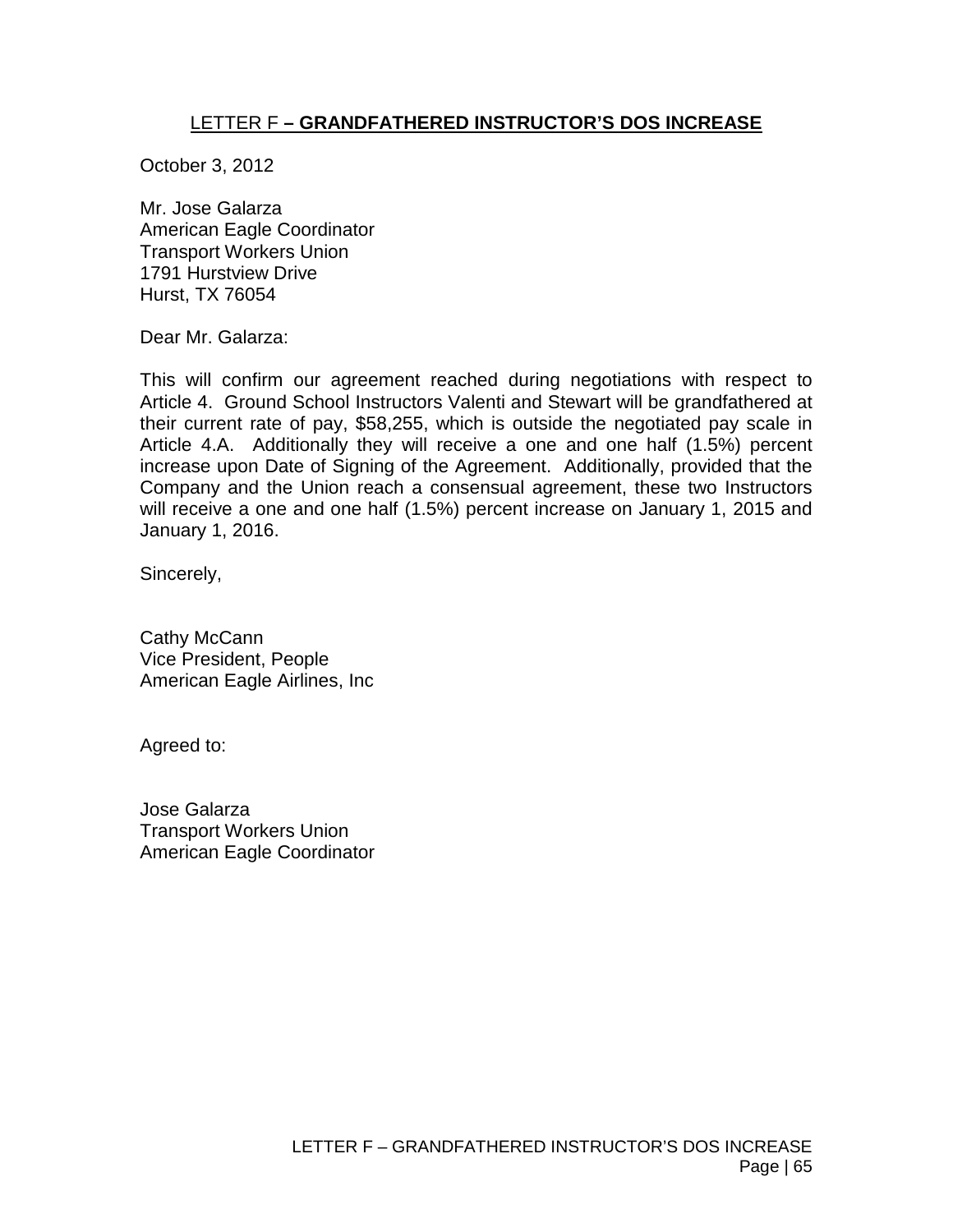#### LETTER G **- ARBITRATION – PROCEDURE FOR FINALIZING AWARDS**

April 27, 2010

Mr. John M. Conley Air Transport Director Transport Workers Union 1791 Hurstview Drive Hurst, TX 76054

Dear Mr. Conley:

Procedures for Finalizing Awards: The following procedures are provided in order to standardize the arbitration process and avoid any controversy regarding the deliberations and discussions associated with the publication of System and Area Boards of Adjustment awards:

- 1. Executive Sessions for every case should take place at the conclusion of the hearing or at such time as agreed upon by a majority of the Board at the conclusion of the Hearing. This postponed session may be necessary due to the submission of briefs or other post-hearing issues, and should be the exception, not the rule.
- 2. An arbitrator's draft decision, distributed to the Board unsigned, may be changed to any extent agreeable to a majority of the Board. A written decision once executed and signed by the neutral arbitrator, will only be modified as to content by agreement of all Board members.
- 3. The Board members are not to discuss the decision of the Board with anyone other than the Board members prior to the publication of the award by the Administrator of the System Board.
- 4. No ex parte communication concerning the case (that is, discussion held without the presence of the full Board) is permitted at any time.
- 5. The details of the Board's deliberations must be held confidential by virtue of the Board's intended neutrality. No Board member should divulge the nature or content of the discussions held between the Board members in reaching their decision.

Sincerely,

Cathy McCann Vice President, People American Eagle Airlines, Inc

Agreed to: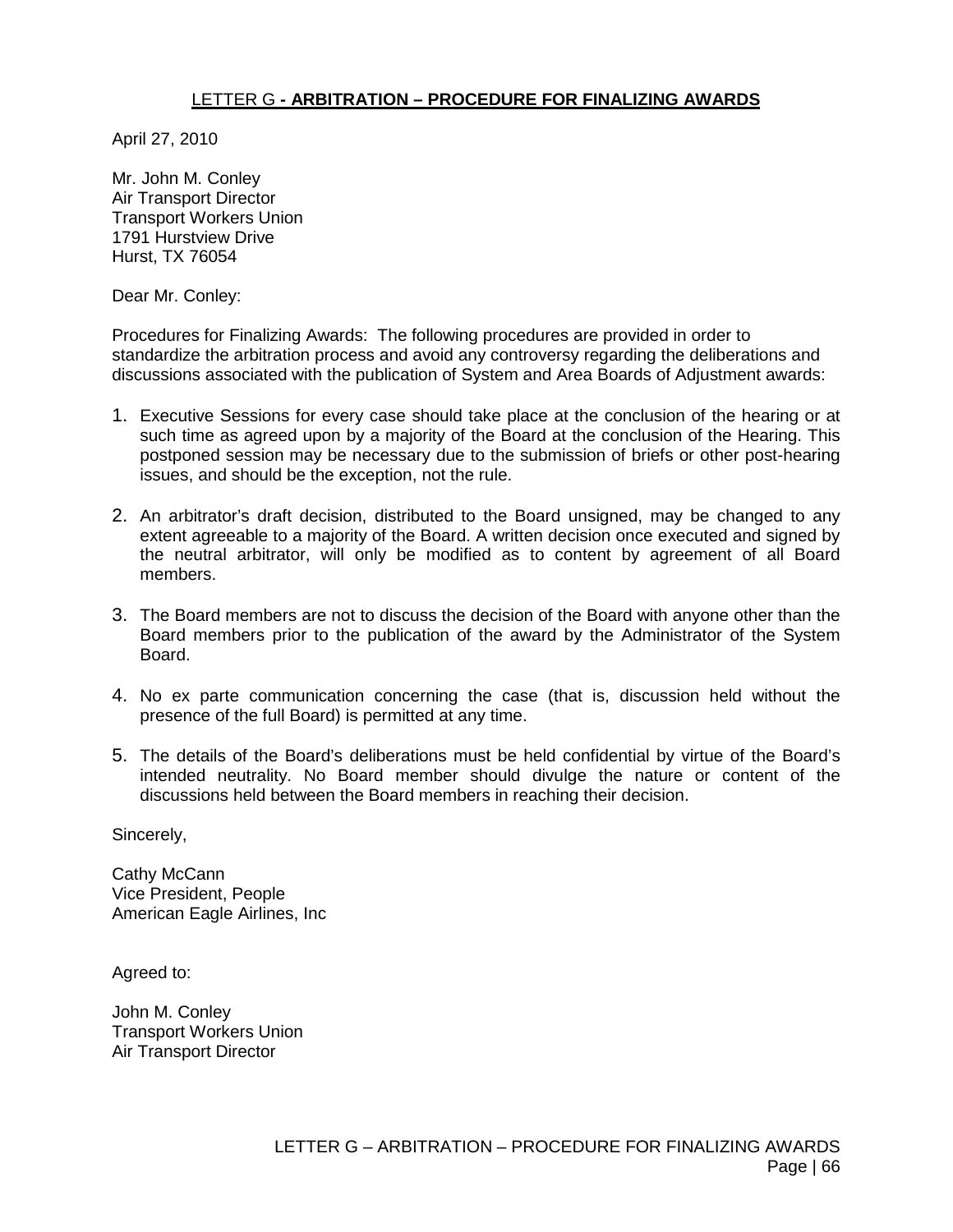# LETTER H **- AA FLOWTHROUGH AGREEMENT**

April 27, 2010

Mr. John M. Conley Air Transport Director Transport Workers Union 1791 Hurstview Drive Hurst, TX 76054

Dear Mr. Conley:

#### RE: AMERICAN EAGLE/AMERICAN AIRLINES EMPLOYMENT PROGRAM

The purpose of this program is to increase the opportunities for qualified Eagle employees to be hired at American Airlines. Inc. for the positions of:

Aviation Maintenance Technician Overhaul Support Mechanic Parts Washer Aircraft Cleaner Plant Maintenance Mechanic Plant Maintenance Man Utility Man Cabin Cleaner Building Cleaner Stock Clerk Fleet Service Clerk Ground Serviceman Aircraft Dispatcher Ground School Instructor

General Qualifications

- 1. Employees who are on any step of the PPC or ACP programs are not eligible.
- 2. Employee has passed all levels of training offered during this period.
- 3. Licenses as required by the position applied for.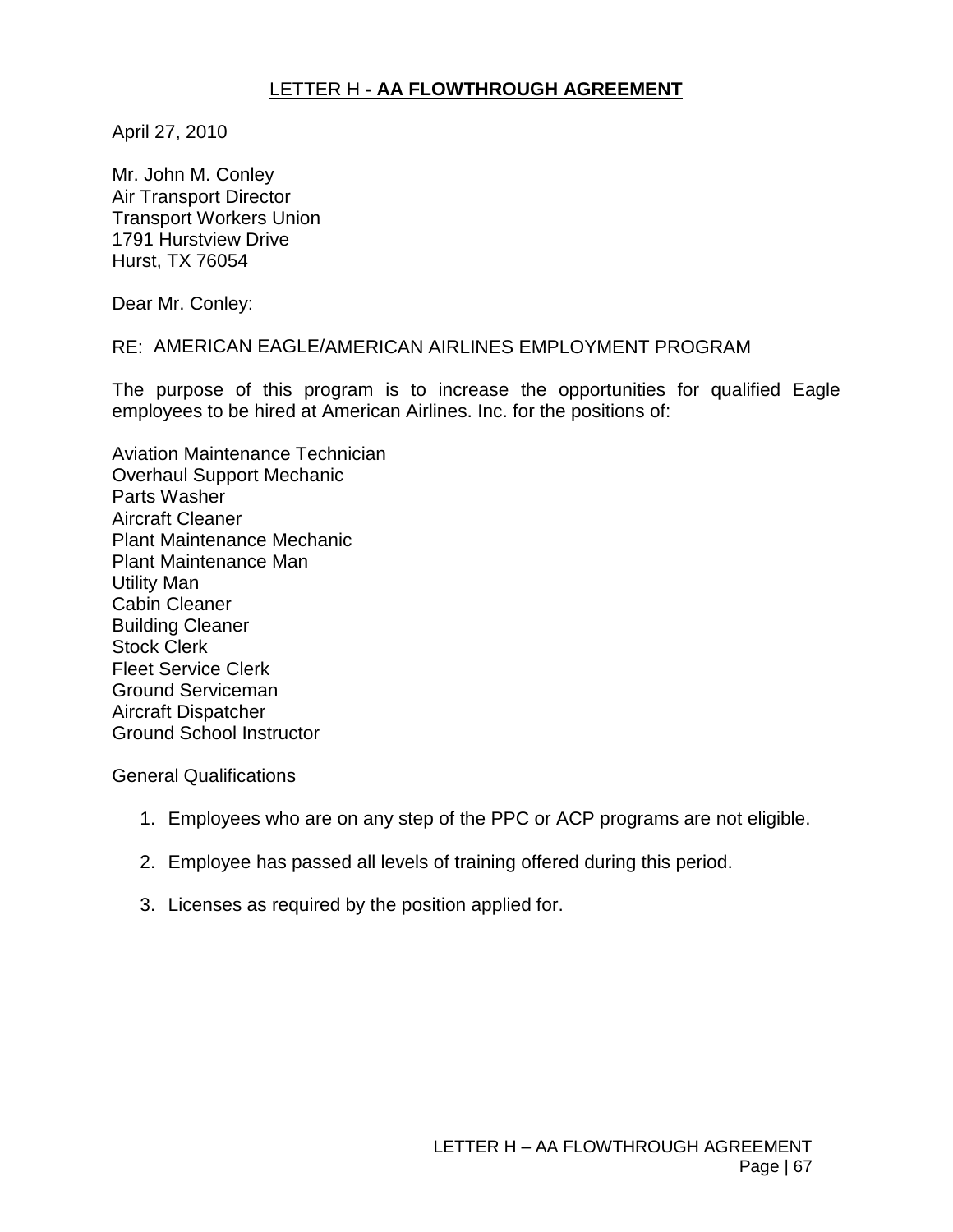## Qualifications for M & E Employees

1. Employee has completed 36 months of service with Eagle.

Qualifications for Ramp Employees

1. Employee has completed 24 months of service with Eagle.

Qualifications for Dispatch Employees

1. Employee has completed 36 months of service with Eagle.

Qualifications for Ground School Instructors Employees

1. Employee has completed 36 months of service with Eagle.

### General Rules

- 1. After completing the required length of service with American Eagle Airlines Inc. or its associated subsidiaries, American Eagle Airlines will accept applicants who desire to be employed by American Airlines. This program will be administered by American Eagle Airlines and all documentation and requests for positions at American Airlines under this procedure will be handled by the American Eagle Coordinator.
- 2. Applicants meeting the above listed qualifications will be placed on a preferred hiring list.
- 3. American will afford qualified American Eagle employees on the preferred hiring list the opportunity for open positions, prior to interviewing candidates from companies outside of AMR and in accordance with #4 below.
- 4. American will extend to qualified American Eagle Airlines employees at least one (1) out of four (4) vacancies that remain after American Airlines internal transfer procedures are complied with.
- 5. No more than ten (10) Ramp Service employees per classification per station per month will be permitted to leave American Eagle Airlines under this procedure. No more than ten (10) percent of Maintenance and Engineering employees per classification per station per quarter will be permitted to leave American Eagle Airlines under this procedure. No more than five (5) percent of the Dispatch employees per six (6) months will be permitted to leave American Eagle Airlines under this procedure. No more than one (1) employee of the Ground School Instructor employees per twelve (12) months will be permitted to leave American Eagle Airlines under this procedure.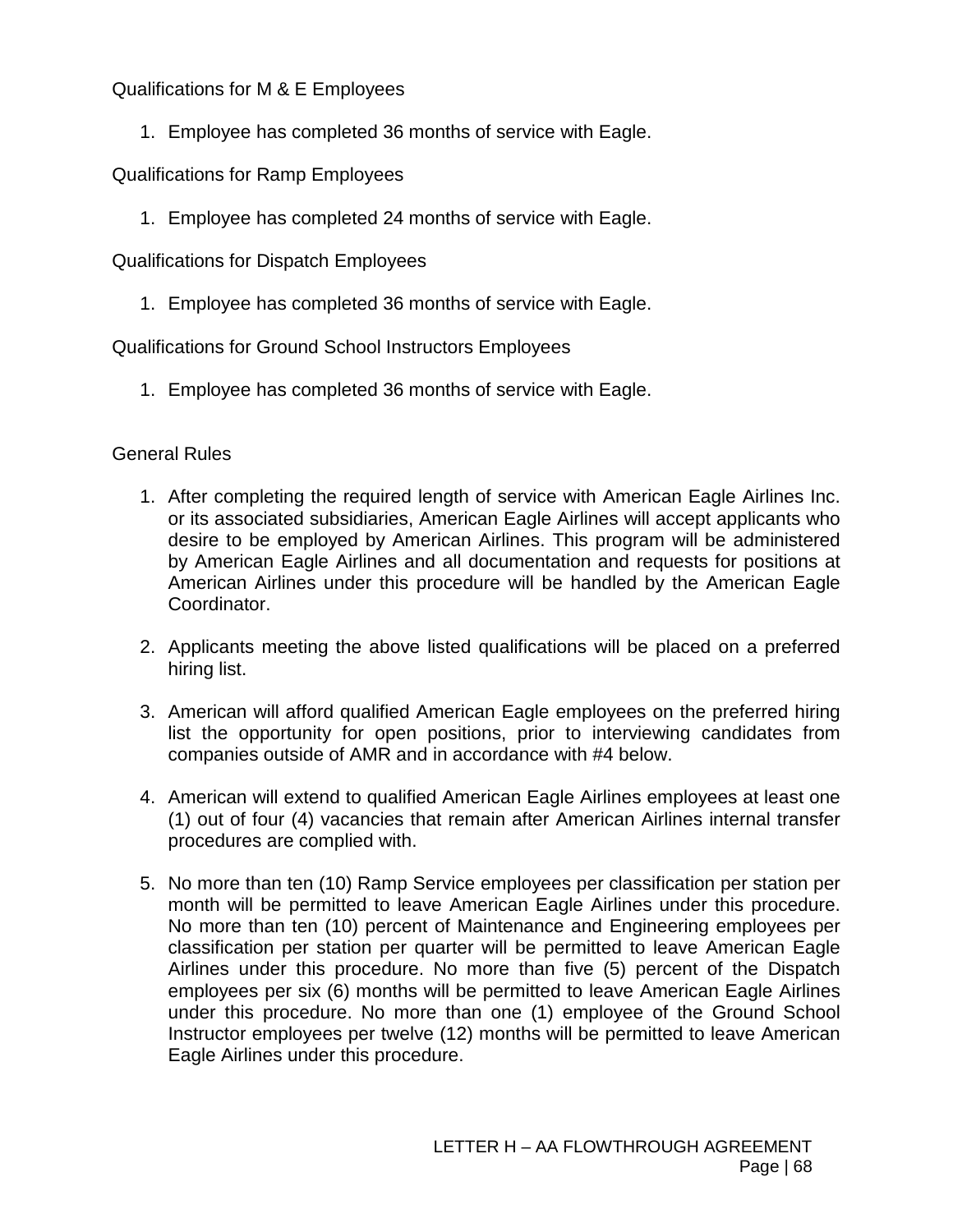- 6. The preferred hiring list provided by American Eagle Airlines will be forwarded to American Airlines, upon a request from American Airlines that a job vacancy exists under #3 above.
- 7. The employee is responsible for having his/her name on the list, (which will include the location/s the employee wishes to be considered for), providing American with a fully completed application and resume, and ensuring the Employee Information Record (EIR) is up to date.
- 8. Employee must pass any qualification tests administered by American Airlines.
- 9. Employee must pass any Drug and Alcohol tests as administered by American Airlines. Any failures of these tests are cause for immediate corrective action up to and including discharge from AMR.
- 10.Any refusal of a job offer from American Airlines will result in a permanent bar from transferring to American Airlines under this policy.
- 11.Lists will be forwarded quarterly to the Transport Workers Union International.
- 12.American may spread the hiring dates as required to meet its goals.
- 13.Employee will retain and carry Company seniority to his/her new position but other seniority and benefits will be as provided at the new position. Vacation accrued at the time of leaving American Eagle Airlines will be paid off at the appropriate rate and will not be carried over to the new position.

Any American Eagle Airlines employee who is hired at American Airlines will serve a new probationary period. Failure to complete the probationary period successfully will result in termination from American Airlines. The employee who fails to pass probation will not have any rights (including bumping back) to return to his/her former position at American Eagle Airlines, Inc.

Sincerely,

Cathy McCann Vice President, People American Eagle Airlines, Inc

Agreed to: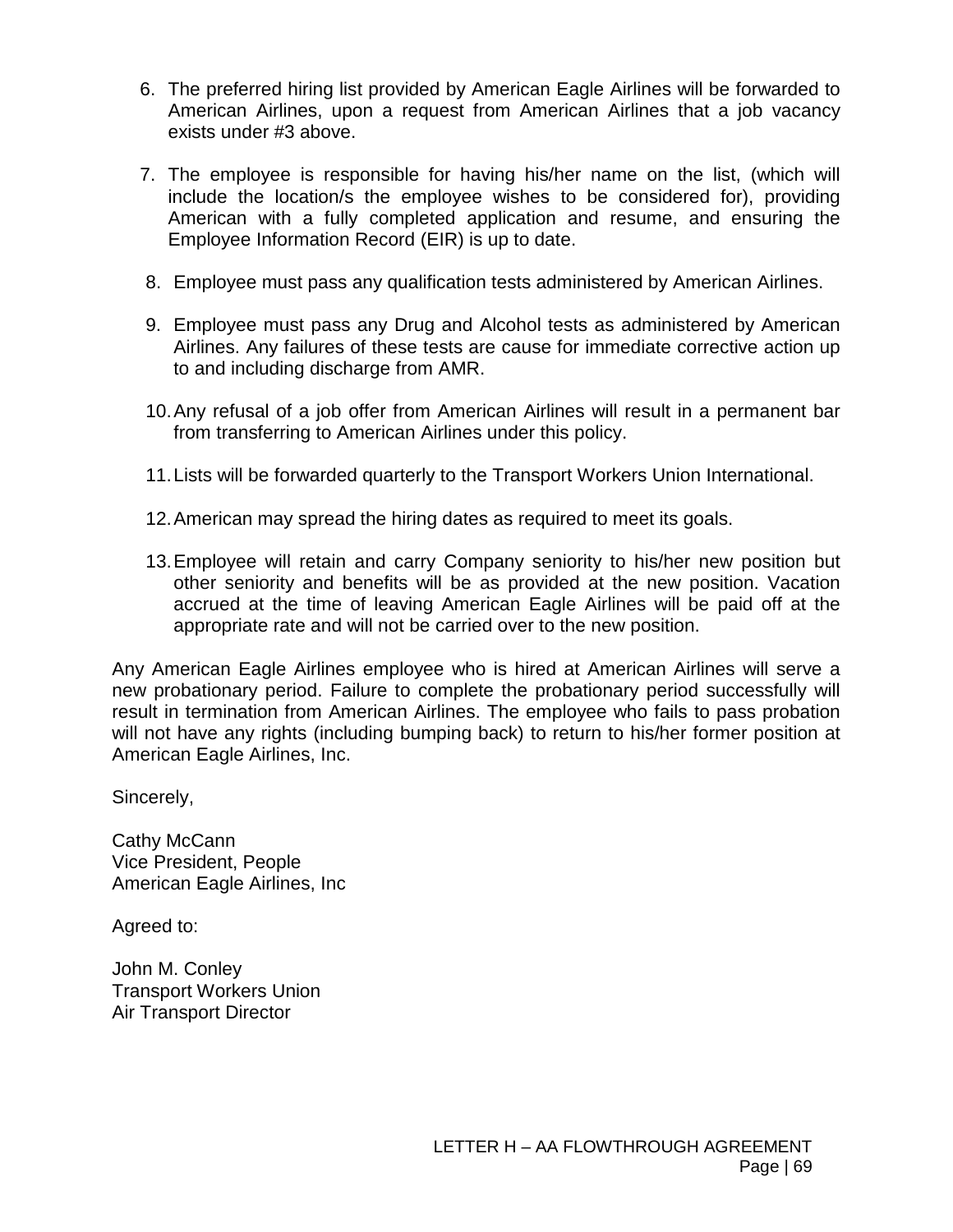## LETTER I **- NEPOTISM POLICY**

April 27, 2010

Mr. John M. Conley Air Transport Director Transport Workers Union 1791 Hurstview Drive Hurst, TX 76054

Dear Mr. Conley:

Changes have been announced to the Company's Nepotism Policy to be effective March 1, 1990. These revised rules will permit the employment of relatives (defined as an employee's spouse, parent, brother, sister, brother-in-law, and sister-in-law) provided that no first or second level supervisory relationship may be created at any time between such individual employees.

For purposes of first or second level supervisory relationships, crew chiefs and other bid positions under the American Eagle, Inc./TWU Agreements will not be considered supervisory positions and therefore relatives in these positions and in non-bid positions under their direction will not be in conflict with the new policy.

As outlined in the attached policy statement, each employee is responsible for ensuring he/she is in compliance with the applicable restriction of the policy. Therefore, it is agreed that no transfers nor bids from incumbents of future hires, under the applicable contractual provisions, will be allowed if such transfer of bid would create a first or second level supervisory conflict as described above. It is further agreed that if any bid or transfer that would be in violation of the above policy is attempted or completed under any conditions, such bid or transfer will be voided.

If the above accurately reflects your understanding, please signify by signing below.

Sincerely,

Cathy McCann Vice President, People American Eagle Airlines, Inc

Agreed to: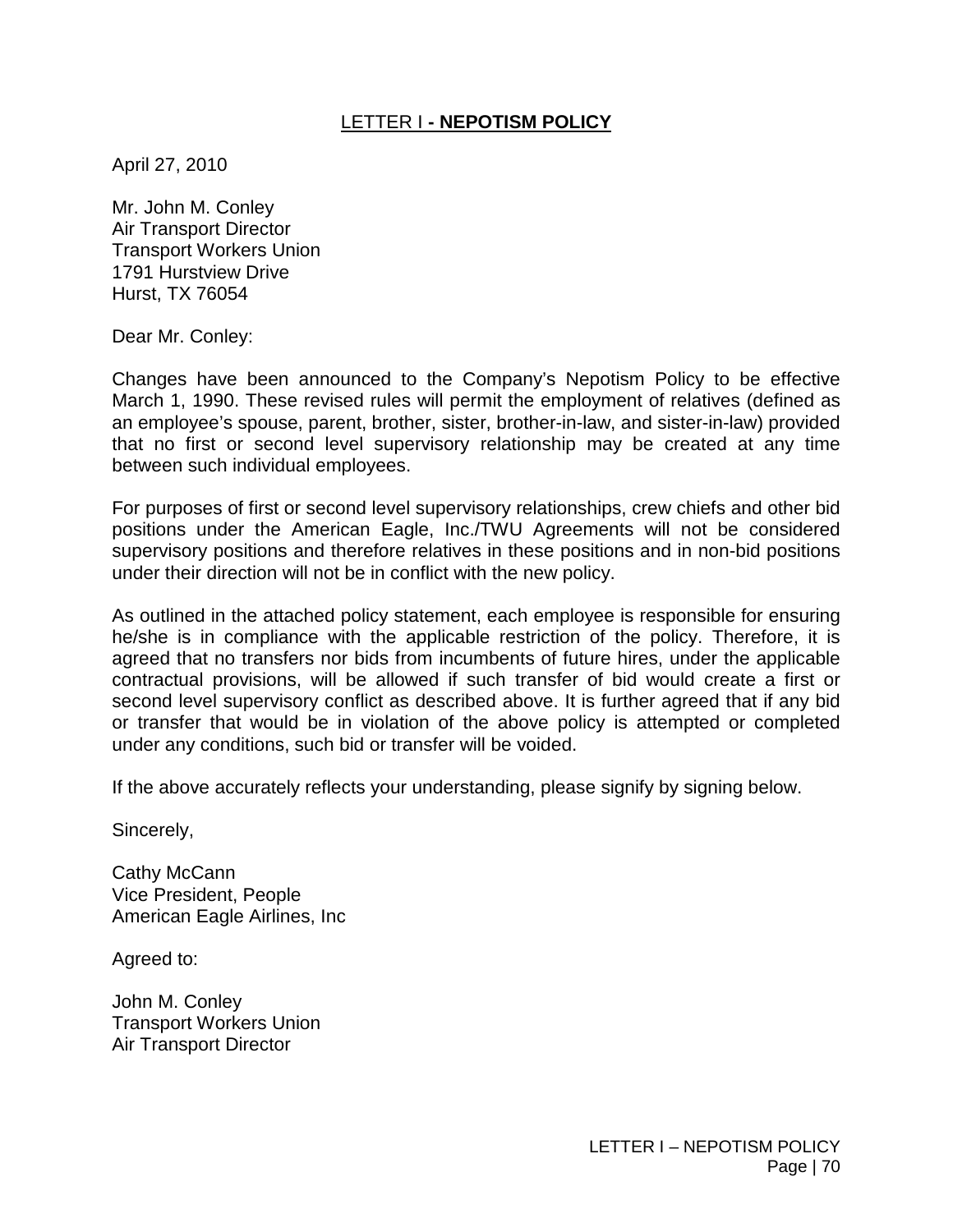## LETTER J **- PAYROLL DEDUCTIONS FOR TWU COPE**

April 27, 2010

Mr. John M. Conley Air Transport Director Transport Workers Union 1791 Hurstview Drive Hurst, TX 76054

Dear Mr. Conley:

This will confirm our agreement recently reached with regard to COPE payroll deductions. We agreed the Company will allow all TWU represented employees to authorize payroll deductions for this fund, on a voluntary basis only. It will be the employee's responsibility to obtain and submit an authorization card to the Company. The Company will transfer funds collected to the TWU on the same schedule used for dues transfer.

Sincerely,

Cathy McCann Vice President, People American Eagle Airlines, Inc

Agreed to: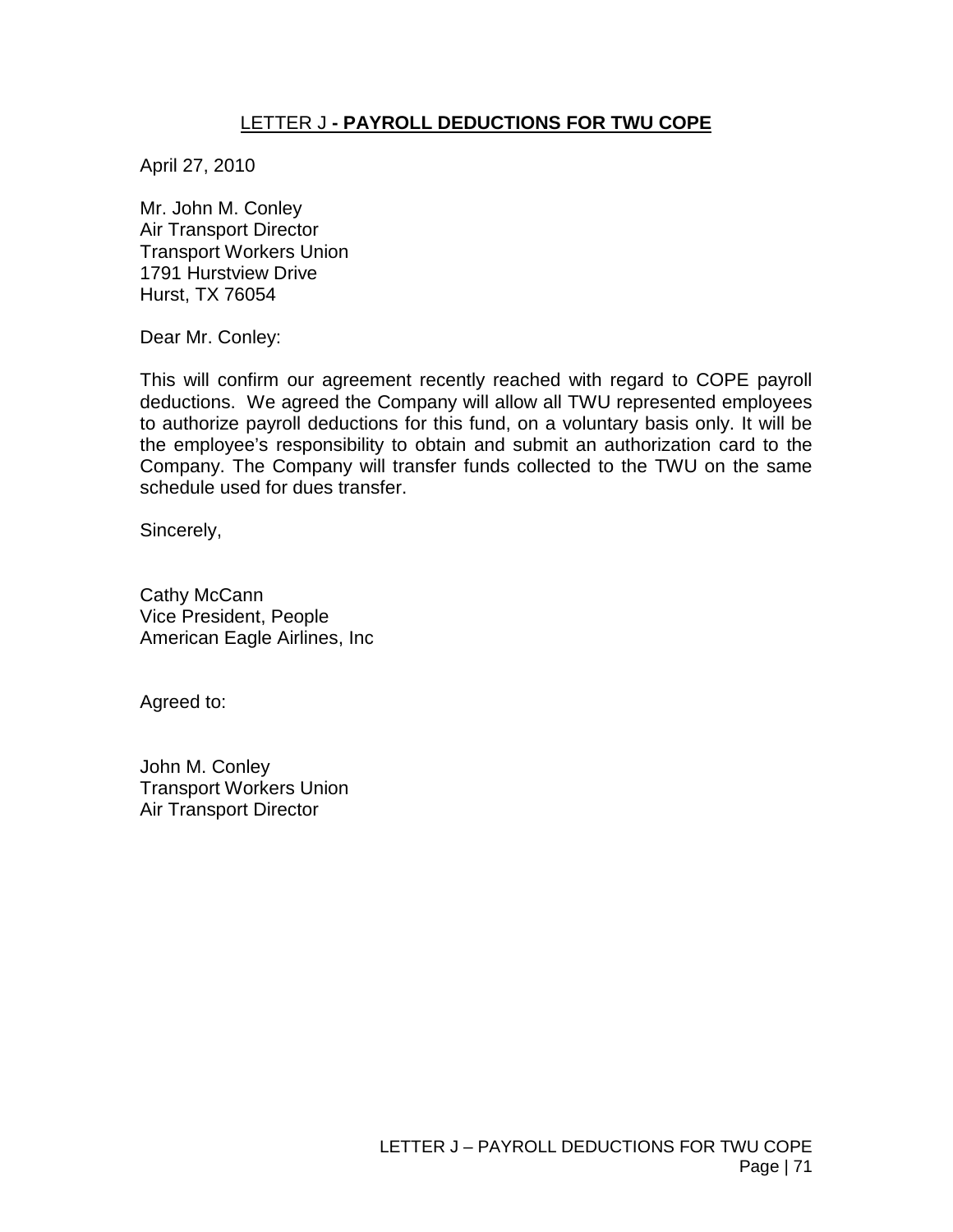## LETTER K **- CR1 ENTRIES RELATIVE TO INVESTIGATIONS**

April 27, 2010

Mr. John M. Conley Air Transport Director Transport Workers Union 1791 Hurstview Drive Hurst, TX 76054

Dear Mr. Conley:

This letter will confirm our understanding reached during negotiations that, if there is an investigation of sexual harassment and the charged employee is found to be exonerated of the charges, no entry regarding the charge or investigation will be made in the CR1. Any entry previously made will be deleted from the CR1.

In other cases, a CR1 entry, if any, will reflect the nature of the discussion with the employee. As always, the employee has the prerogative of reviewing the CR1 entry and providing any additional information desired.

This will in no way preclude the Company from discussing policy as related to investigations.

If the above accurately reflects your understanding of our agreement, please signify by signing below.

Sincerely,

Cathy McCann Vice President, People American Eagle Airlines, Inc

Agreed to: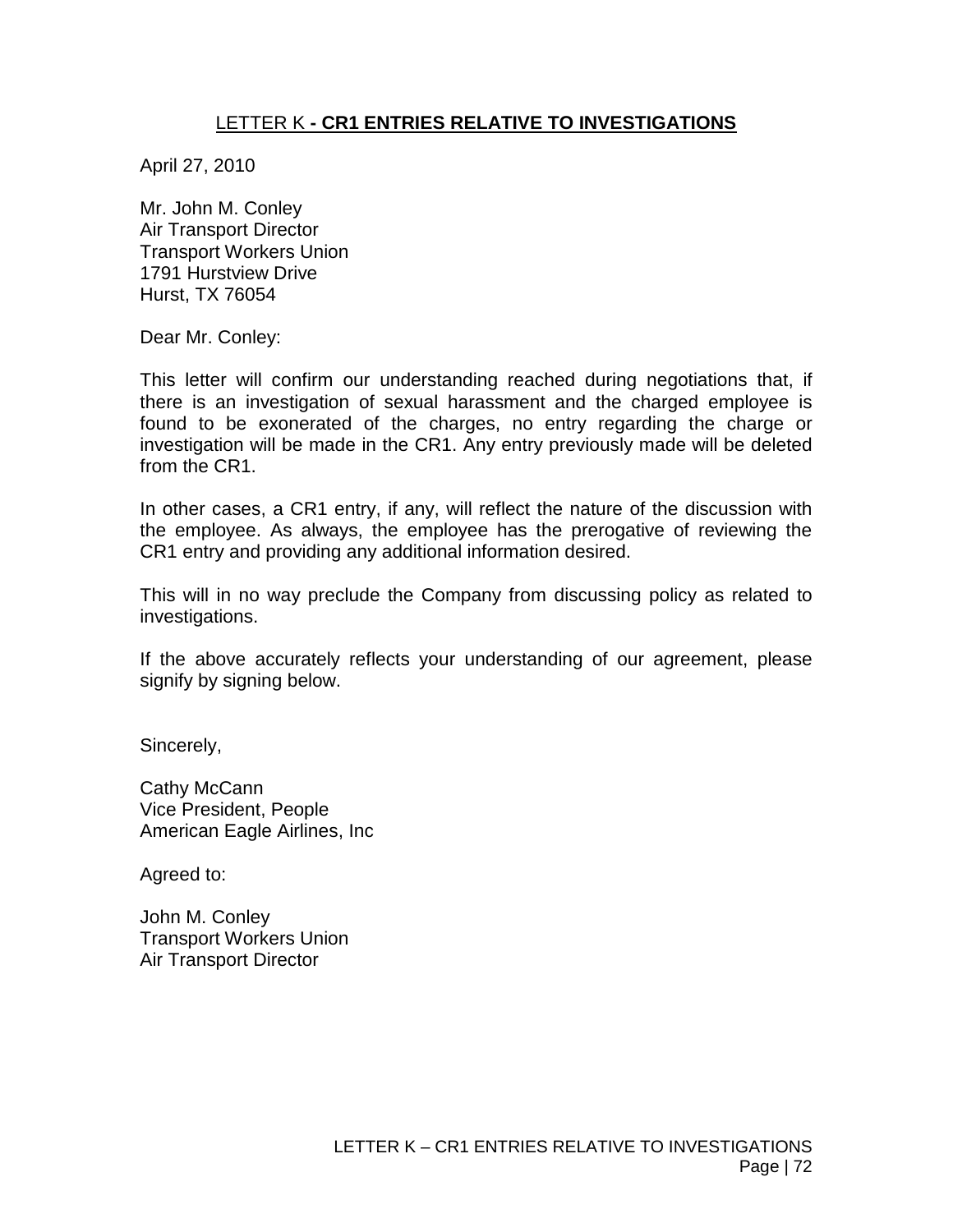## LETTER L **- CR1 ENTRIES / EMPLOYEE REBUTTAL**

April 27, 2010

Mr. John M. Conley Air Transport Director Transport Workers Union 1791 Hurstview Drive Hurst, TX 76054

Dear Mr. Conley:

This letter will confirm our understanding reached during negotiations that, when an employee hereunder is coached and counseled resulting in a CR1 entry, the employee can submit a separate rebuttal to the CR1 entry, sign and date it, and it will be attached to the related CR1. The employee can request a photocopy of the related CR1 documentation.

If the above accurately reflects your understanding of our agreement, please signify by signing below.

Sincerely,

Cathy McCann Vice President, People American Eagle Airlines, Inc

Agreed to:

John M. Conley Transport Workers Union Air Transport Director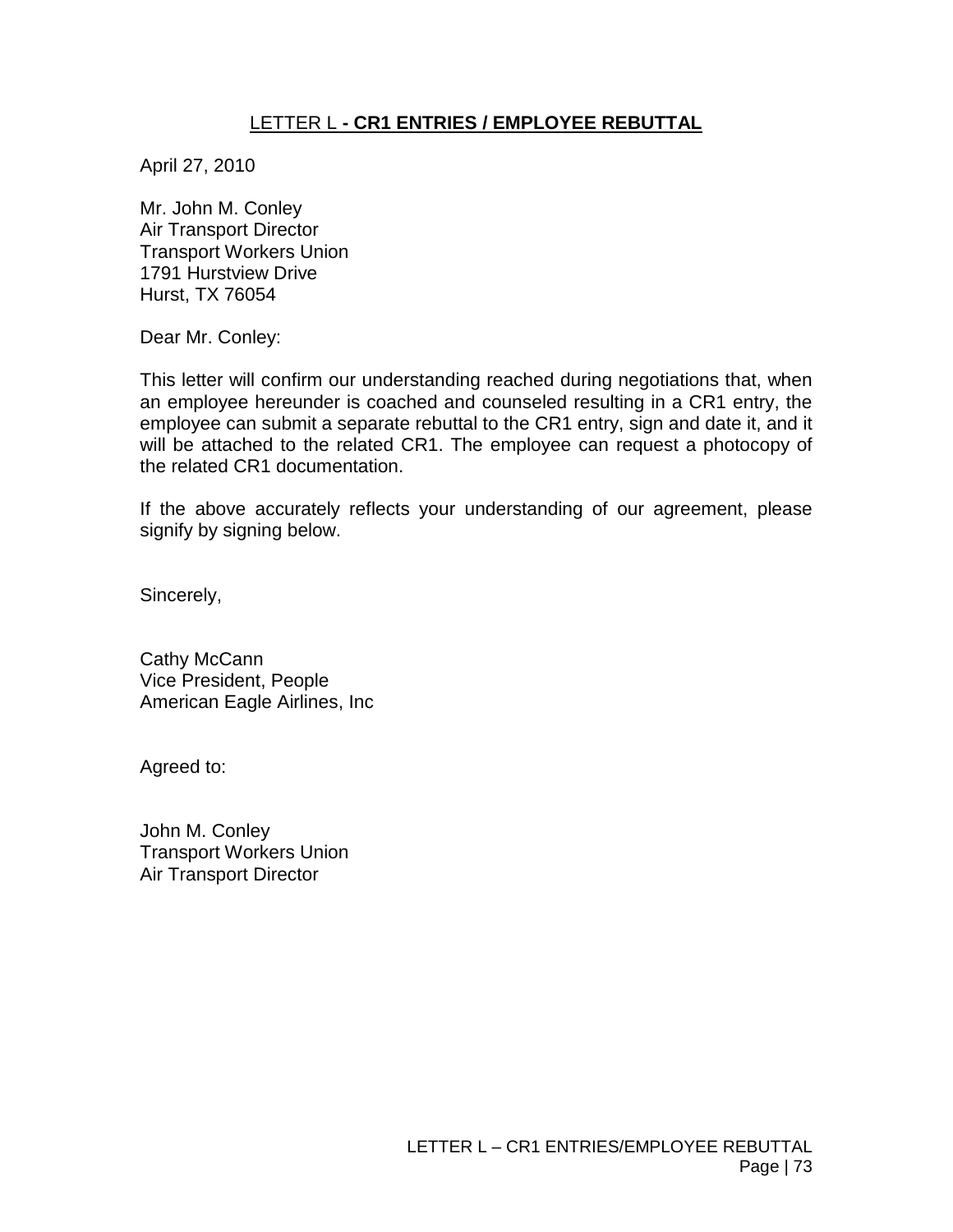## LETTER M – **FMS TRAINING**

January 1, 2013

Mr. Jose Galarza American Eagle Coordinator Transport Workers Union 1701 Hurstview Drive Hurst, TX 76054

Dear Mr. Galarza,

This letter will confirm the understanding we reached during the recently concluded Section 1113 negotiations with the TWU.

Specifically, the parties reached the following agreement regarding the assignment of certain ground school training to Ground School Instructors.

By way of background, Article 1 B.1.b. of the current American Eagle/TWU Agreement states as follows:

*"b. The Company may elect to reassign any of the ground school components currently taught by Check Airmen to Ground School Instructors. The Company agrees to meet and confer with the union prior to making such changes."*

Pursuant to the language cited above, the Company has agreed to reassign a portion of the its Flight Management Systems ("FMS") training from Check Airmen to Ground School Instructors ("GSIs"). It is anticipated this reassignment will result in the need to hire one additional GSI, and further that the timing of the reassignment is subject to having GSIs qualified to perform the FMS training.

The parties further stipulate and agree that the reassignment of FMS training described above does not change in any manner the language or intent of Article 1 B.1.b., and as such, does not confer the exclusive right to such ground training work to the GSI group as represented by the TWU.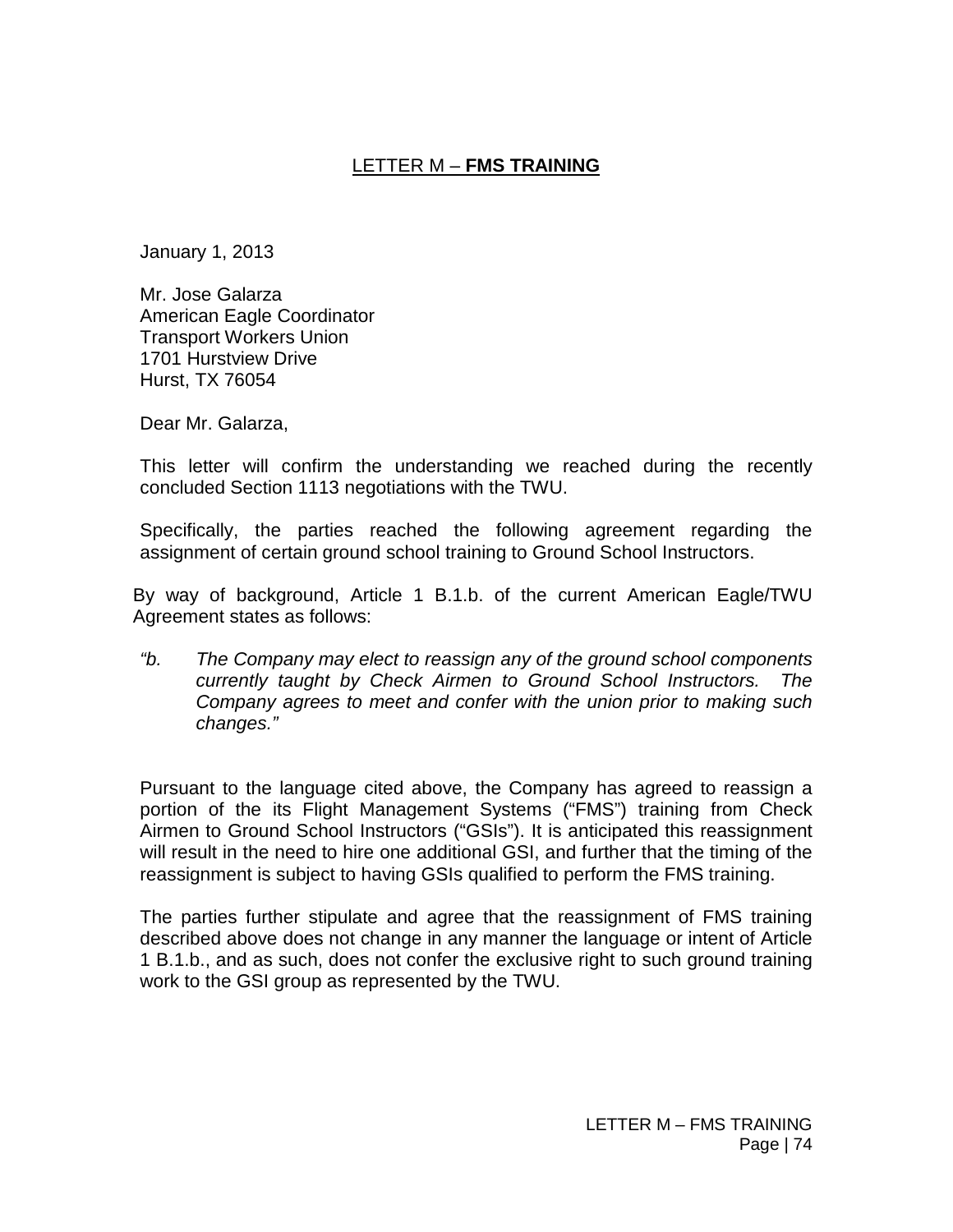Please indicate your acceptance of the terms of this letter by signing below.

Sincerely,

Cathy McCann Vice President, Employee Relations American Eagle Airlines, Inc

Agreed to:

Jose Galarza American Eagle Coordinator Transport Workers Union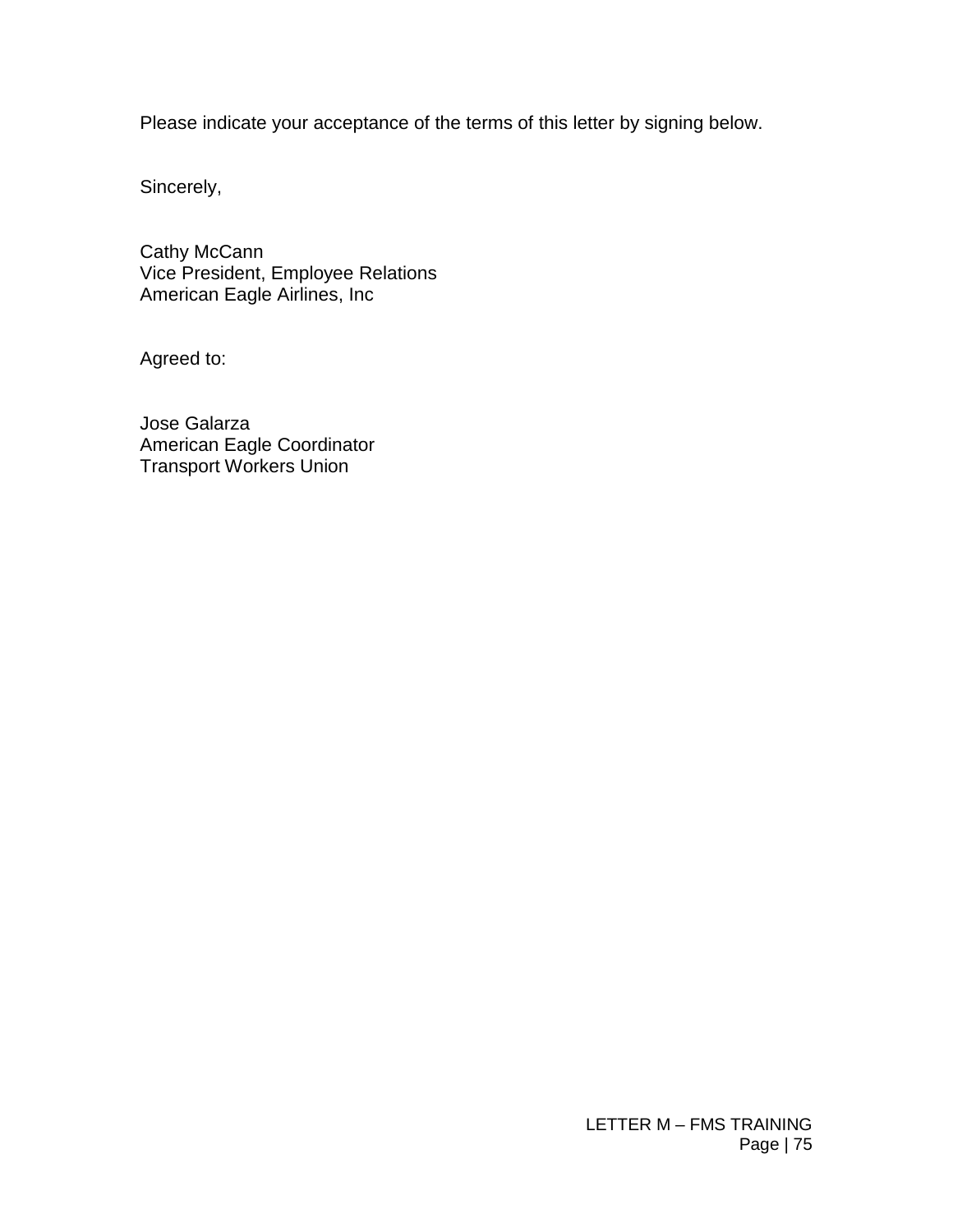## LETTER N – 1113 **ME-TOO PROVISION**

January 1, 2013

Mr. Jose Galarza International Representative American Eagle System Coordinator Transport Workers Union of America—AFL-CIO 1791 Hurstview Drive Hurst, Texas 76054

"Me, too: Provision"

Dear Jose,

During the negotiations that led to the signing of the Agreement between American Eagle Airlines, Inc. ("AE" or "the Company") and the Transport Workers Union of America, AFL-CIO ("TWU") covering Ground School Instructor ("GSI") employees, the Company and the TWU agreed to the following, effective upon ratification of the GSI Agreement by the TWU membership:

- 1) Notwithstanding any provision to the contrary in this Restructuring Agreement ("Agreement") the terms of the Agreement shall not become effective until the Company has received approval to implement, through binding agreement, and/or implemented by legal unilateral authority revisions to (i) the labor contracts of the Company's other non-TWU unionized employees and (ii) the wages, benefits and working conditions of the Company's non-union hourly employees and (iii) the wages, benefits, and working conditions of the non-union salaried and management employees so that the aggregate revisions, agreed to or imposed, in (i), (ii), and (iii) for each individual non-TWU union and non-union employee group are reasonably projected by the Company to produce the targets of labor cost savings specified in the Company's 1113(c) Restructuring Proposals for each union dated March 21, 2012 and in the Company's March 21, 2012 Big Tent Presentation for each non-union labor group, and any Section 1113(c) motion subsequently filed by the Company, provided that the targets specified in the Company's motion match the March 21, 2012 targets.
- 2) The Company agrees that if it fails to implement the changes described in paragraph 1 for any other non-TWU union or non-union employee group, without implementing other changes that are reasonably projected by the Company to achieve equivalent labor cost savings, the Company will meet with TWU to discuss and agree upon a proportionate reduction in projected labor cost savings under the Agreement. This paragraph shall expire upon the earlier of 1) six (6) months after the date the Company emerges from the bankruptcy process; or 2) when the changes described in paragraph 1, or other changes that are reasonably projected by the Company to achieve equivalent labor cost savings, are implemented for all non-TWU union or non-union employee groups.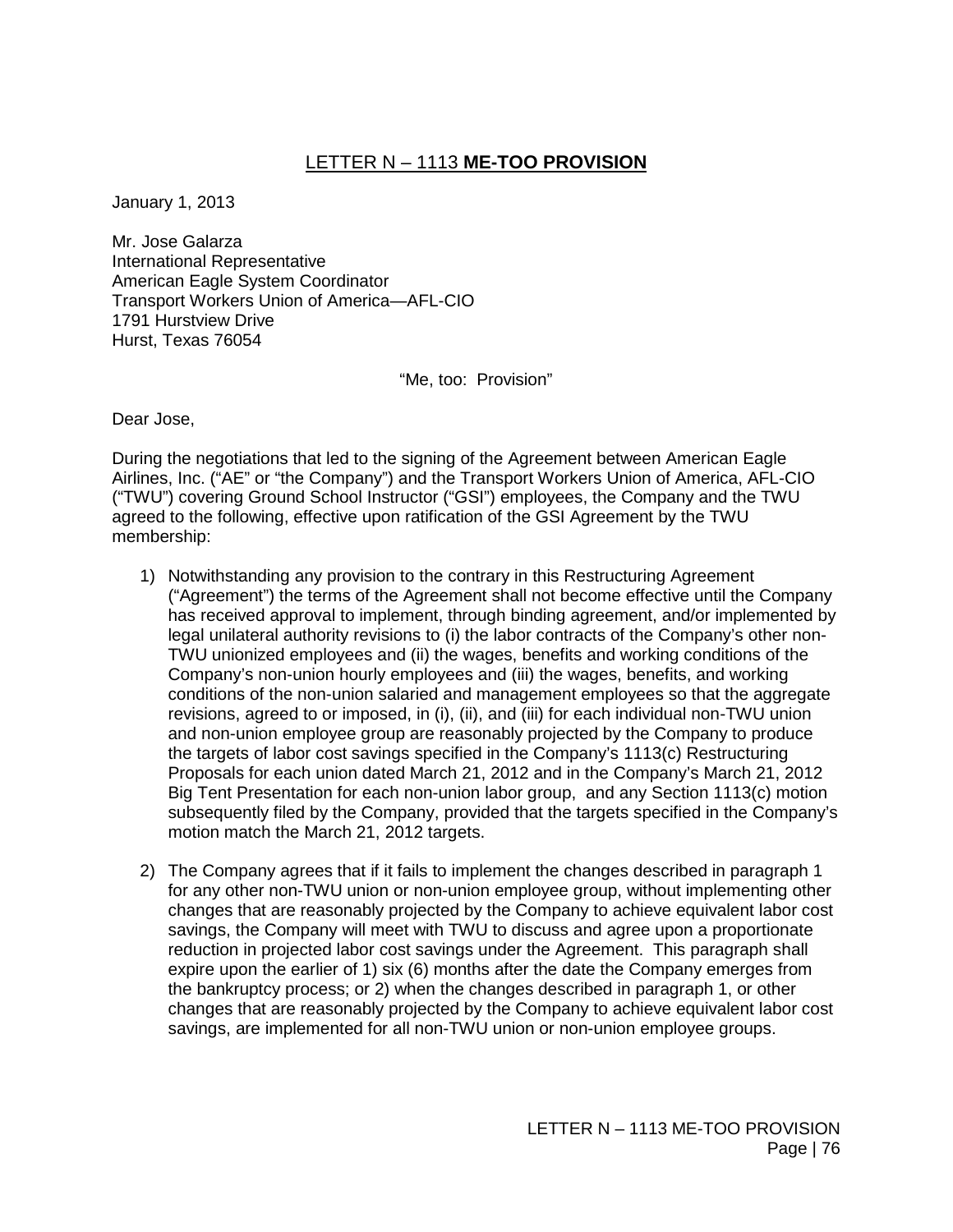- 3) The Company further agrees that if it obtains modifications to agreements with other non-TWU union groups that result in labor cost savings to the Company from reduction in TWU represented employees working under TWU agreements, it will meet with TWU to discuss and agree upon an appropriate credit to the TWU based on the level of labor cost savings realized by the Company from that reduction.
- 4) The Company will provide TWU with sufficient relevant information reasonably necessary for TWU to determine compliance with the terms of this agreement.
- 5) Any alleged violation of these provisions will be resolved pursuant to the grievance and arbitration procedures of the applicable TWU Agreement.

If this letter accurately reflects the agreement of the parties, please indicate by signing below.

Sincerely,

Cathy McCann Vice President of People

\_\_\_\_\_\_\_\_\_\_\_\_\_\_\_\_\_\_\_\_

Agreed to:

Jose Galarza International Representative AE System Coordinator Transport Workers Union of America, AFL-CIO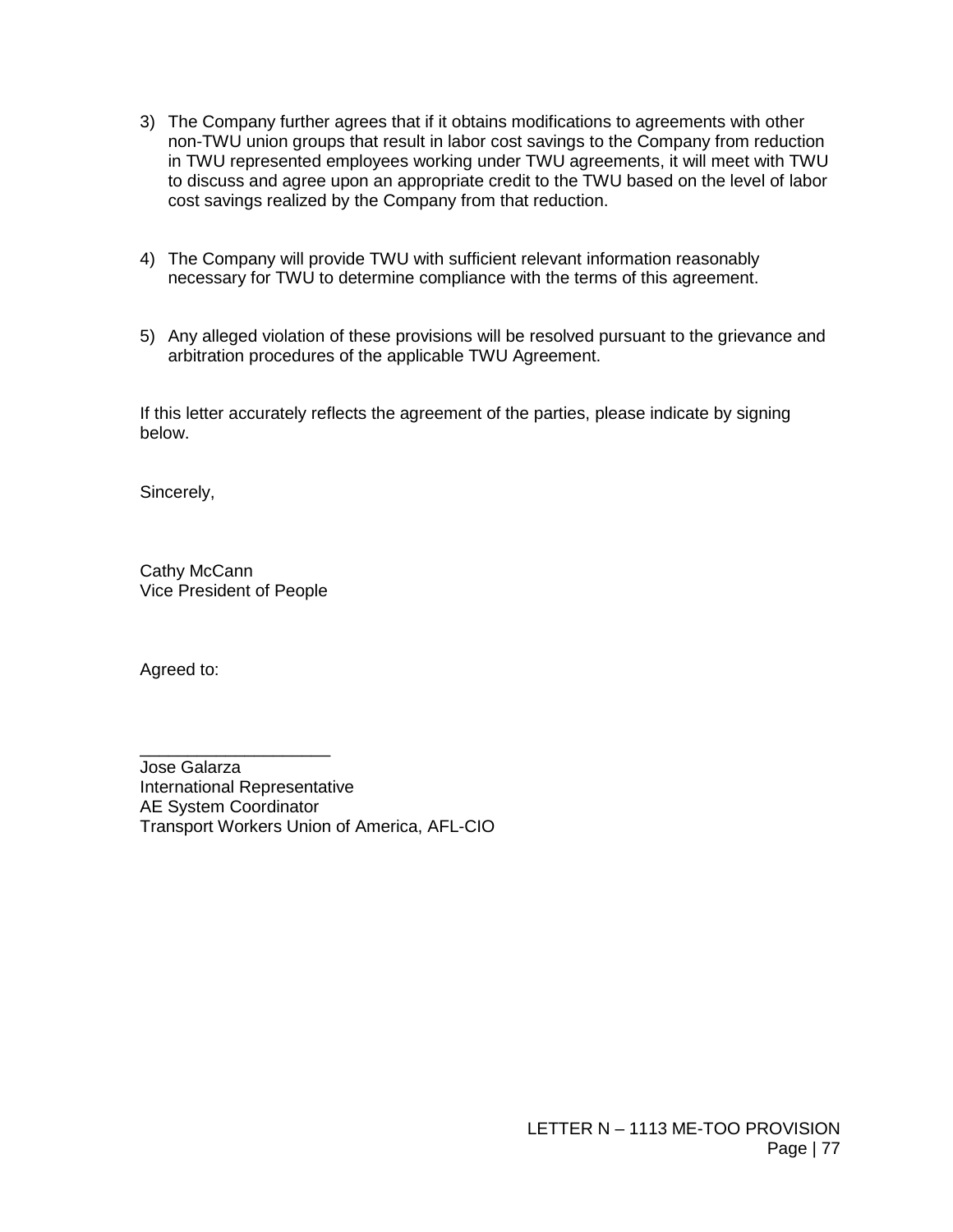## LETTER O – **ADMINISTRATIVE EXPENSE CLAIM AND BANKRUPTCY PROTECTIONS**

July 31, 2012

Mr. James C. Little International President Transport Workers Union 1848 Norwood Suite 112 Hurst, TX 76054

Subject: Administrative Expense Claim and Bankruptcy Protections

Dear Mr. Little:

This Letter of Agreement is between American Eagle Airlines, Inc. and Executive Airlines, Inc. (collectively "Eagle" or "the Company") and the Transport Workers Union of America, AFL-CIO ("TWU").

The modifications to the collective bargaining agreements ("CBAs") between the Company and two of the four (4) TWU-representative bargaining groups in connection with the Company's Chapter 11 Restructuring embodied in the following two Tentative Agreements (the "Two Tentative Agreements") were agreed to in furtherance of the Company's effort to restructure its capital structure and operations:

- 1. July 20, 2012 Tentative Agreement covering Fleet Service employees (\$4.8 million)
- 2. July 20, 2012 Tentative Agreement covering Aircraft Maintenance Technician, Inspector, Ground Support Technician, Aircraft Cleaner and Inventory Control Specialist employees (\$7 million)

This Letter of Agreement will be binding on any Chapter 11 trustee that may be appointed in the Company's pending cases under chapter 11 of the United States Bankruptcy Code entitled *In re AMR Corporation, et al.*, Chapter 11 Case No. 11-15463 (SHL) (the "Chapter 11 Cases"), or other entity operating with the equivalent authority of a Chapter 11 trustee.

The Company and TWU agree as follows: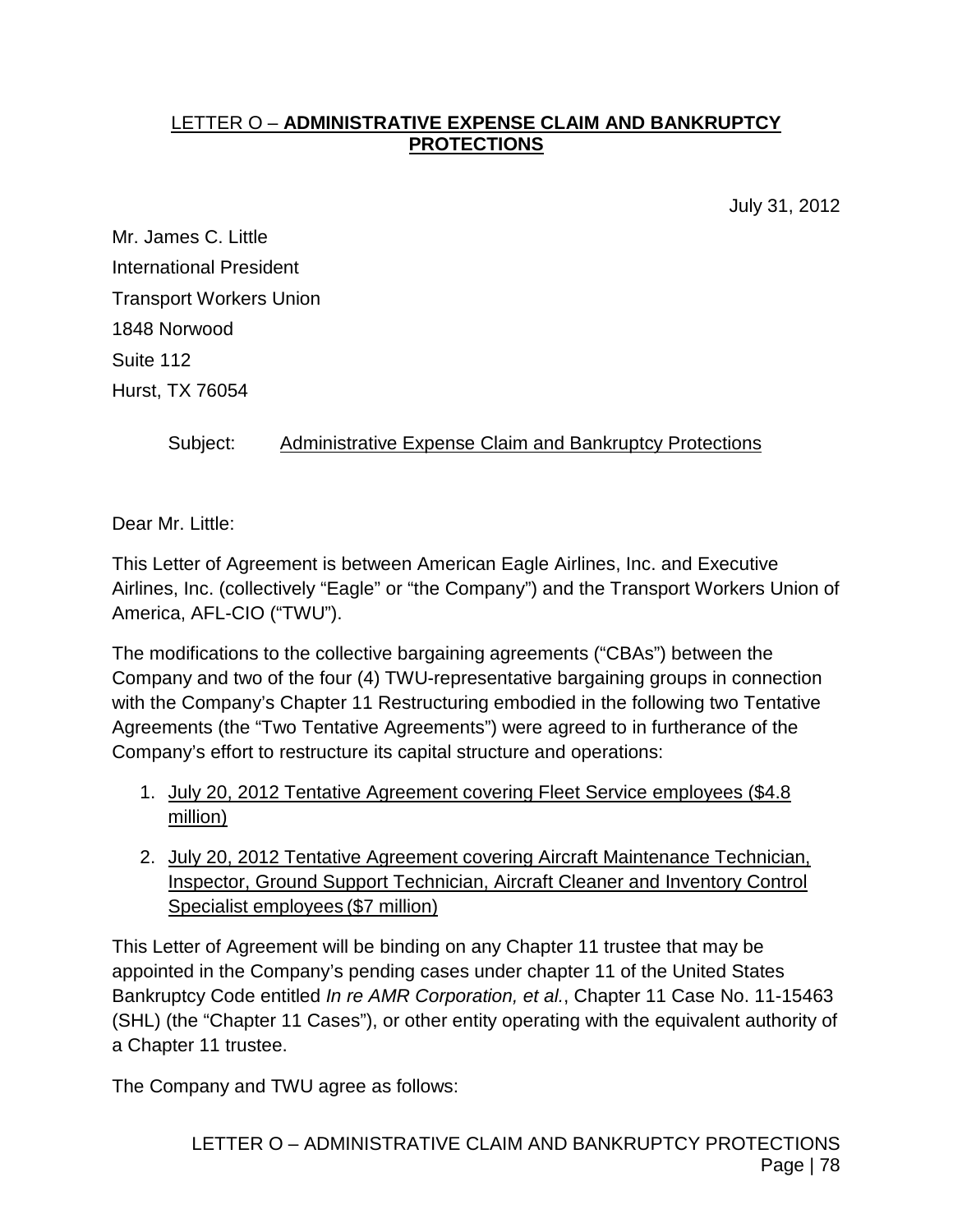1. Effective Date. Subject to the "1113 Me-Too" provisions in the Two Tentative Agreements, this Letter of Agreement shall not become effective until the later-occurring of both of the following events (the "Effective Date"):

- (1) Either of the Two Tentative Agreements is ratified by the TWU membership pursuant to procedures determined by the TWU;
- (2) This Letter of Agreement is approved by a final order of the United States Bankruptcy Court for the Southern District of New York.

It is expressly understood and agreed that if the Effective Date does not occur, all of the terms contained in this Letter of Agreement are inapplicable and will be of no force or effect. At such time as the Effective Date occurs but prior to the approval of any Plan of Reorganization in these Chapter 11 Cases, this Letter of Agreement shall constitute a binding and enforceable post-petition agreement between the TWU and the Company.

2. Administrative Claim for Fees and Expenses. The Plan of Reorganization shall provide that, subject to Court approval, TWU shall have an allowed administrative expense claim which shall be paid in full on the effective date of the Plan of Reorganization ("TWU Allowed Administrative Expense Claim"). The amount of the TWU Allowed Administrative Expense Claim shall be equal to the amount sufficient to reimburse TWU for all reasonable fees and expenses incurred by TWU lawyers, professionals, investment bankers and experts, and other reasonable expenses incurred, in the Chapter 11 Cases in connection with the negotiation related to the four (4) TWU CBAs, this Letter of Agreement, and Plan of Reorganization. The TWU Allowed Administrative Claim, however, shall not include any fees or expenses (a) incurred with respect to TWU's opposition to any Company motion filed pursuant to 11 U.S.C. 1113; or (b) incurred with respect to any services rendered in connection with consideration or pursuit of any potential third party purchaser of the Company or merger partner (including but not limited to US Airways), and shall be capped at \$700,000.

3. Indemnification. The Company will indemnify and hold harmless TWU and its current or former (a) members, (b) officers, (c) directors, (d) committee members, (e) employees, (f) advisors, (g) attorneys, (h) accountants, (i) investment bankers, (j) consultants, (k) agents, (l) actuaries, (m) financial advisors, (n) professionals, (o) agents and (p) other representatives (each an indemnitee) from fifty percent of any liability, loss, damages, fines, penalties, taxes, expenses, and costs (not including any income or excise taxes or similar amounts imposed by any governmental agency) relating to, concerning or resulting from any and all third party claims, lawsuits, or administrative charges of any sort whatsoever, including fifty percent of the reasonable attorney's fees and costs, arising in connection with matters relating to, concerning or connected to the negotiation or establishment of (a) either or both of the Two Tentative Agreements and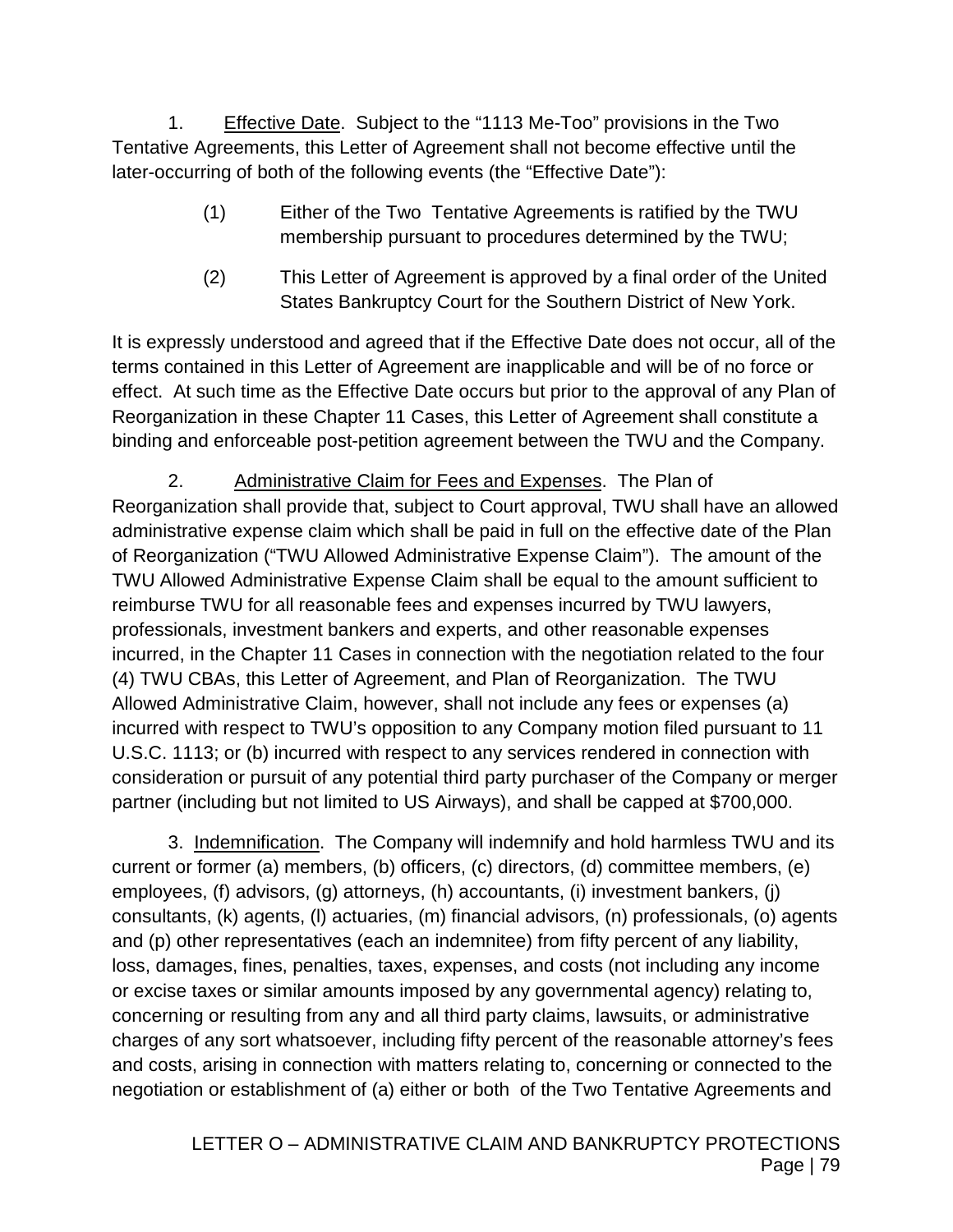this Letter of Agreement, and (b) any other document or agreement forming part of either or both of the Two Tentative Agreements and this Letter of Agreement. This fiftypercent sharing arrangement will exist until TWU's financial exposure reaches \$1 million. Any exposure exceeding \$1 million will be the responsibility of the Company.

Such indemnification and hold harmless obligation will not apply to: 1) any claim, lawsuit or administrative charge resulting from the willful or intentional conduct of any indemnitee; 2) any claim, lawsuit or administrative charge asserting that TWU violated its By-Laws or other organizational requirements by entering into the either of the Two Tentative Agreements and this Letter of Agreement; 3) any claim, lawsuit or administrative charge resulting from any statement made by any indemnitee that incorrectly describes either of the Two Tentative Agreements or this Letter of Agreement or the modifications made thereby; 4) any claim, lawsuit or administrative charge related to allocation among Eagle employees represented by TWU of any proceeds or distribution received in connection with the TWU Eagle Claim (as defined below); or 5) any claim, lawsuit or administrative charge related to any disposition by TWU or employees represented by TWU to third parties of the TWU Eagle Claim or any proceeds or distribution received in connection therewith or on account thereof.

An indemnitee seeking to be indemnified and held harmless pursuant to this paragraph must provide to the Company written notice within seven business days of the indemnitee learning of the claim, lawsuit or administrative charge as to which the indemnitee seeks to be indemnified and held harmless. The Company will have the right to conduct the defense of such matter with counsel of the Company's choosing and enter into a settlement of such matter. The Company will give reasonable consideration to the wishes of the indemnitee in connection with the matters described in the foregoing sentence.

4. Exculpation. The Company agrees that it will not propose or support any Plan of Reorganization that does not contain an exculpation or release provision for TWU and each of their current or former members, officers, directors, committee members, employees, advisors, attorneys, accountants, actuaries, investment bankers, consultants, agents and other representatives at least as favorable as any exculpation or release provisions provided for the Company's officers, directors, employees, advisors, attorneys, accountants, actuaries, investment bankers, consultants, agents and other representatives.

5. Bankruptcy Protection. From the date of this Letter Agreement until a date three years from the date of this Letter of Agreement, the Debtors will not file or support any motion ("Motion") pursuant to 11 U.S.C. Sections 1113, 1113(e), or any other relevant provision of the Bankruptcy Code, seeking rejection or modification of, or relief or interim relief from, the Two Tentative Agreements or this Letter of Agreement and the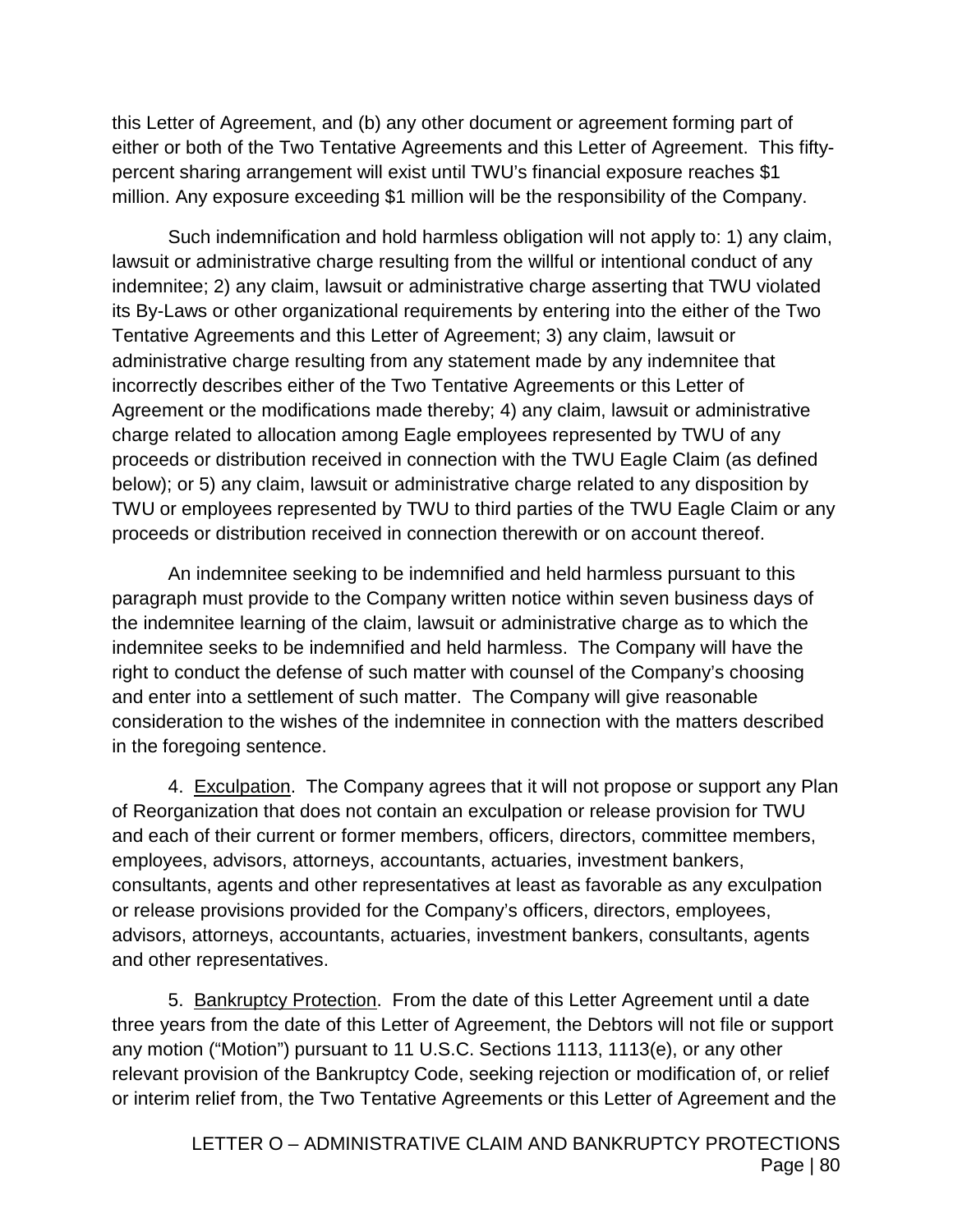finalized documents implementing the Tentative Agreements or this Letter of Agreement. The Debtors will actively oppose any such Motion if filed by another party.

Notwithstanding the foregoing, the Debtors reserve the right to file or support any Motion if there is a material deterioration in the Company's financial condition or financial prospects, whether because of general economic conditions or otherwise. All requirements and provisions of Section 1113 will also remain applicable to any such Motion. TWU reserves its right to object to such Motion and nothing in this Letter Agreement shall be construed as an agreement by the TWU to such modifications or relief.

6. Non-Objection to Unsecured Claim. Eagle agrees not to oppose the allowance of a general non-priority unsecured claim under section 502 of the Bankruptcy Code asserted by TWU in the Chapter 11 Cases (against the Eagle estate or, at the option of TWU, from the same estate as any similar claim allowed for any other labor union at Eagle) in an amount not to exceed \$ 11,800,000 (which is the total of the \$4.8 million concessions agreed to in the Tentative Agreement covering Fleet Service employees and the \$7 million in concessions agreed to in the Tentative Agreement covering Aircraft Maintenance Technicians & Related Personnel) (the "TWU Eagle Claim") in respect of all claims relating to the Two Tentative Agreements and corresponding existing CBA(s) between TWU and Eagle or otherwise; provided, however, that even if the TWU Eagle Claim is not allowed in the Chapter 11 Cases for any reason, this Letter of Agreement and its terms, as well as all terms of the Two Tentative Agreements, as ratified, shall remain in full force and effect. TWU further agrees that any TWU Eagle Claim may not be assigned or transferred (including the granting of any participation) prior to the effective date of a plan of reorganization, except with the express written consent of Eagle, exercised at its sole discretion.

7. Settlement Consideration. To the extent the Company agrees to provide settlement consideration in the form of equity or other value (other than the amount of the allowed administrative expense claim provided for in Paragraph 2 above) ("Settlement Consideration") to any other labor union at Eagle that is in excess of the Settlement Consideration set forth in this agreement when compared to the size and payroll of such other union, the Company agrees to meet with TWU and negotiate in good faith for the provision of Settlement Consideration to TWU on the same relative terms and basis. For the avoidance of doubt, any such Settlement Consideration for TWU would be in lieu of the TWU Eagle Claim in paragraph 6, the provisions of which would not apply to any such Settlement Consideration for TWU unless specifically agreed in such negotiations thereon.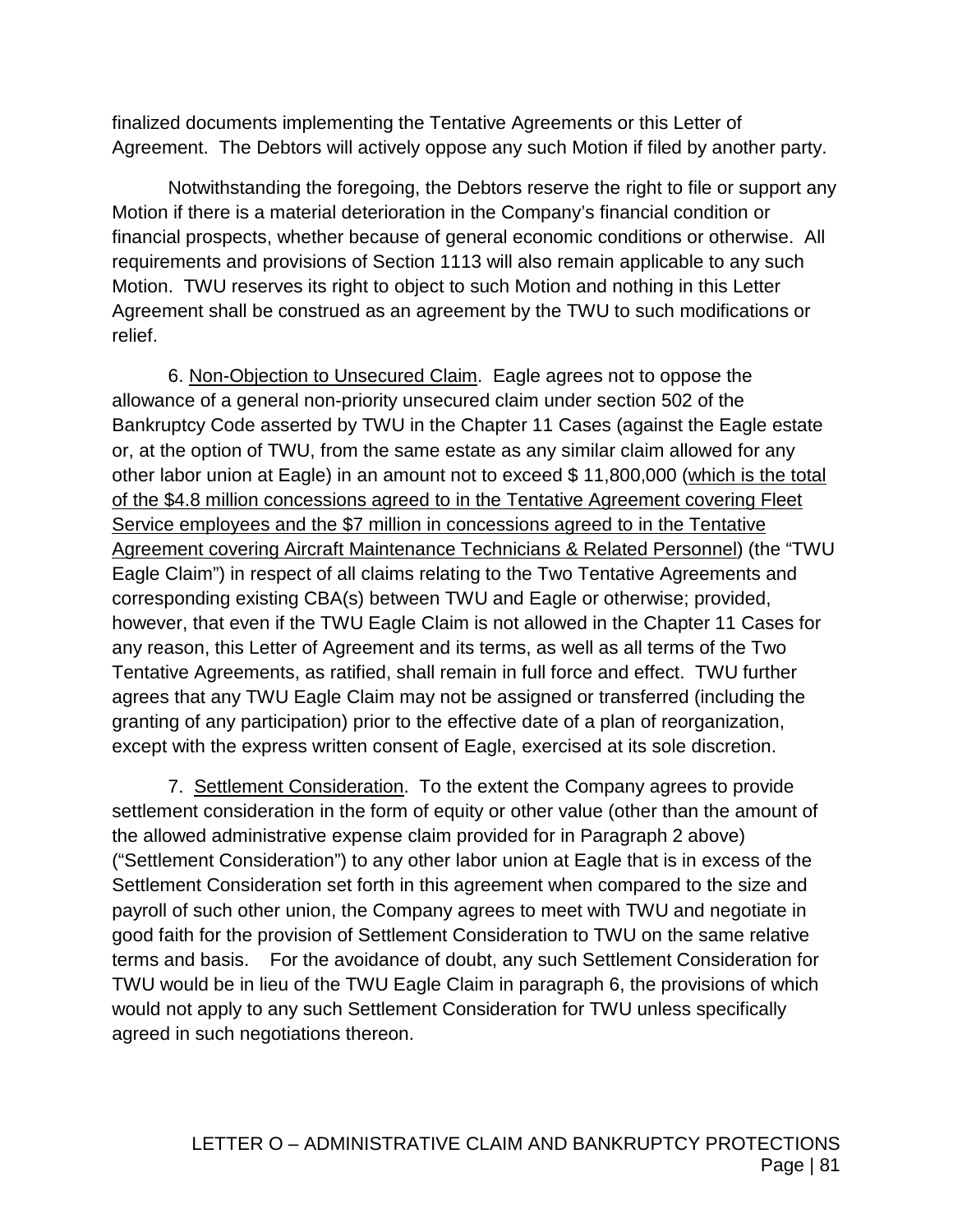8. Court Approval. With the full and active support of TWU, the Company will file and prosecute a motion for approval and assumption of the CBAs as modified by the Two Tentative Agreements and this Letter of Agreement under sections 363 and 1113 of the Bankruptcy Code and any other applicable sections thereof. Both the motion and the proposed order attached thereto (the 363 Order) shall be in form and substance reasonably acceptable to TWU. Both the Company and TWU will use their reasonable best efforts to obtain the support of the Official Committee of Unsecured Creditors and other parties and stakeholders for the Two Tentative Agreements, including this Letter of Agreement, and to seek entry of the 363 Order.

Agreed:

Cathy McCann

Vice President

Human Resources

Agreed:

James C Little

International President

Transport Workers Union of America, AFL-CIO

\_\_\_\_\_\_\_\_\_\_\_\_\_\_\_\_\_\_\_\_\_\_\_\_\_\_\_\_\_\_\_\_\_\_\_\_\_\_\_

\_\_\_\_\_\_\_\_\_\_\_\_\_\_\_\_\_\_\_\_\_\_\_\_\_\_\_\_\_\_\_\_\_\_\_\_\_\_\_